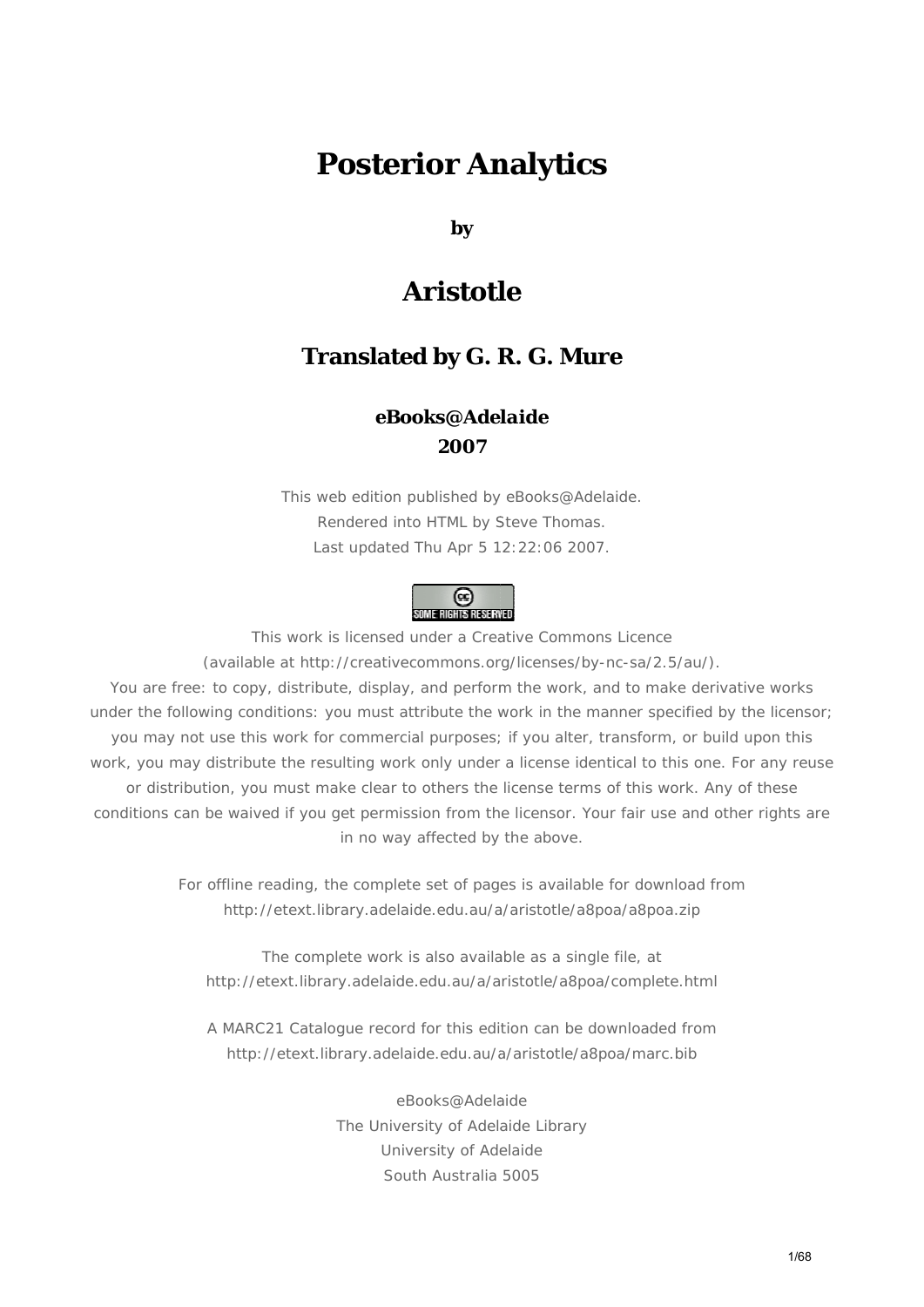## **1 Table of Contents 2 Book I 3 1**

ALL instruction given or received by way of argument proceeds from pre-existent knowledge. This becomes evident upon a survey of all the species of such instruction. The mathematical sciences and all other speculative disciplines are acquired in this way, and so are the two forms of dialectical reasoning, syllogistic and inductive; for each of these latter make use of old knowledge to impart new, the syllogism assuming an audience that accepts its premisses, induction exhibiting the universal as implicit in the clearly known particular. Again, the persuasion exerted by rhetorical arguments is in principle the same, since they use either example, a kind of induction, or enthymeme, a form of syllogism.

The pre-existent knowledge required is of two kinds. In some cases admission of the fact must be assumed, in others comprehension of the meaning of the term used, and sometimes both assumptions are essential. Thus, we assume that every predicate can be either truly affirmed or truly denied of any subject, and that 'triangle' means so and so; as regards 'unit' we have to make the double assumption of the meaning of the word and the existence of the thing. The reason is that these several objects are not equally obvious to us. Recognition of a truth may in some cases contain as factors both previous knowledge and also knowledge acquired simultaneously with that recognition-knowledge, this latter, of the particulars actually falling under the universal and therein already virtually known. For example, the student knew beforehand that the angles of every triangle are equal to two right angles; but it was only at the actual moment at which he was being led on to recognize this as true in the instance before him that he came to know 'this figure inscribed in the semicircle' to be a triangle. For some things (viz. the singulars finally reached which are not predicable of anything else as subject) are only learnt in this way, i.e. there is here no recognition through a middle of a minor term as subject to a major. Before he was led on to recognition or before he actually drew a conclusion, we should perhaps say that in a manner he knew, in a manner not.

If he did not in an unqualified sense of the term know the existence of this triangle, how could he know without qualification that its angles were equal to two right angles? No: clearly he knows not without qualification but only in the sense that he knows universally. If this distinction is not drawn, we are faced with the dilemma in the Meno: either a man will learn nothing or what he already knows; for we cannot accept the solution which some people offer. A man is asked, 'Do you, or do you not, know that every pair is even?' He says he does know it. The questioner then produces a particular pair, of the existence, and so a fortiori of the evenness, of which he was unaware. The solution which some people offer is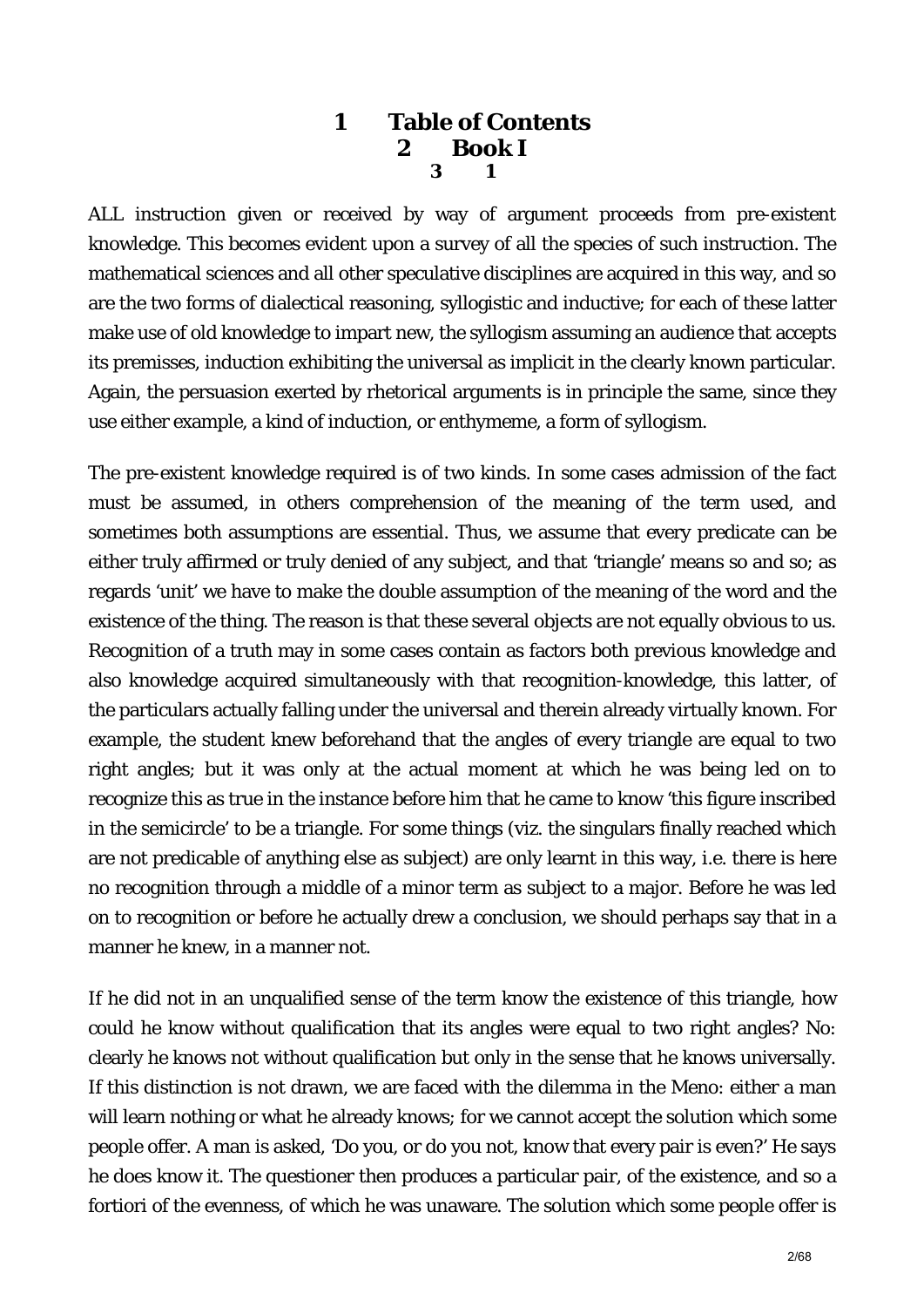to assert that they do not know that every pair is even, but only that everything which they know to be a pair is even: yet what they know to be even is that of which they have demonstrated evenness, i.e. what they made the subject of their premiss, viz. not merely every triangle or number which they know to be such, but any and every number or triangle without reservation. For no premiss is ever couched in the form 'every number which you know to be such', or 'every rectilinear figure which you know to be such': the predicate is always construed as applicable to any and every instance of the thing. On the other hand, I imagine there is nothing to prevent a man in one sense knowing what he is learning, in another not knowing it. The strange thing would be, not if in some sense he knew what he was learning, but if he were to know it in that precise sense and manner in which he was learning it.

### **4 2**

We suppose ourselves to possess unqualified scientific knowledge of a thing, as opposed to knowing it in the accidental way in which the sophist knows, when we think that we know the cause on which the fact depends, as the cause of that fact and of no other, and, further, that the fact could not be other than it is. Now that scientific knowing is something of this sort is evident-witness both those who falsely claim it and those who actually possess it, since the former merely imagine themselves to be, while the latter are also actually, in the condition described. Consequently the proper object of unqualified scientific knowledge is something which cannot be other than it is.

There may be another manner of knowing as well-that will be discussed later. What I now assert is that at all events we do know by demonstration. By demonstration I mean a syllogism productive of scientific knowledge, a syllogism, that is, the grasp of which is eo ipso such knowledge. Assuming then that my thesis as to the nature of scientific knowing is correct, the premisses of demonstrated knowledge must be true, primary, immediate, better known than and prior to the conclusion, which is further related to them as effect to cause. Unless these conditions are satisfied, the basic truths will not be 'appropriate' to the conclusion. Syllogism there may indeed be without these conditions, but such syllogism, not being productive of scientific knowledge, will not be demonstration. The premisses must be true: for that which is non-existent cannot be known-we cannot know, e.g. that the diagonal of a square is commensurate with its side. The premisses must be primary and indemonstrable; otherwise they will require demonstration in order to be known, since to have knowledge, if it be not accidental knowledge, of things which are demonstrable, means precisely to have a demonstration of them. The premisses must be the causes of the conclusion, better known than it, and prior to it; its causes, since we possess scientific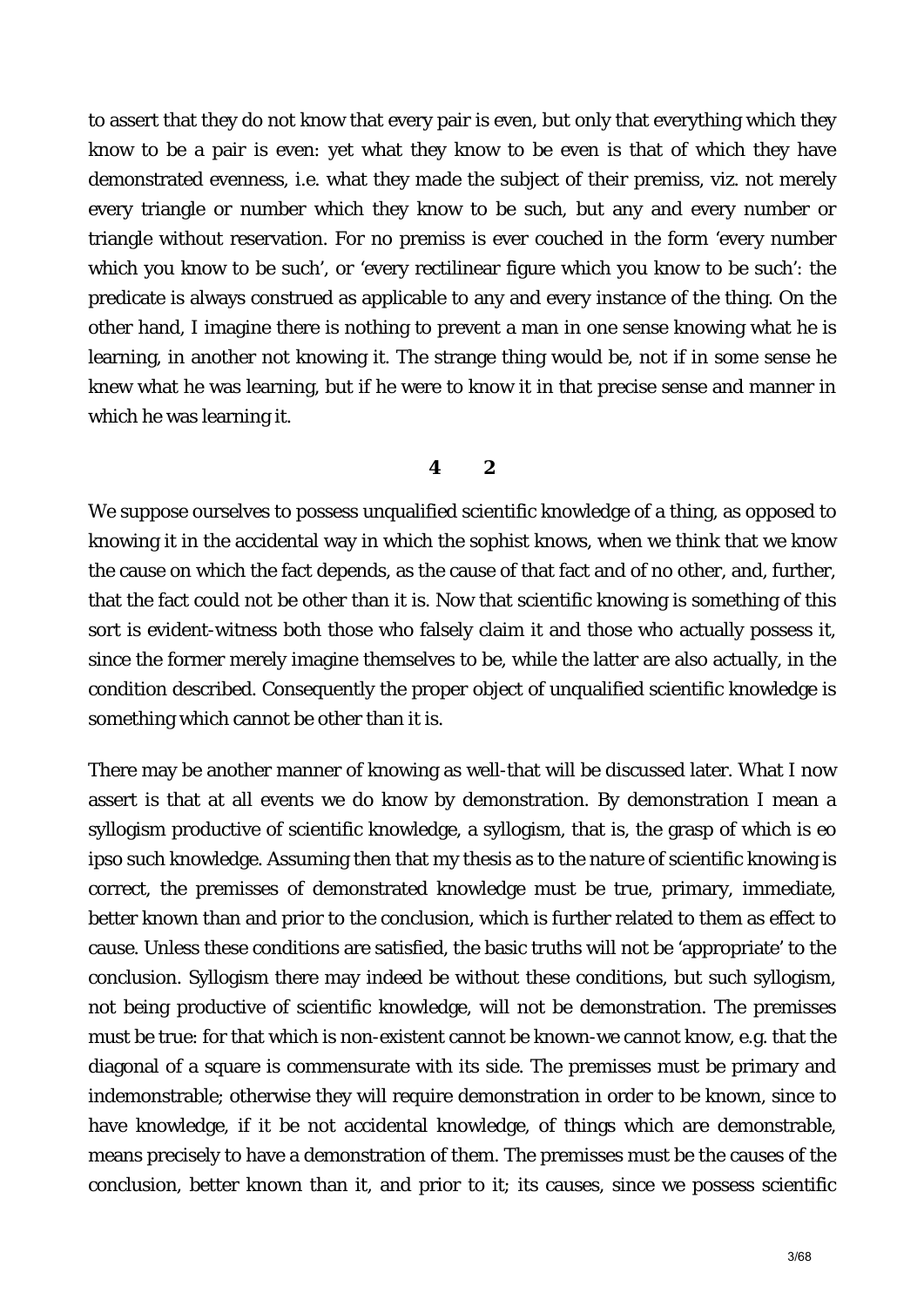knowledge of a thing only when we know its cause; prior, in order to be causes; antecedently known, this antecedent knowledge being not our mere understanding of the meaning, but knowledge of the fact as well. Now 'prior' and 'better known' are ambiguous terms, for there is a difference between what is prior and better known in the order of being and what is prior and better known to man. I mean that objects nearer to sense are prior and better known to man; objects without qualification prior and better known are those further from sense. Now the most universal causes are furthest from sense and particular causes are nearest to sense, and they are thus exactly opposed to one another. In saying that the premisses of demonstrated knowledge must be primary, I mean that they must be the 'appropriate' basic truths, for I identify primary premiss and basic truth. A 'basic truth' in a demonstration is an immediate proposition. An immediate proposition is one which has no other proposition prior to it. A proposition is either part of an enunciation, i.e. it predicates a single attribute of a single subject. If a proposition is dialectical, it assumes either part indifferently; if it is demonstrative, it lays down one part to the definite exclusion of the other because that part is true. The term 'enunciation' denotes either part of a contradiction indifferently. A contradiction is an opposition which of its own nature excludes a middle. The part of a contradiction which conjoins a predicate with a subject is an affirmation; the part disjoining them is a negation. I call an immediate basic truth of syllogism a 'thesis' when, though it is not susceptible of proof by the teacher, yet ignorance of it does not constitute a total bar to progress on the part of the pupil: one which the pupil must know if he is to learn anything whatever is an axiom. I call it an axiom because there are such truths and we give them the name of axioms par excellence. If a thesis assumes one part or the other of an enunciation, i.e. asserts either the existence or the non-existence of a subject, it is a hypothesis; if it does not so assert, it is a definition. Definition is a 'thesis' or a 'laying something down', since the arithmetician lays it down that to be a unit is to be quantitatively indivisible; but it is not a hypothesis, for to define what a unit is is not the same as to affirm its existence.

Now since the required ground of our knowledge-i.e. of our conviction-of a fact is the possession of such a syllogism as we call demonstration, and the ground of the syllogism is the facts constituting its premisses, we must not only know the primary premisses-some if not all of them-beforehand, but know them better than the conclusion: for the cause of an attribute's inherence in a subject always itself inheres in the subject more firmly than that attribute; e.g. the cause of our loving anything is dearer to us than the object of our love. So since the primary premisses are the cause of our knowledge-i.e. of our conviction-it follows that we know them better-that is, are more convinced of them-than their consequences, precisely because of our knowledge of the latter is the effect of our knowledge of the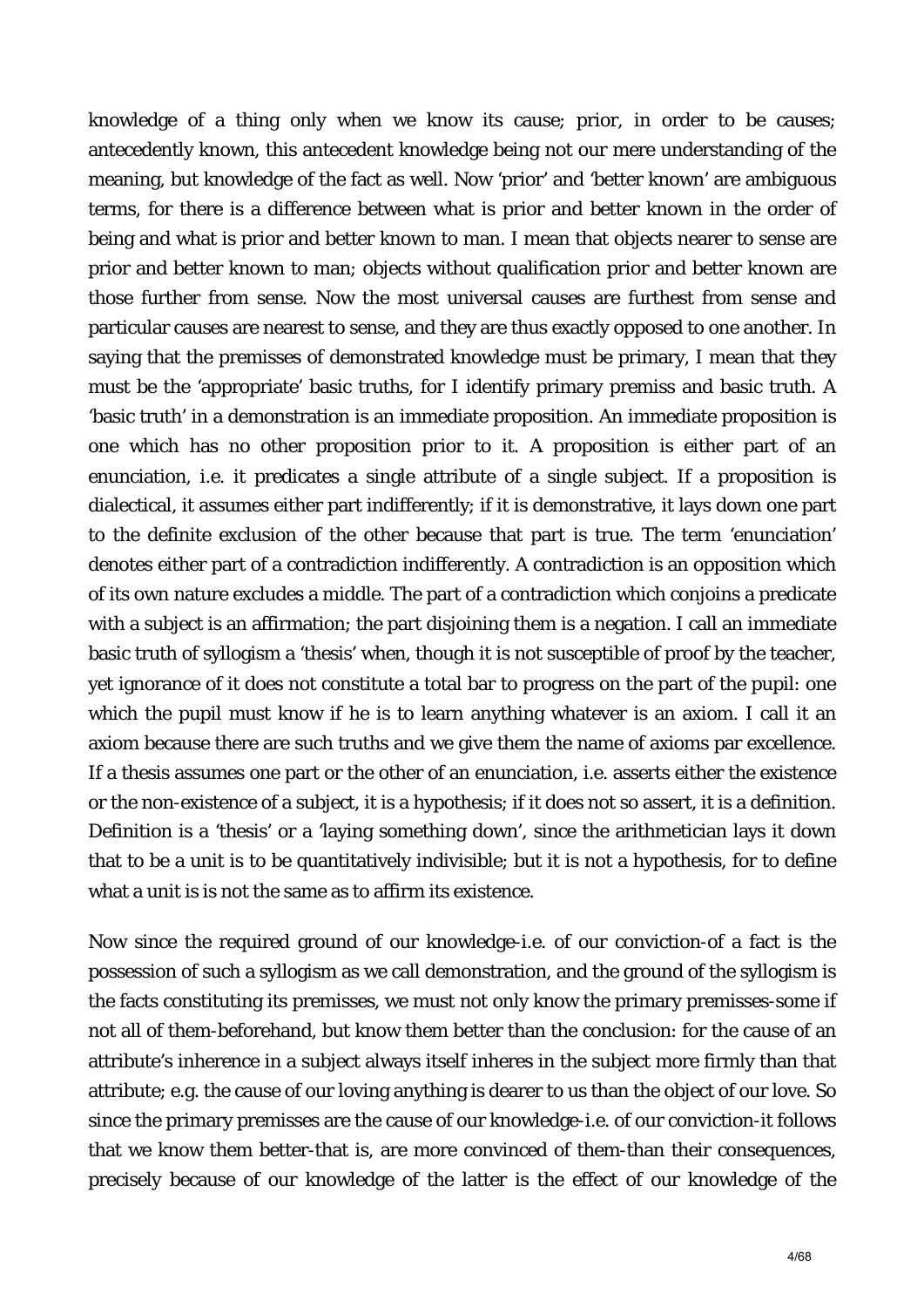premisses. Now a man cannot believe in anything more than in the things he knows, unless he has either actual knowledge of it or something better than actual knowledge. But we are faced with this paradox if a student whose belief rests on demonstration has not prior knowledge; a man must believe in some, if not in all, of the basic truths more than in the conclusion. Moreover, if a man sets out to acquire the scientific knowledge that comes through demonstration, he must not only have a better knowledge of the basic truths and a firmer conviction of them than of the connexion which is being demonstrated: more than this, nothing must be more certain or better known to him than these basic truths in their character as contradicting the fundamental premisses which lead to the opposed and erroneous conclusion. For indeed the conviction of pure science must be unshakable.

### **5 3**

Some hold that, owing to the necessity of knowing the primary premisses, there is no scientific knowledge. Others think there is, but that all truths are demonstrable. Neither doctrine is either true or a necessary deduction from the premisses. The first school, assuming that there is no way of knowing other than by demonstration, maintain that an infinite regress is involved, on the ground that if behind the prior stands no primary, we could not know the posterior through the prior (wherein they are right, for one cannot traverse an infinite series): if on the other hand-they say-the series terminates and there are primary premisses, yet these are unknowable because incapable of demonstration, which according to them is the only form of knowledge. And since thus one cannot know the primary premisses, knowledge of the conclusions which follow from them is not pure scientific knowledge nor properly knowing at all, but rests on the mere supposition that the premisses are true. The other party agree with them as regards knowing, holding that it is only possible by demonstration, but they see no difficulty in holding that all truths are demonstrated, on the ground that demonstration may be circular and reciprocal.

Our own doctrine is that not all knowledge is demonstrative: on the contrary, knowledge of the immediate premisses is independent of demonstration. (The necessity of this is obvious; for since we must know the prior premisses from which the demonstration is drawn, and since the regress must end in immediate truths, those truths must be indemonstrable.) Such, then, is our doctrine, and in addition we maintain that besides scientific knowledge there is its originative source which enables us to recognize the definitions.

Now demonstration must be based on premisses prior to and better known than the conclusion; and the same things cannot simultaneously be both prior and posterior to one another: so circular demonstration is clearly not possible in the unqualified sense of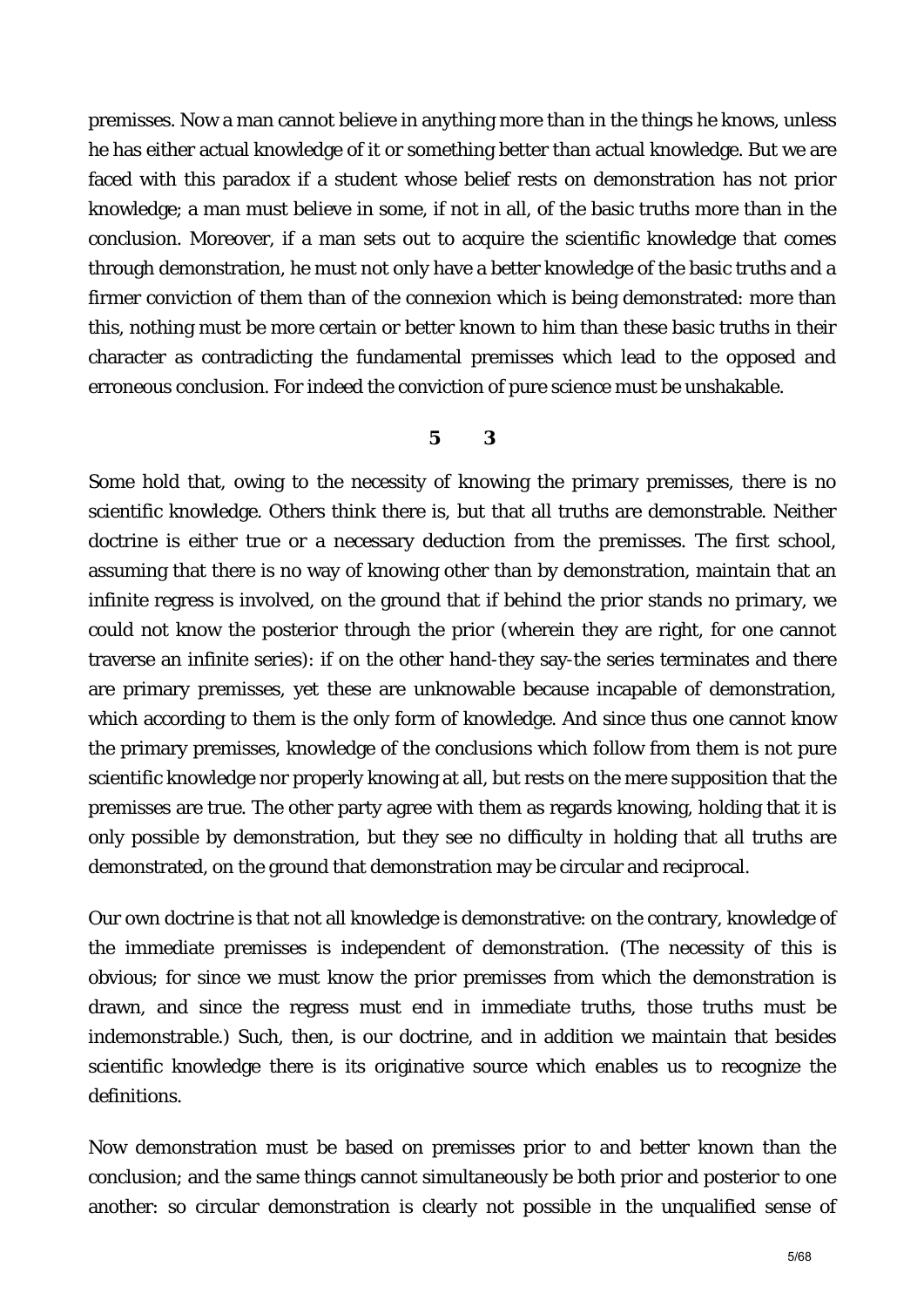'demonstration', but only possible if 'demonstration' be extended to include that other method of argument which rests on a distinction between truths prior to us and truths without qualification prior, i.e. the method by which induction produces knowledge. But if we accept this extension of its meaning, our definition of unqualified knowledge will prove faulty; for there seem to be two kinds of it. Perhaps, however, the second form of demonstration, that which proceeds from truths better known to us, is not demonstration in the unqualified sense of the term.

The advocates of circular demonstration are not only faced with the difficulty we have just stated: in addition their theory reduces to the mere statement that if a thing exists, then it does exist-an easy way of proving anything. That this is so can be clearly shown by taking three terms, for to constitute the circle it makes no difference whether many terms or few or even only two are taken. Thus by direct proof, if A is, B must be; if B is, C must be; therefore if A is, C must be. Since then-by the circular proof-if A is, B must be, and if B is, A must be, A may be substituted for C above. Then 'if B is, A must be'='if B is, C must be', which above gave the conclusion 'if A is, C must be': but C and A have been identified. Consequently the upholders of circular demonstration are in the position of saying that if A is, A must be-a simple way of proving anything. Moreover, even such circular demonstration is impossible except in the case of attributes that imply one another, viz. 'peculiar' properties.

Now, it has been shown that the positing of one thing-be it one term or one premiss-never involves a necessary consequent: two premisses constitute the first and smallest foundation for drawing a conclusion at all and therefore a fortiori for the demonstrative syllogism of science. If, then, A is implied in B and C, and B and C are reciprocally implied in one another and in A, it is possible, as has been shown in my writings on the syllogism, to prove all the assumptions on which the original conclusion rested, by circular demonstration in the first figure. But it has also been shown that in the other figures either no conclusion is possible, or at least none which proves both the original premisses. Propositions the terms of which are not convertible cannot be circularly demonstrated at all, and since convertible terms occur rarely in actual demonstrations, it is clearly frivolous and impossible to say that demonstration is reciprocal and that therefore everything can be demonstrated.

### **6 4**

Since the object of pure scientific knowledge cannot be other than it is, the truth obtained by demonstrative knowledge will be necessary. And since demonstrative knowledge is only present when we have a demonstration, it follows that demonstration is an inference from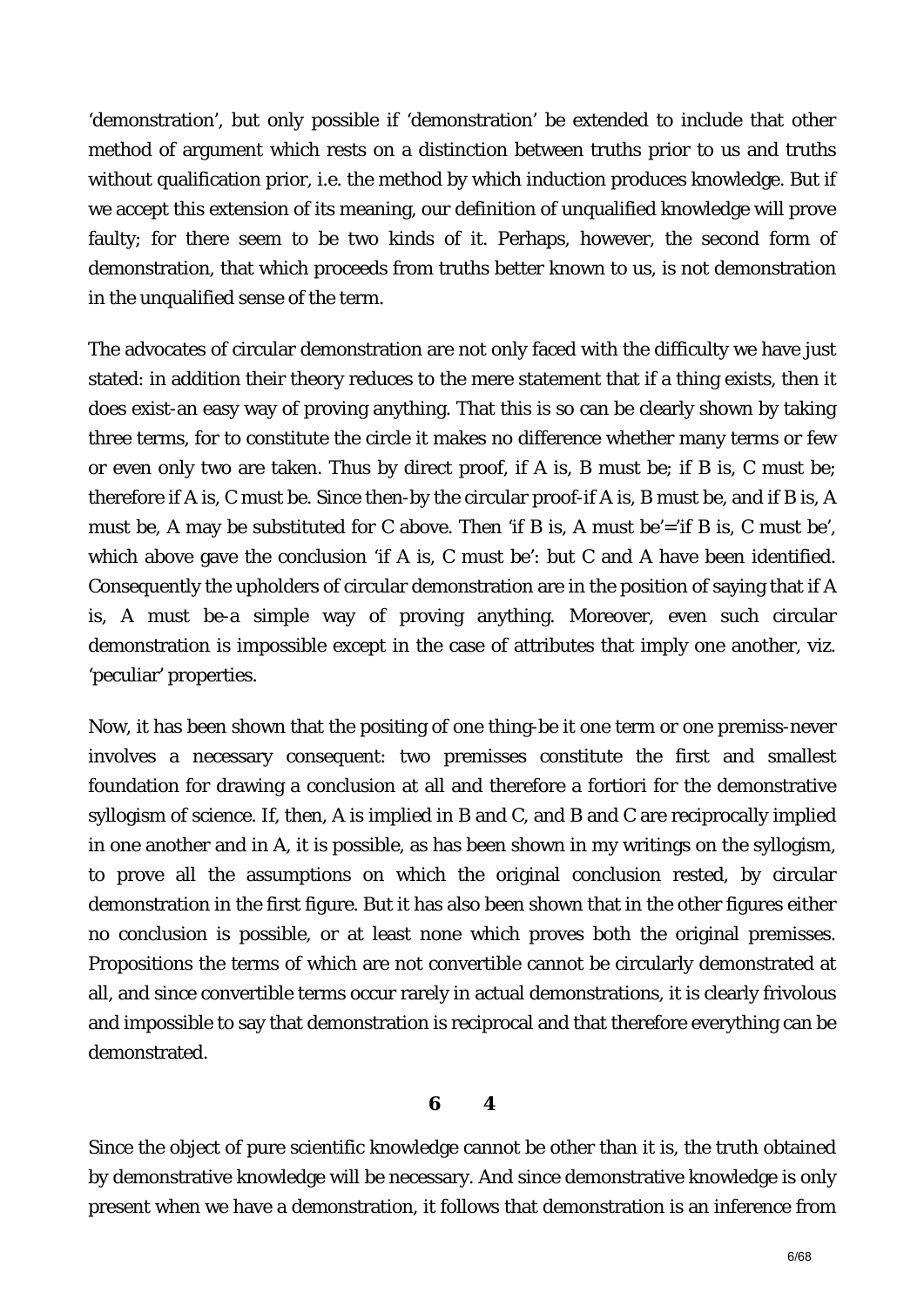necessary premisses. So we must consider what are the premisses of demonstration-i.e. what is their character: and as a preliminary, let us define what we mean by an attribute 'true in every instance of its subject', an 'essential' attribute, and a 'commensurate and universal' attribute. I call 'true in every instance' what is truly predicable of all instancesnot of one to the exclusion of others-and at all times, not at this or that time only; e.g. if animal is truly predicable of every instance of man, then if it be true to say 'this is a man', 'this is an animal' is also true, and if the one be true now the other is true now. A corresponding account holds if point is in every instance predicable as contained in line. There is evidence for this in the fact that the objection we raise against a proposition put to us as true in every instance is either an instance in which, or an occasion on which, it is not true. Essential attributes are (1) such as belong to their subject as elements in its essential nature (e.g. line thus belongs to triangle, point to line; for the very being or 'substance' of triangle and line is composed of these elements, which are contained in the formulae defining triangle and line): (2) such that, while they belong to certain subjects, the subjects to which they belong are contained in the attribute's own defining formula. Thus straight and curved belong to line, odd and even, prime and compound, square and oblong, to number; and also the formula defining any one of these attributes contains its subject-e.g. line or number as the case may be.

Extending this classification to all other attributes, I distinguish those that answer the above description as belonging essentially to their respective subjects; whereas attributes related in neither of these two ways to their subjects I call accidents or 'coincidents'; e.g. musical or white is a 'coincident' of animal.

Further (a) that is essential which is not predicated of a subject other than itself: e.g. 'the walking [thing]' walks and is white in virtue of being something else besides; whereas substance, in the sense of whatever signifies a 'this somewhat', is not what it is in virtue of being something else besides. Things, then, not predicated of a subject I call essential; things predicated of a subject I call accidental or 'coincidental'.

In another sense again (b) a thing consequentially connected with anything is essential; one not so connected is 'coincidental'. An example of the latter is 'While he was walking it lightened': the lightning was not due to his walking; it was, we should say, a coincidence. If, on the other hand, there is a consequential connexion, the predication is essential; e.g. if a beast dies when its throat is being cut, then its death is also essentially connected with the cutting, because the cutting was the cause of death, not death a 'coincident' of the cutting.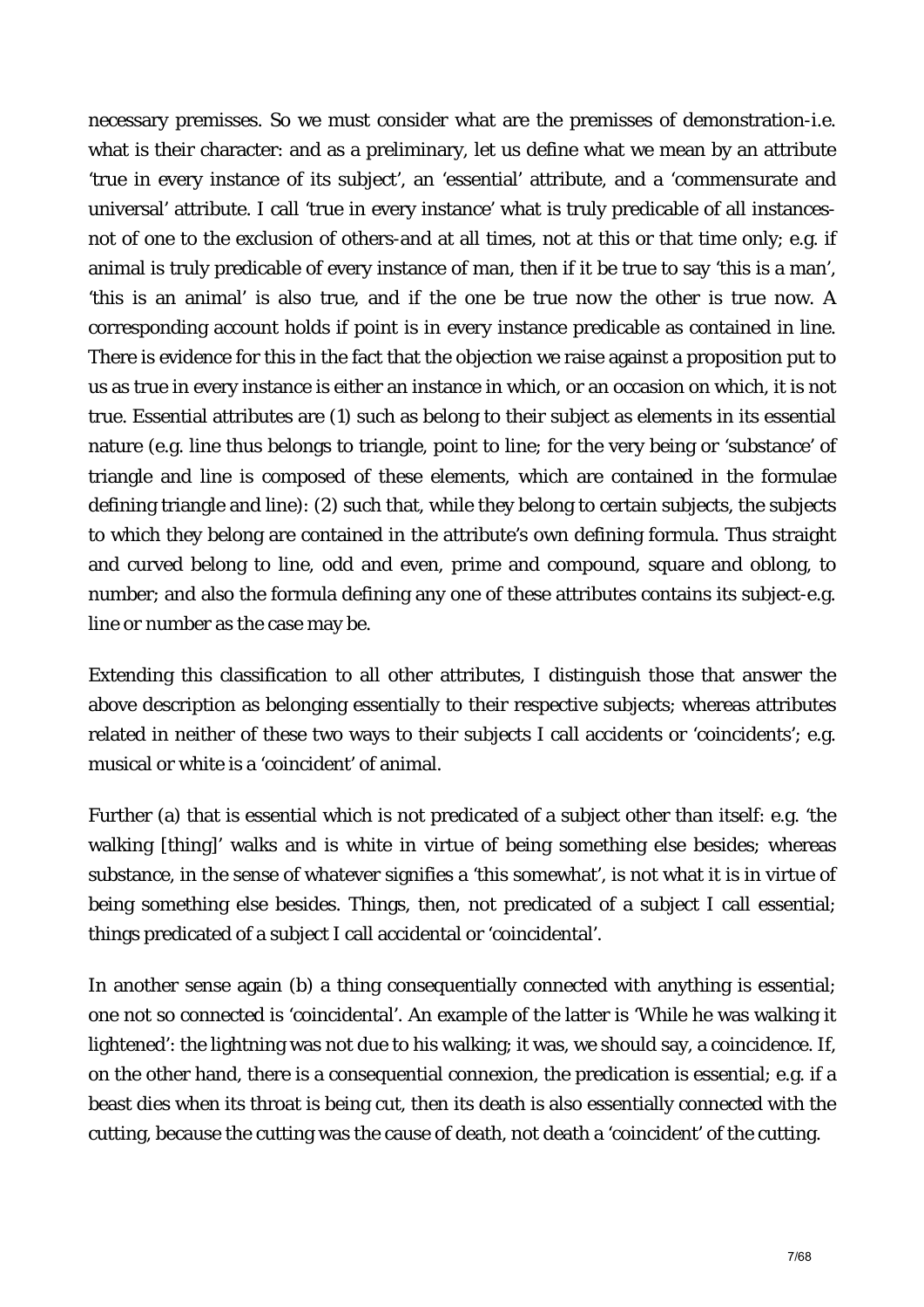So far then as concerns the sphere of connexions scientifically known in the unqualified sense of that term, all attributes which (within that sphere) are essential either in the sense that their subjects are contained in them, or in the sense that they are contained in their subjects, are necessary as well as consequentially connected with their subjects. For it is impossible for them not to inhere in their subjects either simply or in the qualified sense that one or other of a pair of opposites must inhere in the subject; e.g. in line must be either straightness or curvature, in number either oddness or evenness. For within a single identical genus the contrary of a given attribute is either its privative or its contradictory; e.g. within number what is not odd is even, inasmuch as within this sphere even is a necessary consequent of not-odd. So, since any given predicate must be either affirmed or denied of any subject, essential attributes must inhere in their subjects of necessity.

Thus, then, we have established the distinction between the attribute which is 'true in every instance' and the 'essential' attribute.

I term 'commensurately universal' an attribute which belongs to every instance of its subject, and to every instance essentially and as such; from which it clearly follows that all commensurate universals inhere necessarily in their subjects. The essential attribute, and the attribute that belongs to its subject as such, are identical. E.g. point and straight belong to line essentially, for they belong to line as such; and triangle as such has two right angles, for it is essentially equal to two right angles.

An attribute belongs commensurately and universally to a subject when it can be shown to belong to any random instance of that subject and when the subject is the first thing to which it can be shown to belong. Thus, e.g. (1) the equality of its angles to two right angles is not a commensurately universal attribute of figure. For though it is possible to show that a figure has its angles equal to two right angles, this attribute cannot be demonstrated of any figure selected at haphazard, nor in demonstrating does one take a figure at random-a square is a figure but its angles are not equal to two right angles. On the other hand, any isosceles triangle has its angles equal to two right angles, yet isosceles triangle is not the primary subject of this attribute but triangle is prior. So whatever can be shown to have its angles equal to two right angles, or to possess any other attribute, in any random instance of itself and primarily-that is the first subject to which the predicate in question belongs commensurately and universally, and the demonstration, in the essential sense, of any predicate is the proof of it as belonging to this first subject commensurately and universally: while the proof of it as belonging to the other subjects to which it attaches is demonstration only in a secondary and unessential sense. Nor again (2) is equality to two right angles a commensurately universal attribute of isosceles; it is of wider application.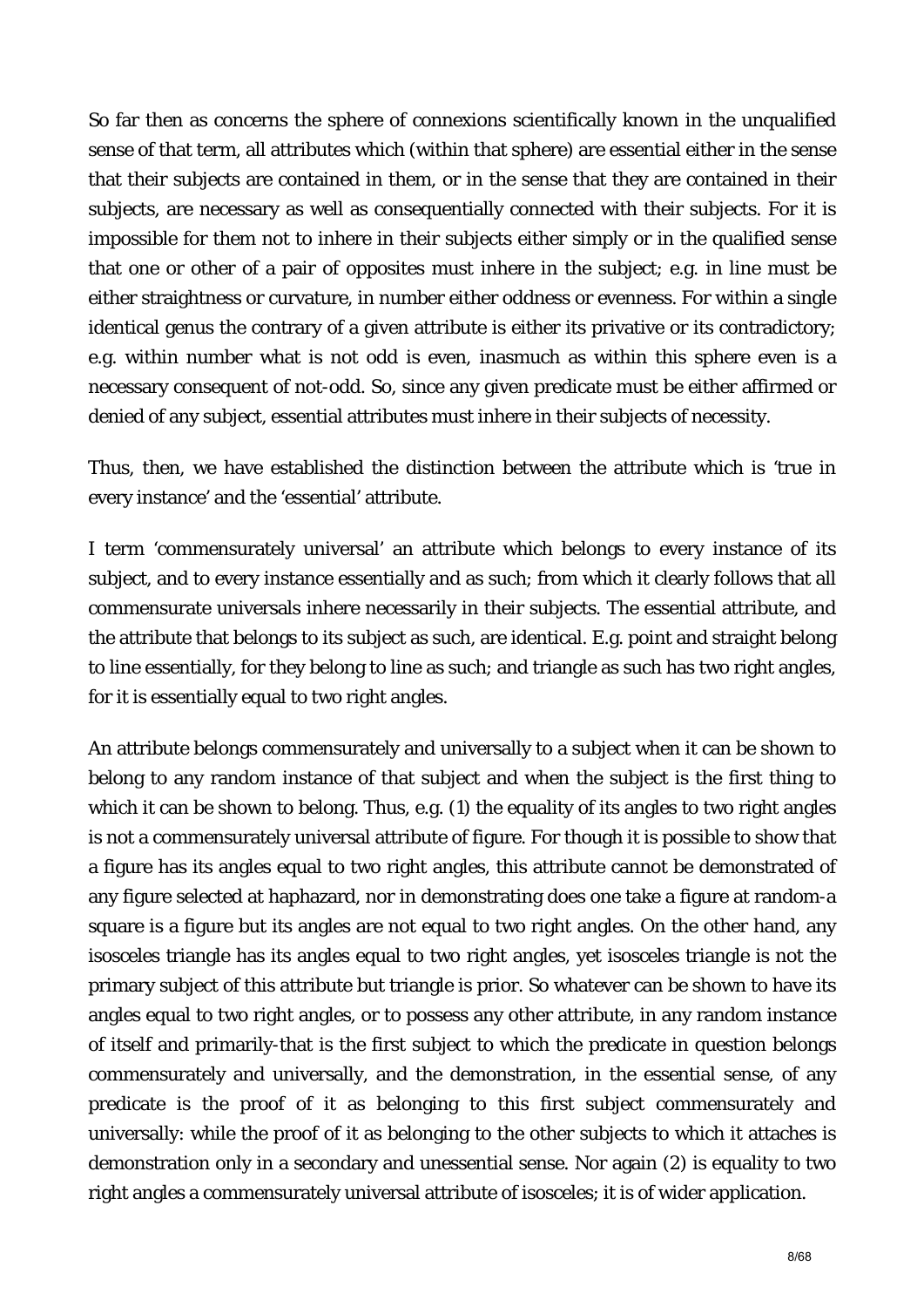We must not fail to observe that we often fall into error because our conclusion is not in fact primary and commensurately universal in the sense in which we think we prove it so. We make this mistake (1) when the subject is an individual or individuals above which there is no universal to be found: (2) when the subjects belong to different species and there is a higher universal, but it has no name: (3) when the subject which the demonstrator takes as a whole is really only a part of a larger whole; for then the demonstration will be true of the individual instances within the part and will hold in every instance of it, yet the demonstration will not be true of this subject primarily and commensurately and universally. When a demonstration is true of a subject primarily and commensurately and universally, that is to be taken to mean that it is true of a given subject primarily and as such. Case (3) may be thus exemplified. If a proof were given that perpendiculars to the same line are parallel, it might be supposed that lines thus perpendicular were the proper subject of the demonstration because being parallel is true of every instance of them. But it is not so, for the parallelism depends not on these angles being equal to one another because each is a right angle, but simply on their being equal to one another. An example of (1) would be as follows: if isosceles were the only triangle, it would be thought to have its angles equal to two right angles qua isosceles. An instance of (2) would be the law that proportionals alternate. Alternation used to be demonstrated separately of numbers, lines, solids, and durations, though it could have been proved of them all by a single demonstration. Because there was no single name to denote that in which numbers, lengths, durations, and solids are identical, and because they differed specifically from one another, this property was proved of each of them separately. To-day, however, the proof is commensurately universal, for they do not possess this attribute qua lines or qua numbers, but qua manifesting this generic character which they are postulated as possessing universally. Hence, even if one prove of each kind of triangle that its angles are equal to two right angles, whether by means of the same or different proofs; still, as long as one treats separately equilateral, scalene, and isosceles, one does not yet know, except sophistically, that triangle has its angles equal to two right angles, nor does one yet know that triangle has this property commensurately and universally, even if there is no other species of triangle but these. For one does not know that triangle as such has this property, nor even that 'all' triangles have it-unless 'all' means 'each taken singly': if 'all' means 'as a whole class', then, though there be none in which one does not recognize this property, one does not know it of 'all triangles'.

When, then, does our knowledge fail of commensurate universality, and when it is unqualified knowledge? If triangle be identical in essence with equilateral, i.e. with each or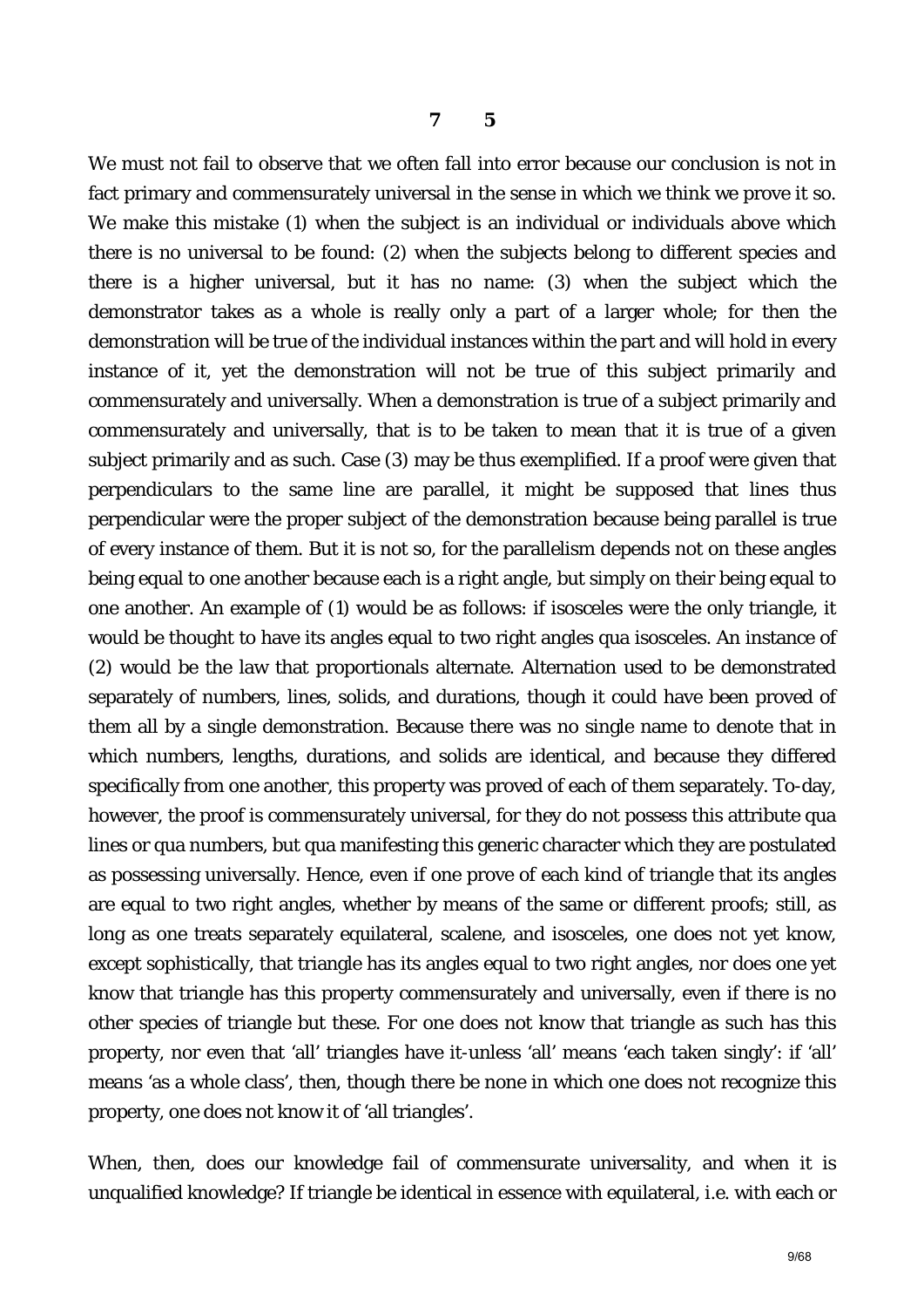all equilaterals, then clearly we have unqualified knowledge: if on the other hand it be not, and the attribute belongs to equilateral qua triangle; then our knowledge fails of commensurate universality. 'But', it will be asked, 'does this attribute belong to the subject of which it has been demonstrated qua triangle or qua isosceles? What is the point at which the subject. to which it belongs is primary? (i.e. to what subject can it be demonstrated as belonging commensurately and universally?)' Clearly this point is the first term in which it is found to inhere as the elimination of inferior differentiae proceeds. Thus the angles of a brazen isosceles triangle are equal to two right angles: but eliminate brazen and isosceles and the attribute remains. 'But'-you may say-'eliminate figure or limit, and the attribute vanishes.' True, but figure and limit are not the first differentiae whose elimination destroys the attribute. 'Then what is the first?' If it is triangle, it will be in virtue of triangle that the attribute belongs to all the other subjects of which it is predicable, and triangle is the subject to which it can be demonstrated as belonging commensurately and universally.

### **8 6**

Demonstrative knowledge must rest on necessary basic truths; for the object of scientific knowledge cannot be other than it is. Now attributes attaching essentially to their subjects attach necessarily to them: for essential attributes are either elements in the essential nature of their subjects, or contain their subjects as elements in their own essential nature. (The pairs of opposites which the latter class includes are necessary because one member or the other necessarily inheres.) It follows from this that premisses of the demonstrative syllogism must be connexions essential in the sense explained: for all attributes must inhere essentially or else be accidental, and accidental attributes are not necessary to their subjects.

We must either state the case thus, or else premise that the conclusion of demonstration is necessary and that a demonstrated conclusion cannot be other than it is, and then infer that the conclusion must be developed from necessary premisses. For though you may reason from true premisses without demonstrating, yet if your premisses are necessary you will assuredly demonstrate-in such necessity you have at once a distinctive character of demonstration. That demonstration proceeds from necessary premisses is also indicated by the fact that the objection we raise against a professed demonstration is that a premiss of it is not a necessary truth-whether we think it altogether devoid of necessity, or at any rate so far as our opponent's previous argument goes. This shows how naive it is to suppose one's basic truths rightly chosen if one starts with a proposition which is (1) popularly accepted and (2) true, such as the sophists' assumption that to know is the same as to possess knowledge. For (1) popular acceptance or rejection is no criterion of a basic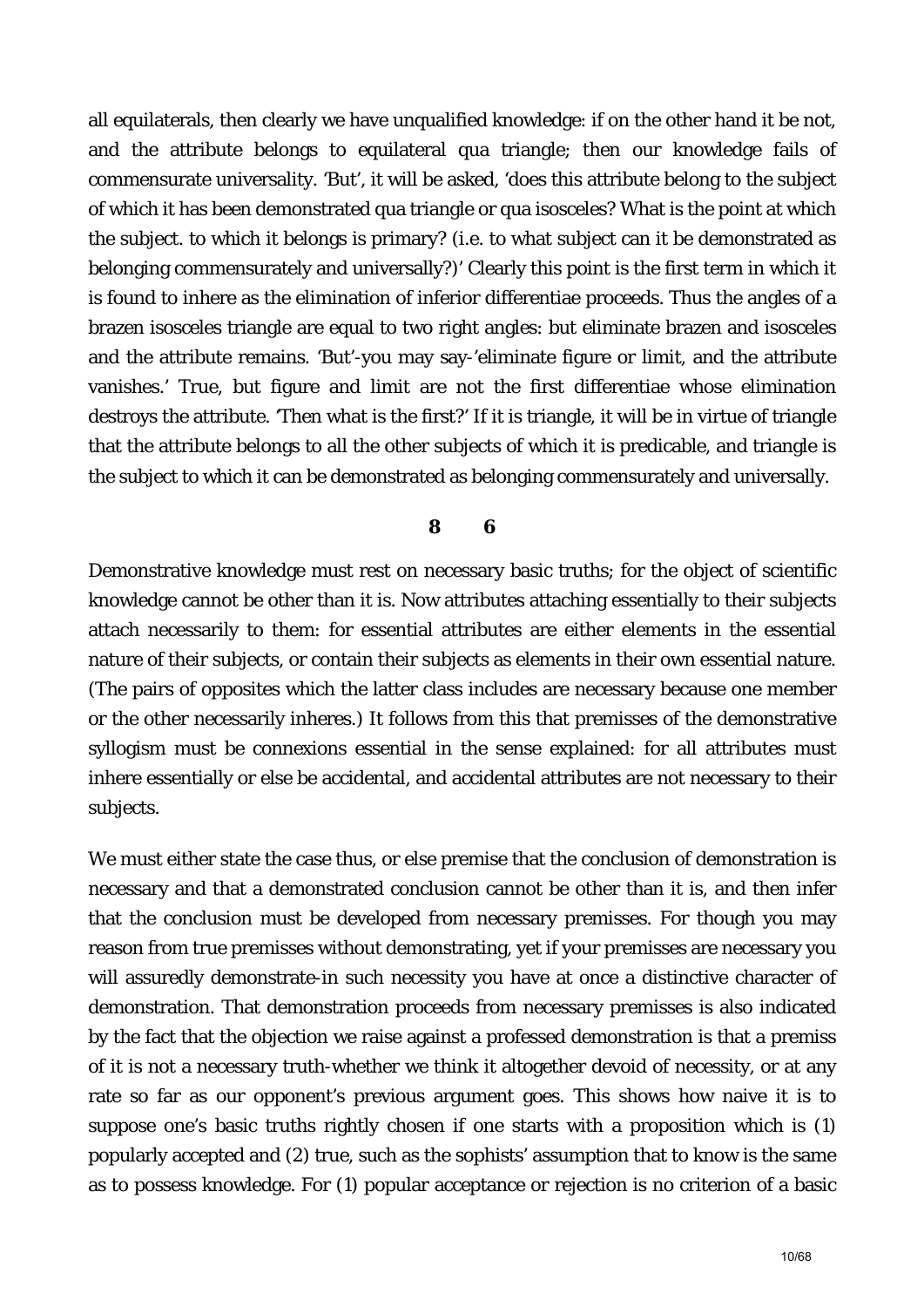truth, which can only be the primary law of the genus constituting the subject matter of the demonstration; and (2) not all truth is 'appropriate'.

A further proof that the conclusion must be the development of necessary premisses is as follows. Where demonstration is possible, one who can give no account which includes the cause has no scientific knowledge. If, then, we suppose a syllogism in which, though A necessarily inheres in C, yet B, the middle term of the demonstration, is not necessarily connected with A and C, then the man who argues thus has no reasoned knowledge of the conclusion, since this conclusion does not owe its necessity to the middle term; for though the conclusion is necessary, the mediating link is a contingent fact. Or again, if a man is without knowledge now, though he still retains the steps of the argument, though there is no change in himself or in the fact and no lapse of memory on his part; then neither had he knowledge previously. But the mediating link, not being necessary, may have perished in the interval; and if so, though there be no change in him nor in the fact, and though he will still retain the steps of the argument, yet he has not knowledge, and therefore had not knowledge before. Even if the link has not actually perished but is liable to perish, this situation is possible and might occur. But such a condition cannot be knowledge.

When the conclusion is necessary, the middle through which it was proved may yet quite easily be non-necessary. You can in fact infer the necessary even from a non-necessary premiss, just as you can infer the true from the not true. On the other hand, when the middle is necessary the conclusion must be necessary; just as true premisses always give a true conclusion. Thus, if A is necessarily predicated of B and B of C, then A is necessarily predicated of C. But when the conclusion is nonnecessary the middle cannot be necessary either. Thus: let A be predicated non-necessarily of C but necessarily of B, and let B be a necessary predicate of C; then A too will be a necessary predicate of C, which by hypothesis it is not.

To sum up, then: demonstrative knowledge must be knowledge of a necessary nexus, and therefore must clearly be obtained through a necessary middle term; otherwise its possessor will know neither the cause nor the fact that his conclusion is a necessary connexion. Either he will mistake the non-necessary for the necessary and believe the necessity of the conclusion without knowing it, or else he will not even believe it-in which case he will be equally ignorant, whether he actually infers the mere fact through middle terms or the reasoned fact and from immediate premisses.

Of accidents that are not essential according to our definition of essential there is no demonstrative knowledge; for since an accident, in the sense in which I here speak of it,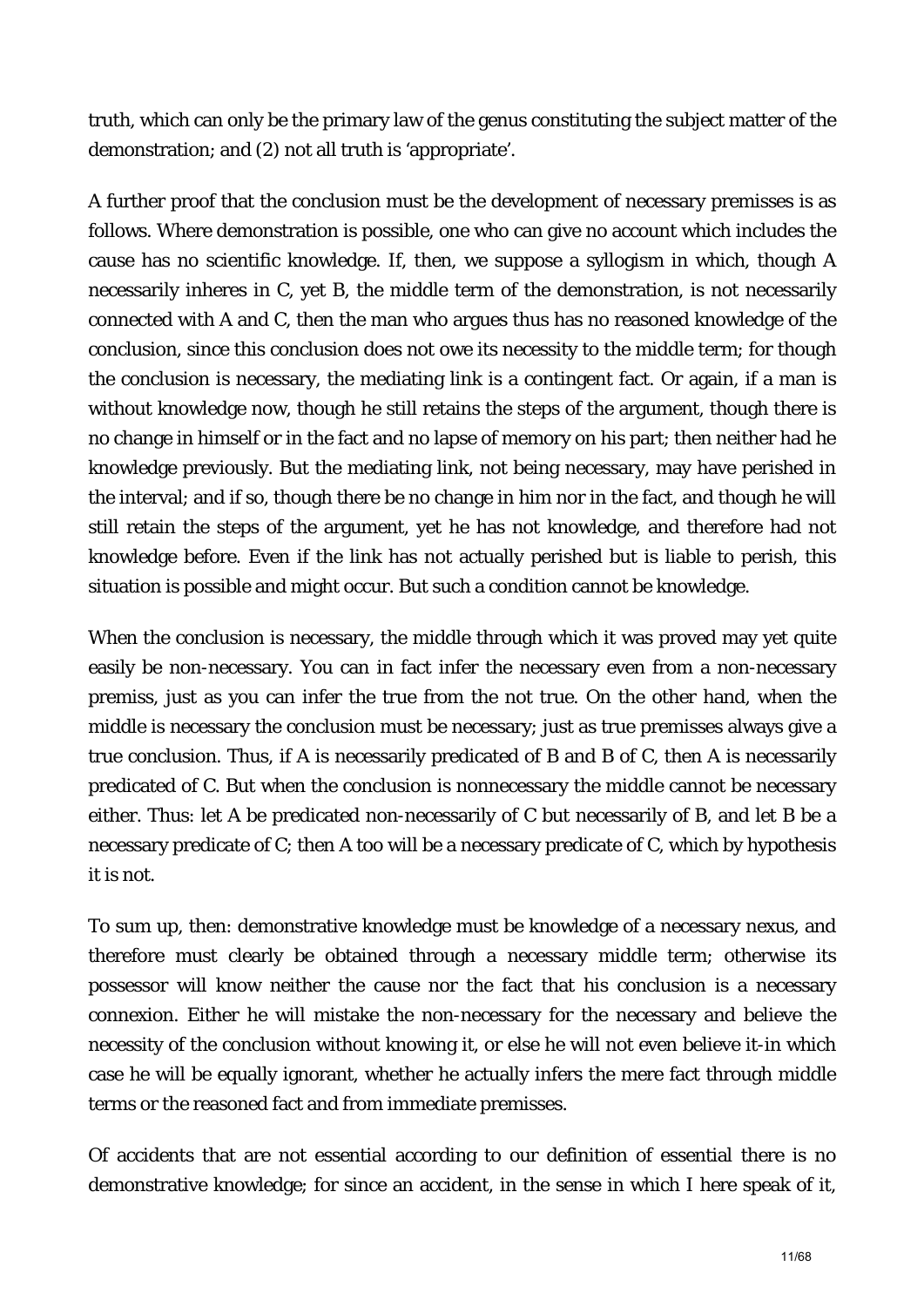may also not inhere, it is impossible to prove its inherence as a necessary conclusion. A difficulty, however, might be raised as to why in dialectic, if the conclusion is not a necessary connexion, such and such determinate premisses should be proposed in order to deal with such and such determinate problems. Would not the result be the same if one asked any questions whatever and then merely stated one's conclusion? The solution is that determinate questions have to be put, not because the replies to them affirm facts which necessitate facts affirmed by the conclusion, but because these answers are propositions which if the answerer affirm, he must affirm the conclusion and affirm it with truth if they are true.

Since it is just those attributes within every genus which are essential and possessed by their respective subjects as such that are necessary it is clear that both the conclusions and the premisses of demonstrations which produce scientific knowledge are essential. For accidents are not necessary: and, further, since accidents are not necessary one does not necessarily have reasoned knowledge of a conclusion drawn from them (this is so even if the accidental premisses are invariable but not essential, as in proofs through signs; for though the conclusion be actually essential, one will not know it as essential nor know its reason); but to have reasoned knowledge of a conclusion is to know it through its cause. We may conclude that the middle must be consequentially connected with the minor, and the major with the middle.

### **9 7**

It follows that we cannot in demonstrating pass from one genus to another. We cannot, for instance, prove geometrical truths by arithmetic. For there are three elements in demonstration: (1) what is proved, the conclusion-an attribute inhering essentially in a genus; (2) the axioms, i.e. axioms which are premisses of demonstration; (3) the subjectgenus whose attributes, i.e. essential properties, are revealed by the demonstration. The axioms which are premisses of demonstration may be identical in two or more sciences: but in the case of two different genera such as arithmetic and geometry you cannot apply arithmetical demonstration to the properties of magnitudes unless the magnitudes in question are numbers. How in certain cases transference is possible I will explain later.

Arithmetical demonstration and the other sciences likewise possess, each of them, their own genera; so that if the demonstration is to pass from one sphere to another, the genus must be either absolutely or to some extent the same. If this is not so, transference is clearly impossible, because the extreme and the middle terms must be drawn from the same genus: otherwise, as predicated, they will not be essential and will thus be accidents. That is why it cannot be proved by geometry that opposites fall under one science, nor even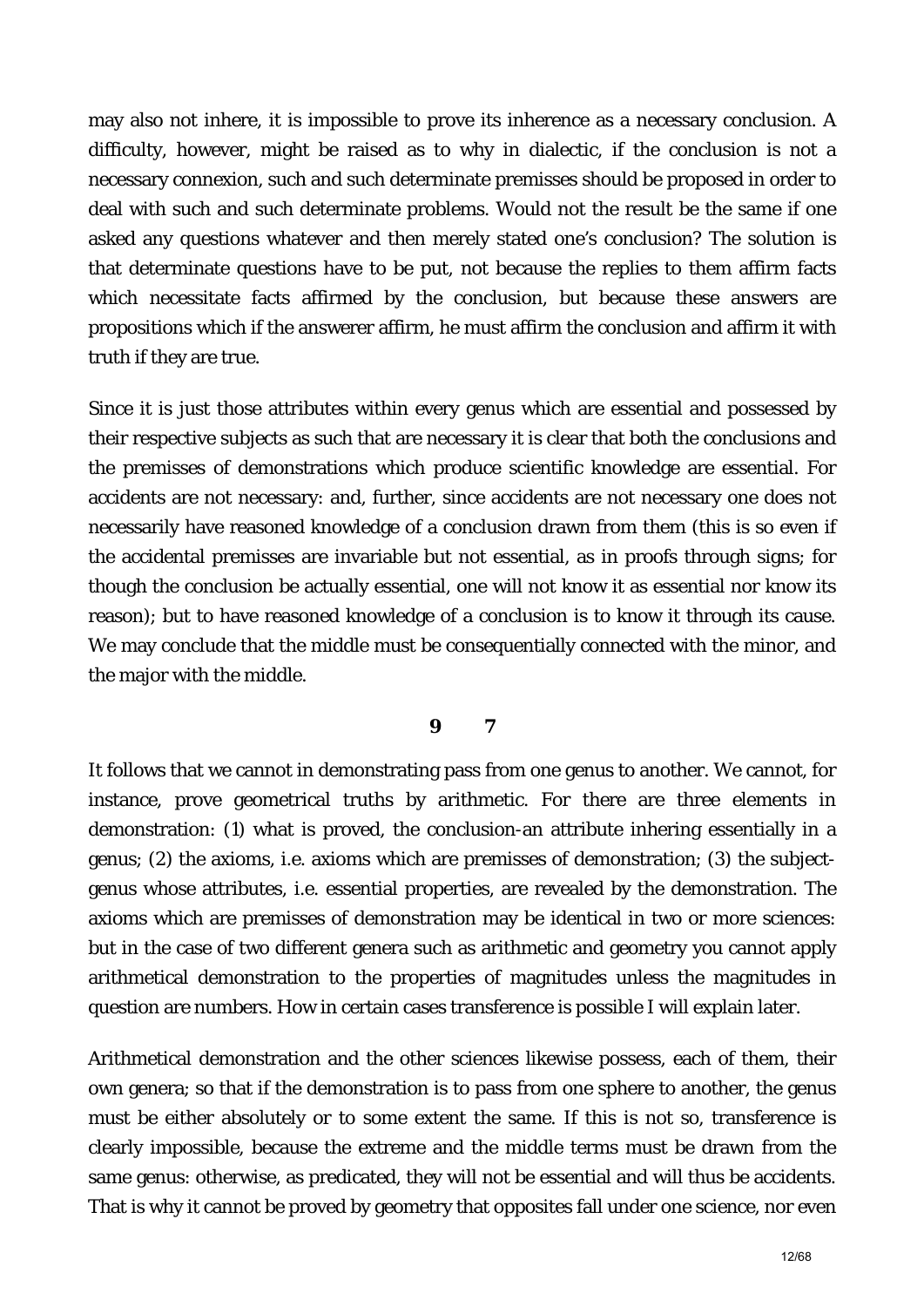that the product of two cubes is a cube. Nor can the theorem of any one science be demonstrated by means of another science, unless these theorems are related as subordinate to superior (e.g. as optical theorems to geometry or harmonic theorems to arithmetic). Geometry again cannot prove of lines any property which they do not possess qua lines, i.e. in virtue of the fundamental truths of their peculiar genus: it cannot show, for example, that the straight line is the most beautiful of lines or the contrary of the circle; for these qualities do not belong to lines in virtue of their peculiar genus, but through some property which it shares with other genera.

#### **10 8**

It is also clear that if the premisses from which the syllogism proceeds are commensurately universal, the conclusion of such i.e. in the unqualified sense-must also be eternal. Therefore no attribute can be demonstrated nor known by strictly scientific knowledge to inhere in perishable things. The proof can only be accidental, because the attribute's connexion with its perishable subject is not commensurately universal but temporary and special. If such a demonstration is made, one premiss must be perishable and not commensurately universal (perishable because only if it is perishable will the conclusion be perishable; not commensurately universal, because the predicate will be predicable of some instances of the subject and not of others); so that the conclusion can only be that a fact is true at the moment-not commensurately and universally. The same is true of definitions, since a definition is either a primary premiss or a conclusion of a demonstration, or else only differs from a demonstration in the order of its terms. Demonstration and science of merely frequent occurrences-e.g. of eclipse as happening to the moon-are, as such, clearly eternal: whereas so far as they are not eternal they are not fully commensurate. Other subjects too have properties attaching to them in the same way as eclipse attaches to the moon.

#### **11 9**

It is clear that if the conclusion is to show an attribute inhering as such, nothing can be demonstrated except from its 'appropriate' basic truths. Consequently a proof even from true, indemonstrable, and immediate premisses does not constitute knowledge. Such proofs are like Bryson's method of squaring the circle; for they operate by taking as their middle a common character-a character, therefore, which the subject may share with another-and consequently they apply equally to subjects different in kind. They therefore afford knowledge of an attribute only as inhering accidentally, not as belonging to its subject as such: otherwise they would not have been applicable to another genus.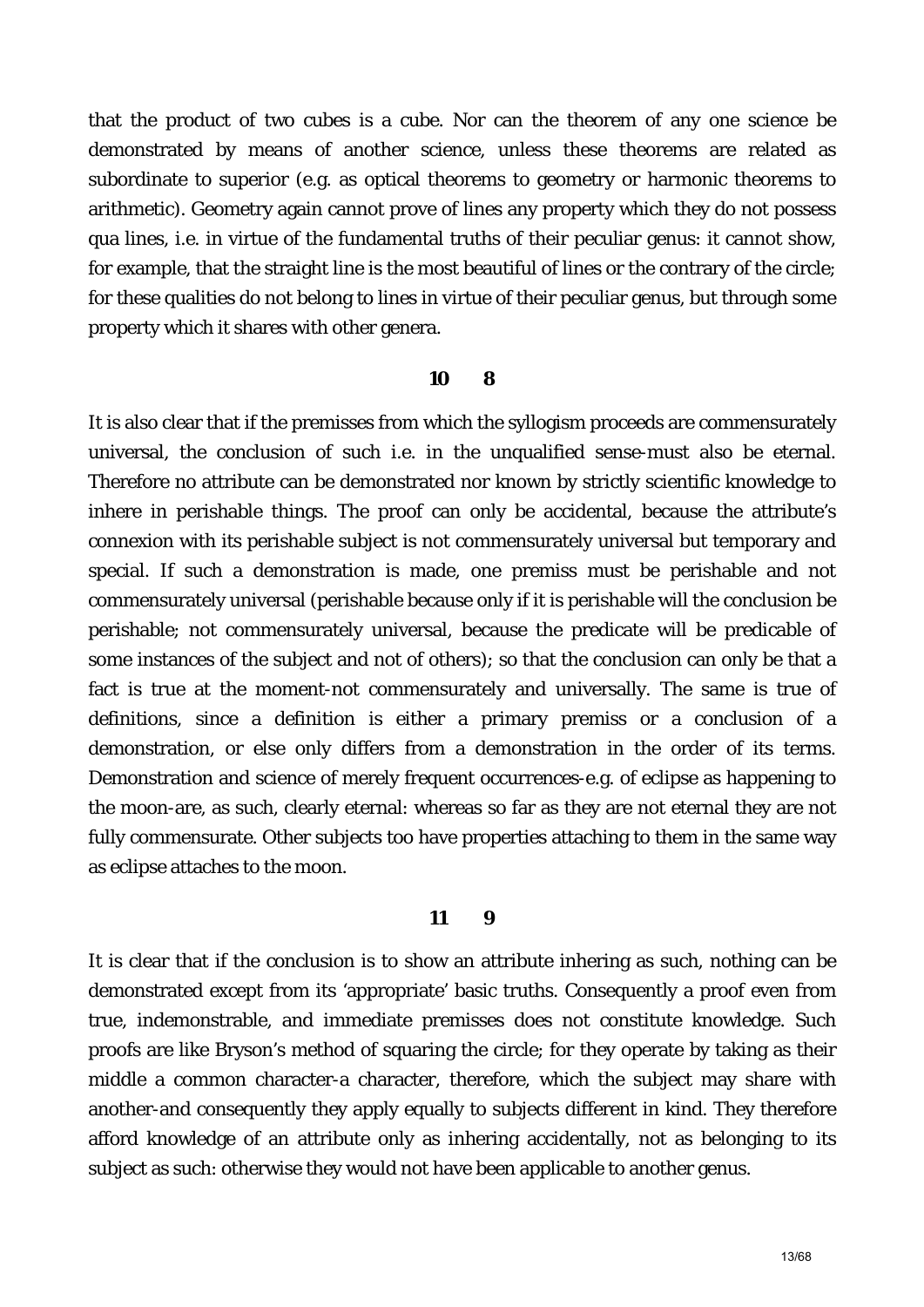Our knowledge of any attribute's connexion with a subject is accidental unless we know that connexion through the middle term in virtue of which it inheres, and as an inference from basic premisses essential and 'appropriate' to the subject-unless we know, e.g. the property of possessing angles equal to two right angles as belonging to that subject in which it inheres essentially, and as inferred from basic premisses essential and 'appropriate' to that subject: so that if that middle term also belongs essentially to the minor, the middle must belong to the same kind as the major and minor terms. The only exceptions to this rule are such cases as theorems in harmonics which are demonstrable by arithmetic. Such theorems are proved by the same middle terms as arithmetical properties, but with a qualification-the fact falls under a separate science (for the subject genus is separate), but the reasoned fact concerns the superior science, to which the attributes essentially belong. Thus, even these apparent exceptions show that no attribute is strictly demonstrable except from its 'appropriate' basic truths, which, however, in the case of these sciences have the requisite identity of character.

It is no less evident that the peculiar basic truths of each inhering attribute are indemonstrable; for basic truths from which they might be deduced would be basic truths of all that is, and the science to which they belonged would possess universal sovereignty. This is so because he knows better whose knowledge is deduced from higher causes, for his knowledge is from prior premisses when it derives from causes themselves uncaused: hence, if he knows better than others or best of all, his knowledge would be science in a higher or the highest degree. But, as things are, demonstration is not transferable to another genus, with such exceptions as we have mentioned of the application of geometrical demonstrations to theorems in mechanics or optics, or of arithmetical demonstrations to those of harmonics.

It is hard to be sure whether one knows or not; for it is hard to be sure whether one's knowledge is based on the basic truths appropriate to each attribute-the differentia of true knowledge. We think we have scientific knowledge if we have reasoned from true and primary premisses. But that is not so: the conclusion must be homogeneous with the basic facts of the science.

### **12 10**

I call the basic truths of every genus those clements in it the existence of which cannot be proved. As regards both these primary truths and the attributes dependent on them the meaning of the name is assumed. The fact of their existence as regards the primary truths must be assumed; but it has to be proved of the remainder, the attributes. Thus we assume the meaning alike of unity, straight, and triangular; but while as regards unity and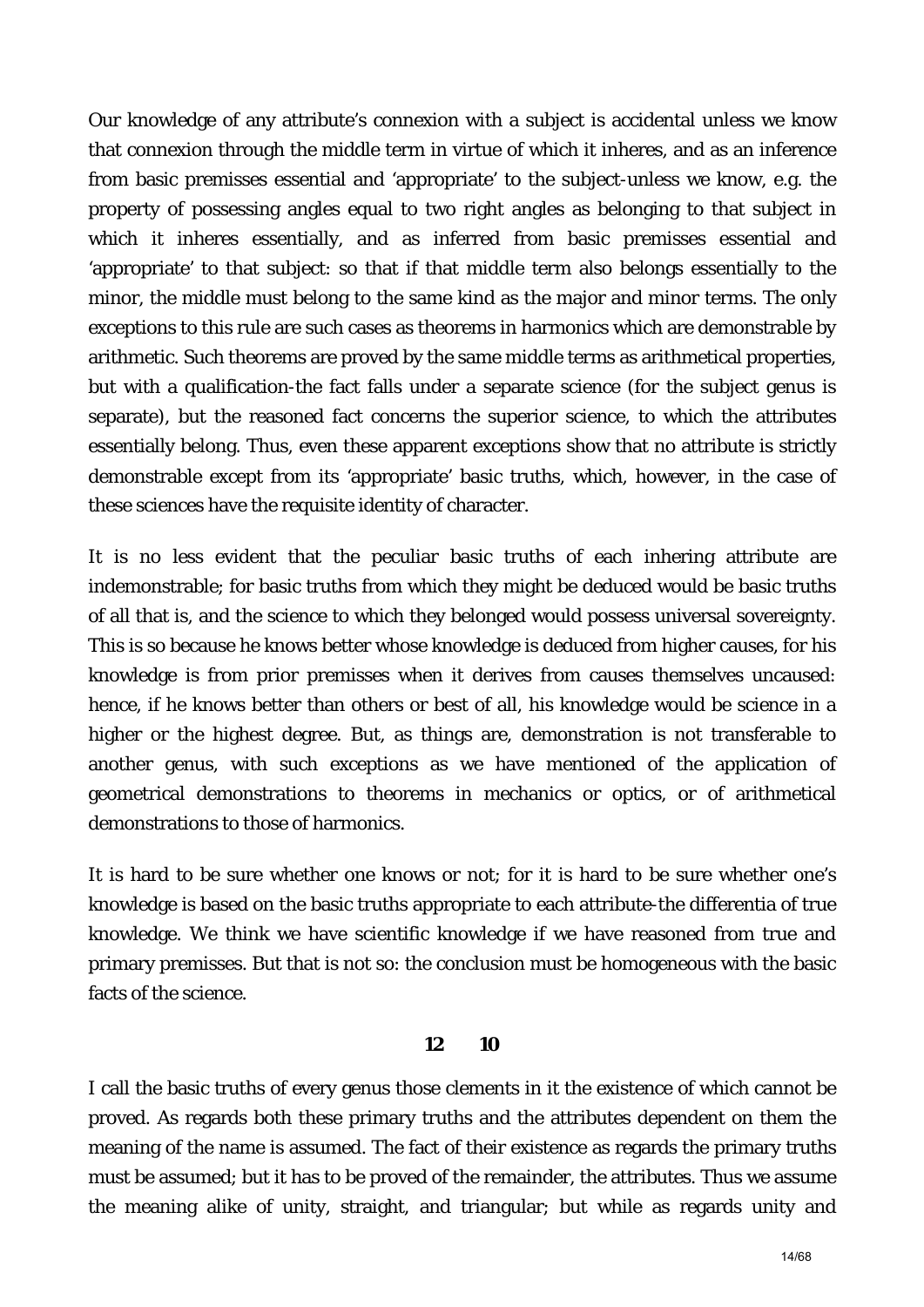magnitude we assume also the fact of their existence, in the case of the remainder proof is required.

Of the basic truths used in the demonstrative sciences some are peculiar to each science, and some are common, but common only in the sense of analogous, being of use only in so far as they fall within the genus constituting the province of the science in question.

Peculiar truths are, e.g. the definitions of line and straight; common truths are such as 'take equals from equals and equals remain'. Only so much of these common truths is required as falls within the genus in question: for a truth of this kind will have the same force even if not used generally but applied by the geometer only to magnitudes, or by the arithmetician only to numbers. Also peculiar to a science are the subjects the existence as well as the meaning of which it assumes, and the essential attributes of which it investigates, e.g. in arithmetic units, in geometry points and lines. Both the existence and the meaning of the subjects are assumed by these sciences; but of their essential attributes only the meaning is assumed. For example arithmetic assumes the meaning of odd and even, square and cube, geometry that of incommensurable, or of deflection or verging of lines, whereas the existence of these attributes is demonstrated by means of the axioms and from previous conclusions as premisses. Astronomy too proceeds in the same way. For indeed every demonstrative science has three elements: (1) that which it posits, the subject genus whose essential attributes it examines; (2) the so-called axioms, which are primary premisses of its demonstration; (3) the attributes, the meaning of which it assumes. Yet some sciences may very well pass over some of these elements; e.g. we might not expressly posit the existence of the genus if its existence were obvious (for instance, the existence of hot and cold is more evident than that of number); or we might omit to assume expressly the meaning of the attributes if it were well understood. In the way the meaning of axioms, such as 'Take equals from equals and equals remain', is well known and so not expressly assumed. Nevertheless in the nature of the case the essential elements of demonstration are three: the subject, the attributes, and the basic premisses.

That which expresses necessary self-grounded fact, and which we must necessarily believe, is distinct both from the hypotheses of a science and from illegitimate postulate-I say 'must believe', because all syllogism, and therefore a fortiori demonstration, is addressed not to the spoken word, but to the discourse within the soul, and though we can always raise objections to the spoken word, to the inward discourse we cannot always object. That which is capable of proof but assumed by the teacher without proof is, if the pupil believes and accepts it, hypothesis, though only in a limited sense hypothesis-that is, relatively to the pupil; if the pupil has no opinion or a contrary opinion on the matter, the same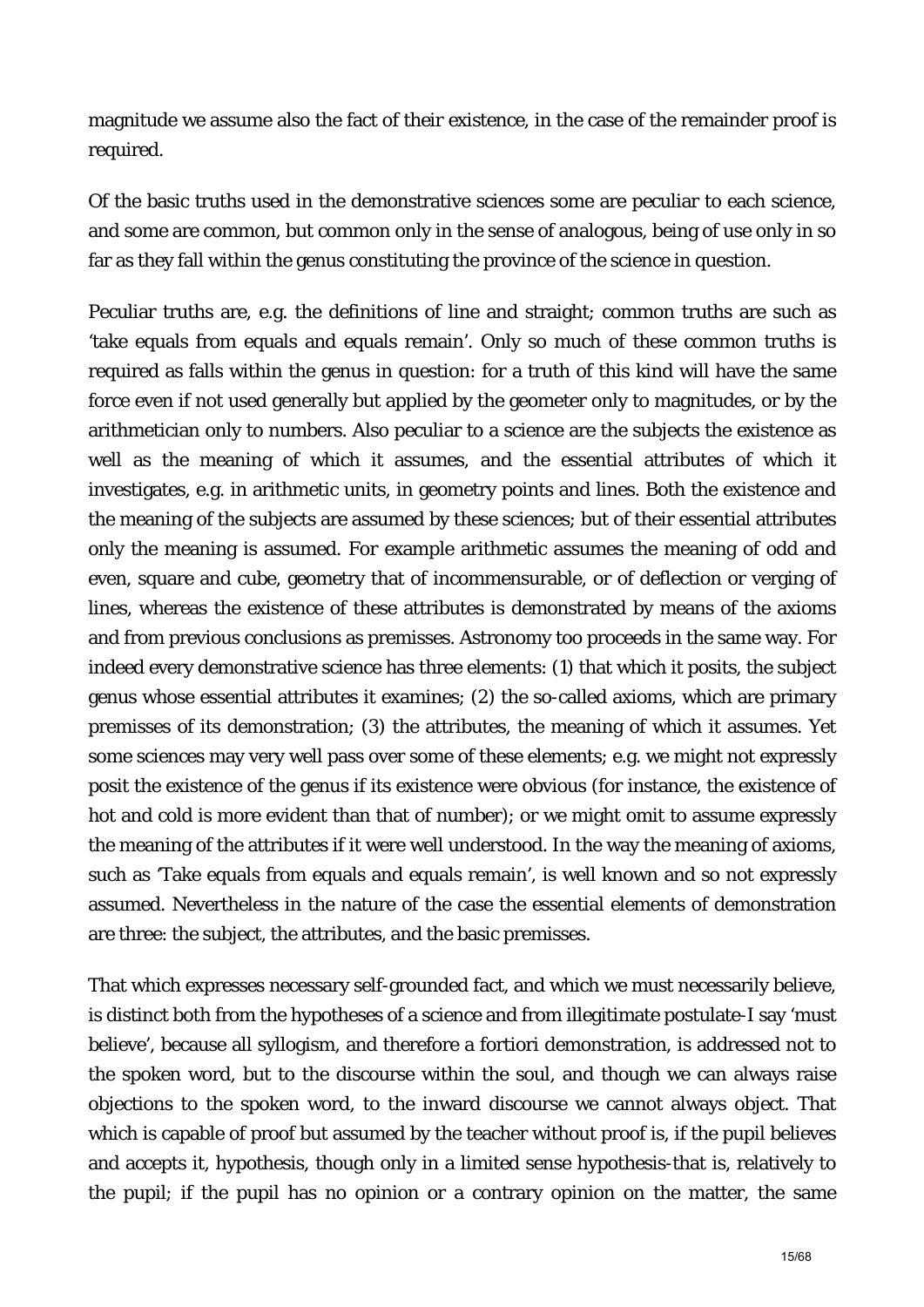assumption is an illegitimate postulate. Therein lies the distinction between hypothesis and illegitimate postulate: the latter is the contrary of the pupil's opinion, demonstrable, but assumed and used without demonstration.

The definition-viz. those which are not expressed as statements that anything is or is notare not hypotheses: but it is in the premisses of a science that its hypotheses are contained. Definitions require only to be understood, and this is not hypothesis-unless it be contended that the pupil's hearing is also an hypothesis required by the teacher. Hypotheses, on the contrary, postulate facts on the being of which depends the being of the fact inferred. Nor are the geometer's hypotheses false, as some have held, urging that one must not employ falsehood and that the geometer is uttering falsehood in stating that the line which he draws is a foot long or straight, when it is actually neither. The truth is that the geometer does not draw any conclusion from the being of the particular line of which he speaks, but from what his diagrams symbolize. A further distinction is that all hypotheses and illegitimate postulates are either universal or particular, whereas a definition is neither.

### **13 11**

So demonstration does not necessarily imply the being of Forms nor a One beside a Many, but it does necessarily imply the possibility of truly predicating one of many; since without this possibility we cannot save the universal, and if the universal goes, the middle term goes witb. it, and so demonstration becomes impossible. We conclude, then, that there must be a single identical term unequivocally predicable of a number of individuals.

The law that it is impossible to affirm and deny simultaneously the same predicate of the same subject is not expressly posited by any demonstration except when the conclusion also has to be expressed in that form; in which case the proof lays down as its major premiss that the major is truly affirmed of the middle but falsely denied. It makes no difference, however, if we add to the middle, or again to the minor term, the corresponding negative. For grant a minor term of which it is true to predicate man-even if it be also true to predicate not-man of it—still grant simply that man is animal and not not-animal, and the conclusion follows: for it will still be true to say that Callias—even if it be also true to say that not-Callias—is animal and not not-animal. The reason is that the major term is predicable not only of the middle, but of something other than the middle as well, being of wider application; so that the conclusion is not affected even if the middle is extended to cover the original middle term and also what is not the original middle term.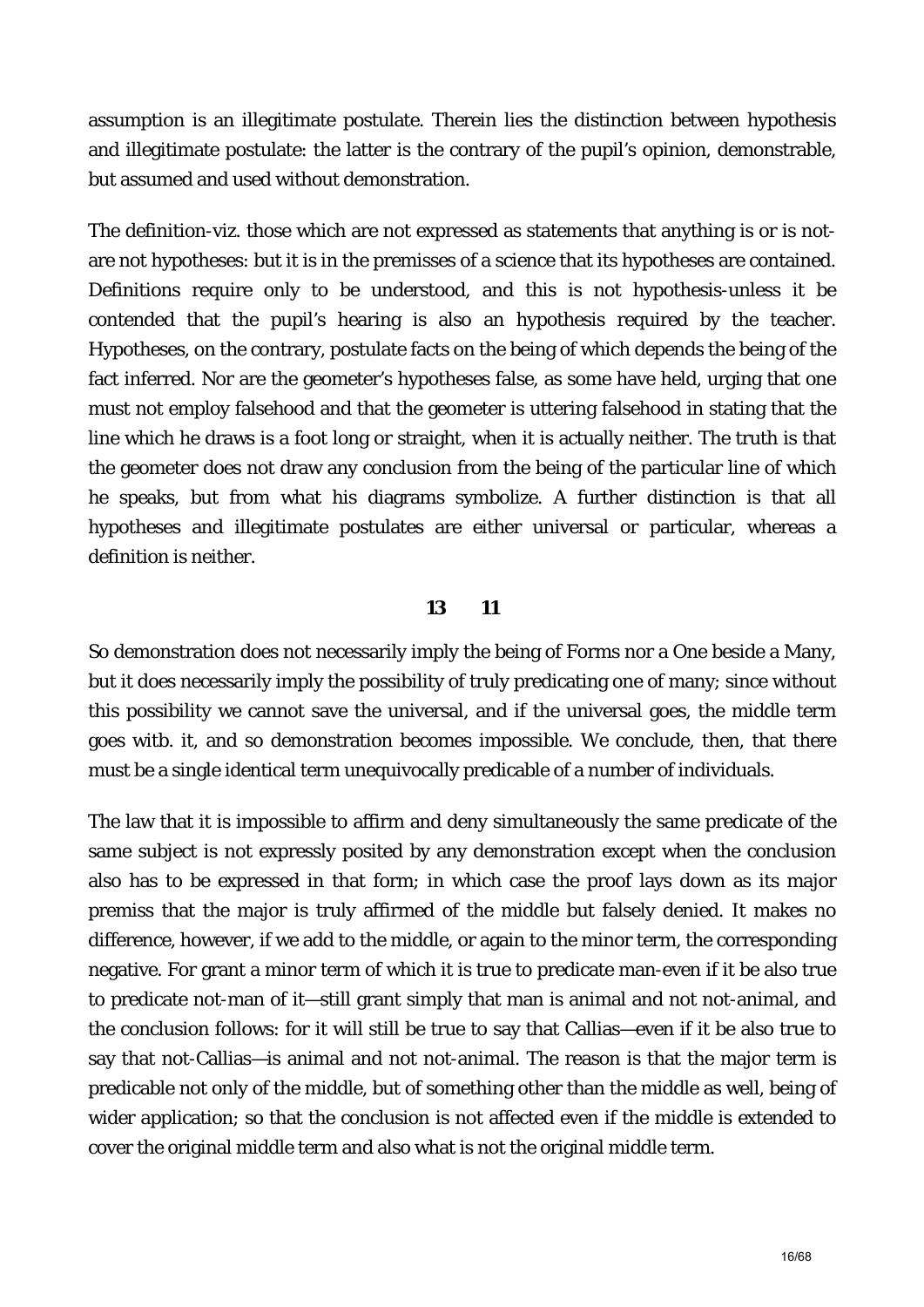The law that every predicate can be either truly affirmed or truly denied of every subject is posited by such demonstration as uses reductio ad impossibile, and then not always universally, but so far as it is requisite; within the limits, that is, of the genus-the genus, I mean (as I have already explained), to which the man of science applies his demonstrations. In virtue of the common elements of demonstration-I mean the common axioms which are used as premisses of demonstration, not the subjects nor the attributes demonstrated as belonging to them-all the sciences have communion with one another, and in communion with them all is dialectic and any science which might attempt a universal proof of axioms such as the law of excluded middle, the law that the subtraction of equals from equals leaves equal remainders, or other axioms of the same kind. Dialectic has no definite sphere of this kind, not being confined to a single genus. Otherwise its method would not be interrogative; for the interrogative method is barred to the demonstrator, who cannot use the opposite facts to prove the same nexus. This was shown in my work on the syllogism.

### **14 12**

If a syllogistic question is equivalent to a proposition embodying one of the two sides of a contradiction, and if each science has its peculiar propositions from which its peculiar conclusion is developed, then there is such a thing as a distinctively scientific question, and it is the interrogative form of the premisses from which the 'appropriate' conclusion of each science is developed. Hence it is clear that not every question will be relevant to geometry, nor to medicine, nor to any other science: only those questions will be geometrical which form premisses for the proof of the theorems of geometry or of any other science, such as optics, which uses the same basic truths as geometry. Of the other sciences the like is true. Of these questions the geometer is bound to give his account, using the basic truths of geometry in conjunction with his previous conclusions; of the basic truths the geometer, as such, is not bound to give any account. The like is true of the other sciences. There is a limit, then, to the questions which we may put to each man of science; nor is each man of science bound to answer all inquiries on each several subject, but only such as fall within the defined field of his own science. If, then, in controversy with a geometer qua geometer the disputant confines himself to geometry and proves anything from geometrical premisses, he is clearly to be applauded; if he goes outside these he will be at fault, and obviously cannot even refute the geometer except accidentally. One should therefore not discuss geometry among those who are not geometers, for in such a company an unsound argument will pass unnoticed. This is correspondingly true in the other sciences.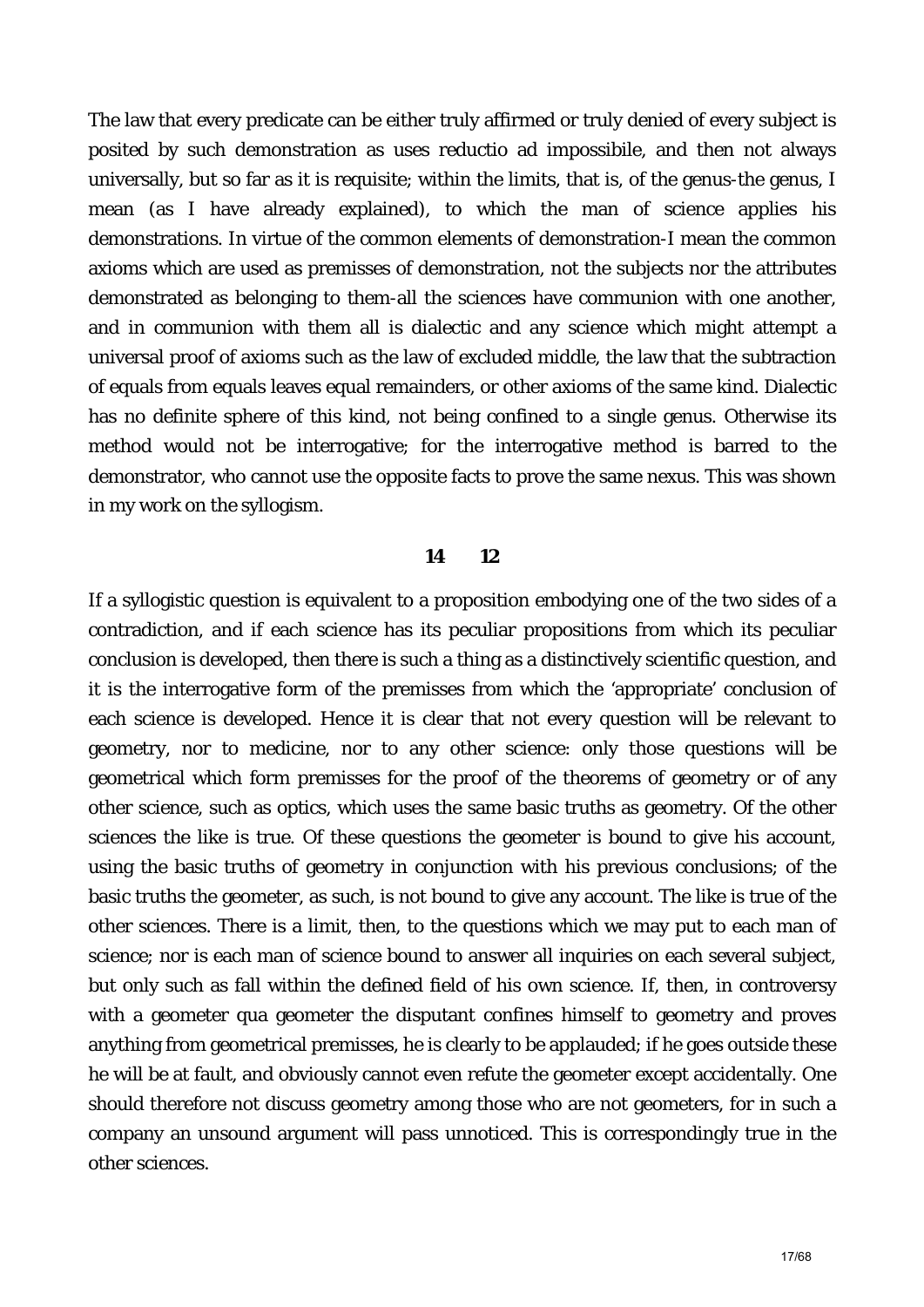Since there are 'geometrical' questions, does it follow that there are also distinctively 'ungeometrical' questions? Further, in each special science-geometry for instance-what kind of error is it that may vitiate questions, and yet not exclude them from that science? Again, is the erroneous conclusion one constructed from premisses opposite to the true premisses, or is it formal fallacy though drawn from geometrical premisses? Or, perhaps, the erroneous conclusion is due to the drawing of premisses from another science; e.g. in a geometrical controversy a musical question is distinctively ungeometrical, whereas the notion that parallels meet is in one sense geometrical, being ungeometrical in a different fashion: the reason being that 'ungeometrical', like 'unrhythmical', is equivocal, meaning in the one case not geometry at all, in the other bad geometry? It is this error, i.e. error based on premisses of this kind-'of' the science but false-that is the contrary of science. In mathematics the formal fallacy is not so common, because it is the middle term in which the ambiguity lies, since the major is predicated of the whole of the middle and the middle of the whole of the minor (the predicate of course never has the prefix 'all'); and in mathematics one can, so to speak, see these middle terms with an intellectual vision, while in dialectic the ambiguity may escape detection. E.g. 'Is every circle a figure?' A diagram shows that this is so, but the minor premiss 'Are epics circles?' is shown by the diagram to be false.

If a proof has an inductive minor premiss, one should not bring an 'objection' against it. For since every premiss must be applicable to a number of cases (otherwise it will not be true in every instance, which, since the syllogism proceeds from universals, it must be), then assuredly the same is true of an 'objection'; since premisses and 'objections' are so far the same that anything which can be validly advanced as an 'objection' must be such that it could take the form of a premiss, either demonstrative or dialectical. On the other hand, arguments formally illogical do sometimes occur through taking as middles mere attributes of the major and minor terms. An instance of this is Caeneus' proof that fire increases in geometrical proportion: 'Fire', he argues, 'increases rapidly, and so does geometrical proportion'. There is no syllogism so, but there is a syllogism if the most rapidly increasing proportion is geometrical and the most rapidly increasing proportion is attributable to fire in its motion. Sometimes, no doubt, it is impossible to reason from premisses predicating mere attributes: but sometimes it is possible, though the possibility is overlooked. If false premisses could never give true conclusions 'resolution' would be easy, for premisses and conclusion would in that case inevitably reciprocate. I might then argue thus: let A be an existing fact; let the existence of A imply such and such facts actually known to me to exist, which we may call B. I can now, since they reciprocate, infer A from B.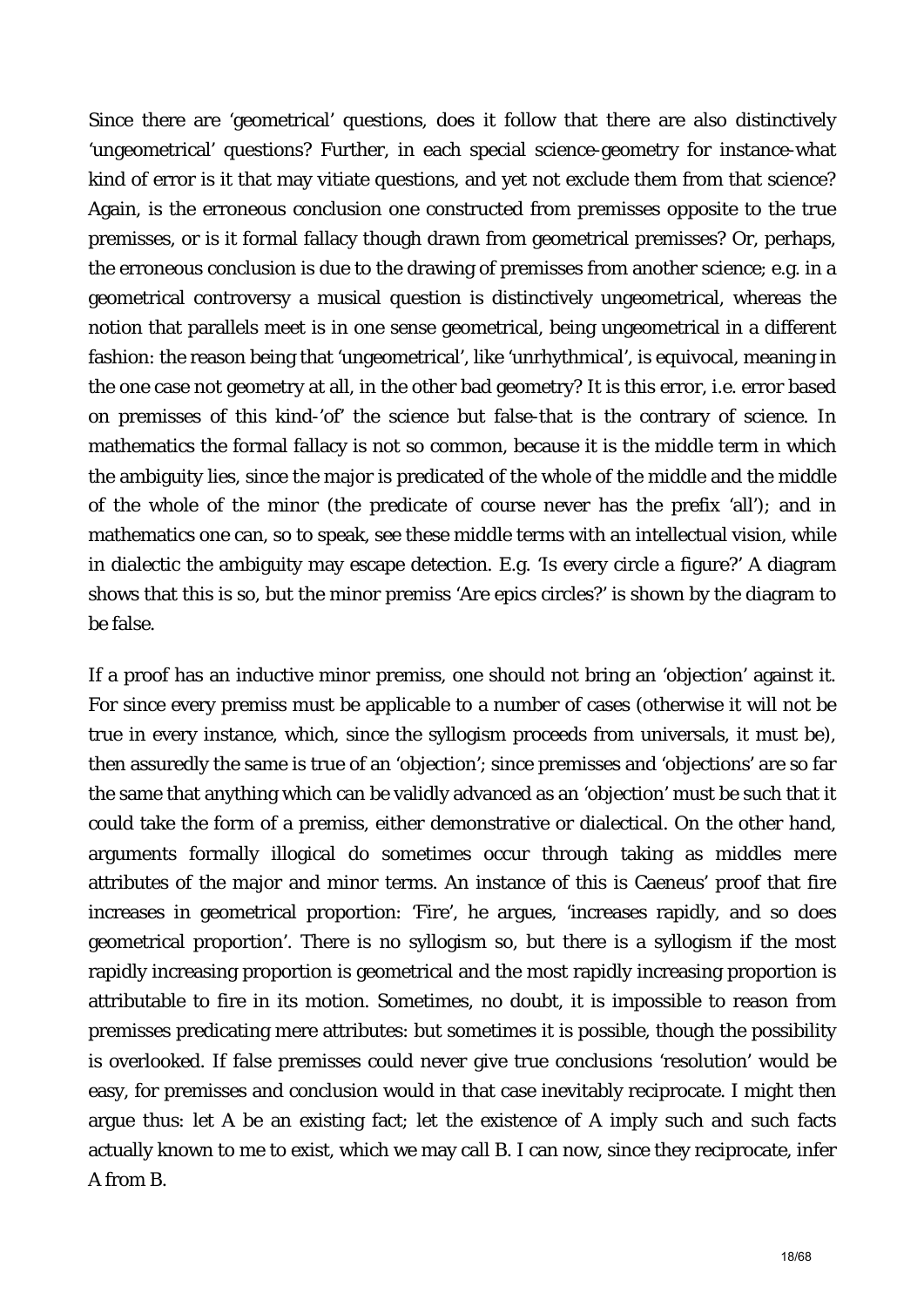Reciprocation of premisses and conclusion is more frequent in mathematics, because mathematics takes definitions, but never an accident, for its premisses-a second characteristic distinguishing mathematical reasoning from dialectical disputations.

A science expands not by the interposition of fresh middle terms, but by the apposition of fresh extreme terms. E.g. A is predicated of B, B of C, C of D, and so indefinitely. Or the expansion may be lateral: e.g. one major A, may be proved of two minors, C and E. Thus let A represent number-a number or number taken indeterminately; B determinate odd number; C any particular odd number. We can then predicate A of C. Next let D represent determinate even number, and E even number. Then A is predicable of E.

#### **15 13**

Knowledge of the fact differs from knowledge of the reasoned fact. To begin with, they differ within the same science and in two ways: (1) when the premisses of the syllogism are not immediate (for then the proximate cause is not contained in them-a necessary condition of knowledge of the reasoned fact): (2) when the premisses are immediate, but instead of the cause the better known of the two reciprocals is taken as the middle; for of two reciprocally predicable terms the one which is not the cause may quite easily be the better known and so become the middle term of the demonstration. Thus (2) (a) you might prove as follows that the planets are near because they do not twinkle: let C be the planets, B not twinkling, A proximity. Then B is predicable of C; for the planets do not twinkle. But A is also predicable of B, since that which does not twinkle is near—we must take this truth as having been reached by induction or sense-perception. Therefore A is a necessary predicate of C; so that we have demonstrated that the planets are near. This syllogism, then, proves not the reasoned fact but only the fact; since they are not near because they do not twinkle, but, because they are near, do not twinkle. The major and middle of the proof, however, may be reversed, and then the demonstration will be of the reasoned fact. Thus: let C be the planets, B proximity, A not twinkling. Then B is an attribute of C, and A-not twinkling-of B. Consequently A is predicable of C, and the syllogism proves the reasoned fact, since its middle term is the proximate cause. Another example is the inference that the moon is spherical from its manner of waxing. Thus: since that which so waxes is spherical, and since the moon so waxes, clearly the moon is spherical. Put in this form, the syllogism turns out to be proof of the fact, but if the middle and major be reversed it is proof of the reasoned fact; since the moon is not spherical because it waxes in a certain manner, but waxes in such a manner because it is spherical. (Let C be the moon, B spherical, and A waxing.) Again (b), in cases where the cause and the effect are not reciprocal and the effect is the better known, the fact is demonstrated but not the reasoned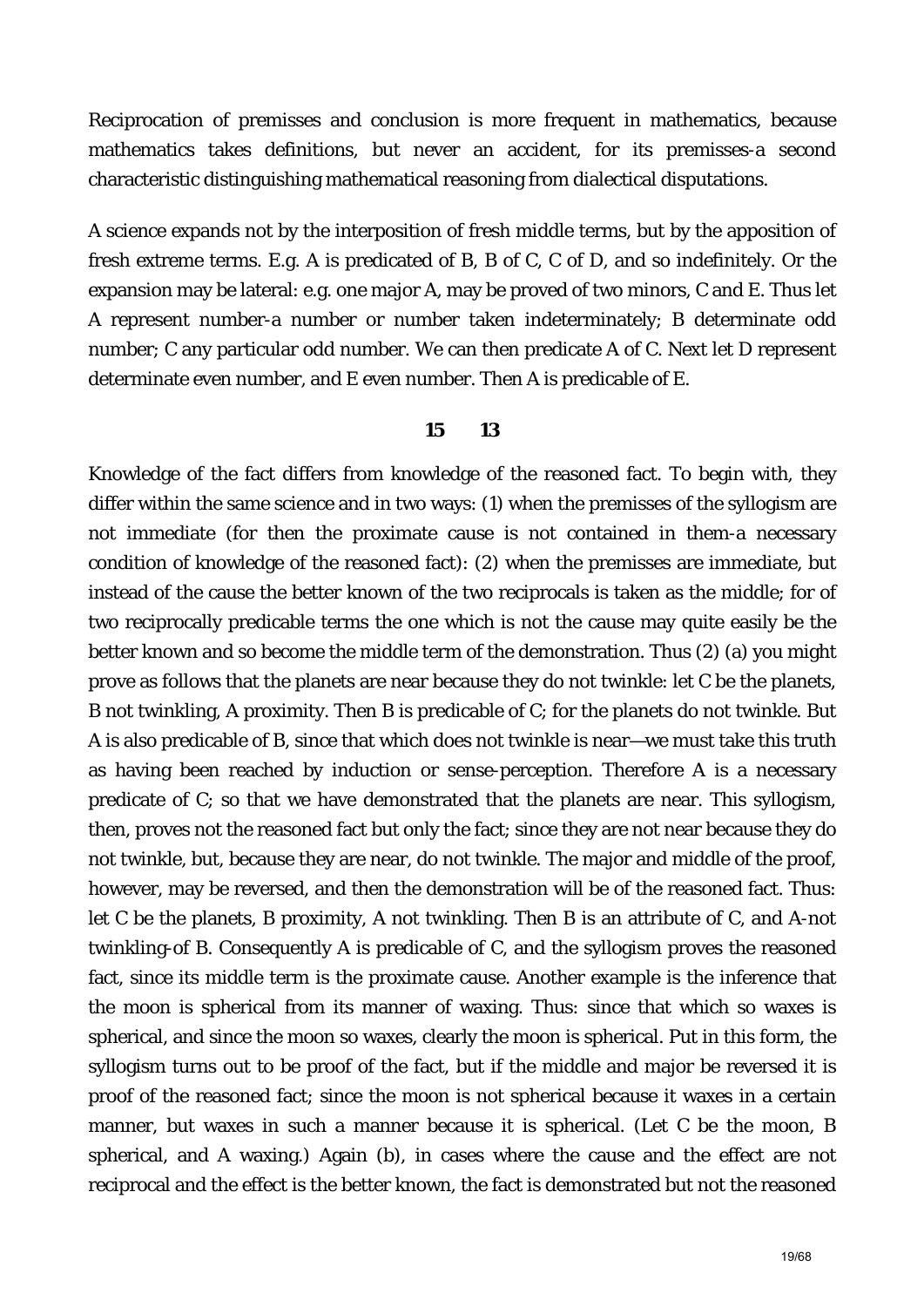fact. This also occurs (1) when the middle falls outside the major and minor, for here too the strict cause is not given, and so the demonstration is of the fact, not of the reasoned fact. For example, the question 'Why does not a wall breathe?' might be answered, 'Because it is not an animal'; but that answer would not give the strict cause, because if not being an animal causes the absence of respiration, then being an animal should be the cause of respiration, according to the rule that if the negation of causes the non-inherence of y, the affirmation of x causes the inherence of y; e.g. if the disproportion of the hot and cold elements is the cause of ill health, their proportion is the cause of health; and conversely, if the assertion of x causes the inherence of y, the negation of x must cause y's noninherence. But in the case given this consequence does not result; for not every animal breathes. A syllogism with this kind of cause takes place in the second figure. Thus: let A be animal, B respiration, C wall. Then A is predicable of all B (for all that breathes is animal), but of no C; and consequently B is predicable of no C; that is, the wall does not breathe. Such causes are like far-fetched explanations, which precisely consist in making the cause too remote, as in Anacharsis' account of why the Scythians have no flute-players; namely because they have no vines.

Thus, then, do the syllogism of the fact and the syllogism of the reasoned fact differ within one science and according to the position of the middle terms. But there is another way too in which the fact and the reasoned fact differ, and that is when they are investigated respectively by different sciences. This occurs in the case of problems related to one another as subordinate and superior, as when optical problems are subordinated to geometry, mechanical problems to stereometry, harmonic problems to arithmetic, the data of observation to astronomy. (Some of these sciences bear almost the same name; e.g. mathematical and nautical astronomy, mathematical and acoustical harmonics.) Here it is the business of the empirical observers to know the fact, of the mathematicians to know the reasoned fact; for the latter are in possession of the demonstrations giving the causes, and are often ignorant of the fact: just as we have often a clear insight into a universal, but through lack of observation are ignorant of some of its particular instances. These connexions have a perceptible existence though they are manifestations of forms. For the mathematical sciences concern forms: they do not demonstrate properties of a substratum, since, even though the geometrical subjects are predicable as properties of a perceptible substratum, it is not as thus predicable that the mathematician demonstrates properties of them. As optics is related to geometry, so another science is related to optics, namely the theory of the rainbow. Here knowledge of the fact is within the province of the natural philosopher, knowledge of the reasoned fact within that of the optician, either qua optician or qua mathematical optician. Many sciences not standing in this mutual relation enter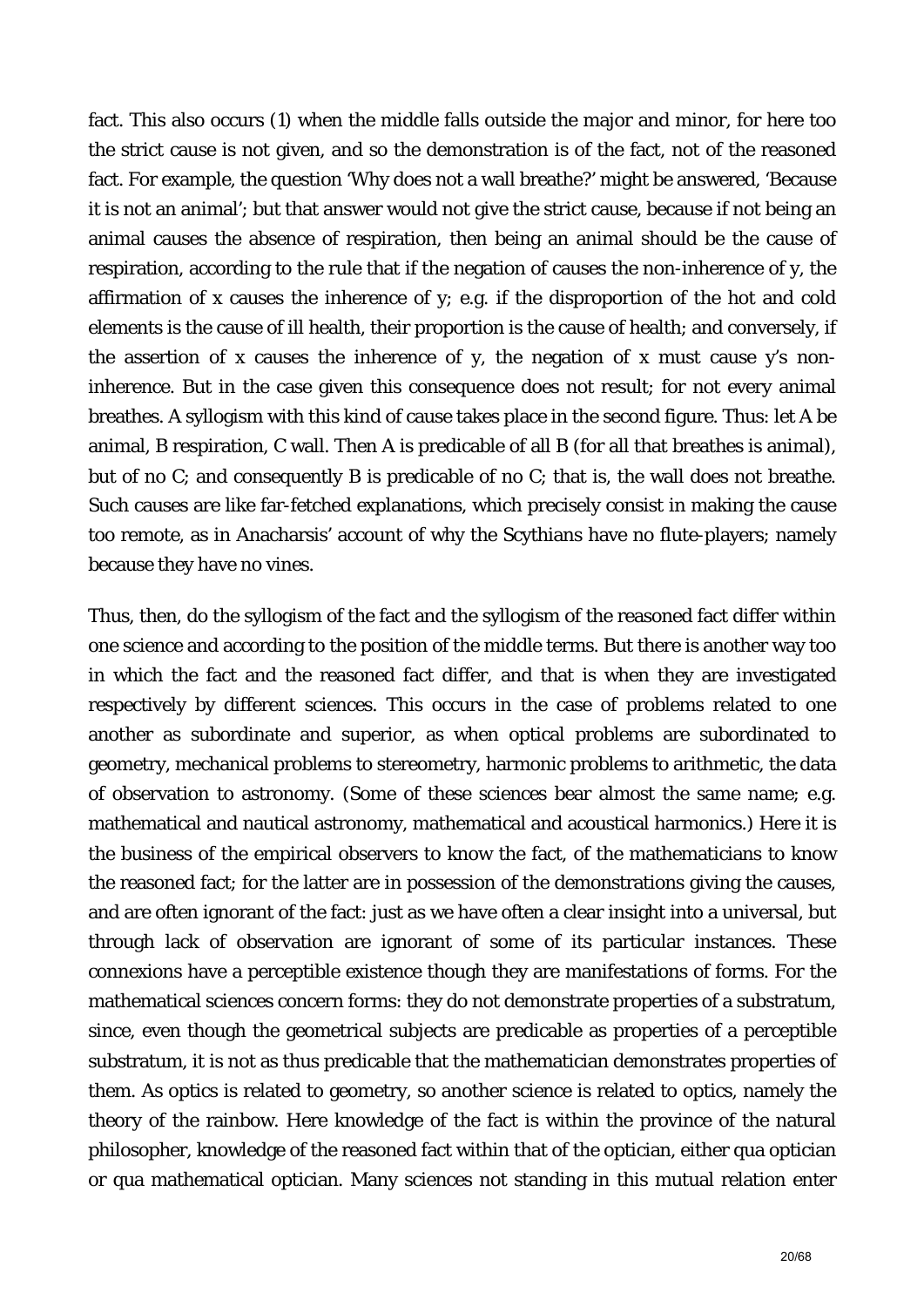into it at points; e.g. medicine and geometry: it is the physician's business to know that circular wounds heal more slowly, the geometer's to know the reason why.

### **16 14**

Of all the figures the most scientific is the first. Thus, it is the vehicle of the demonstrations of all the mathematical sciences, such as arithmetic, geometry, and optics, and practically all of all sciences that investigate causes: for the syllogism of the reasoned fact is either exclusively or generally speaking and in most cases in this figure-a second proof that this figure is the most scientific; for grasp of a reasoned conclusion is the primary condition of knowledge. Thirdly, the first is the only figure which enables us to pursue knowledge of the essence of a thing. In the second figure no affirmative conclusion is possible, and knowledge of a thing's essence must be affirmative; while in the third figure the conclusion can be affirmative, but cannot be universal, and essence must have a universal character: e.g. man is not two-footed animal in any qualified sense, but universally. Finally, the first figure has no need of the others, while it is by means of the first that the other two figures are developed, and have their intervals closepacked until immediate premisses are reached.

Clearly, therefore, the first figure is the primary condition of knowledge.

#### **17 15**

Just as an attribute A may (as we saw) be atomically connected with a subject B, so its disconnexion may be atomic. I call 'atomic' connexions or disconnexions which involve no intermediate term; since in that case the connexion or disconnexion will not be mediated by something other than the terms themselves. It follows that if either A or B, or both A and B, have a genus, their disconnexion cannot be primary. Thus: let C be the genus of A. Then, if C is not the genus of B-for A may well have a genus which is not the genus of Bthere will be a syllogism proving A's disconnexion from B thus:

| all                  | æ |                    |
|----------------------|---|--------------------|
| no                   | ю | $\mathbf{C}$<br>U. |
| therefore no B is A. |   |                    |

### Or if it is B which has a genus D, we have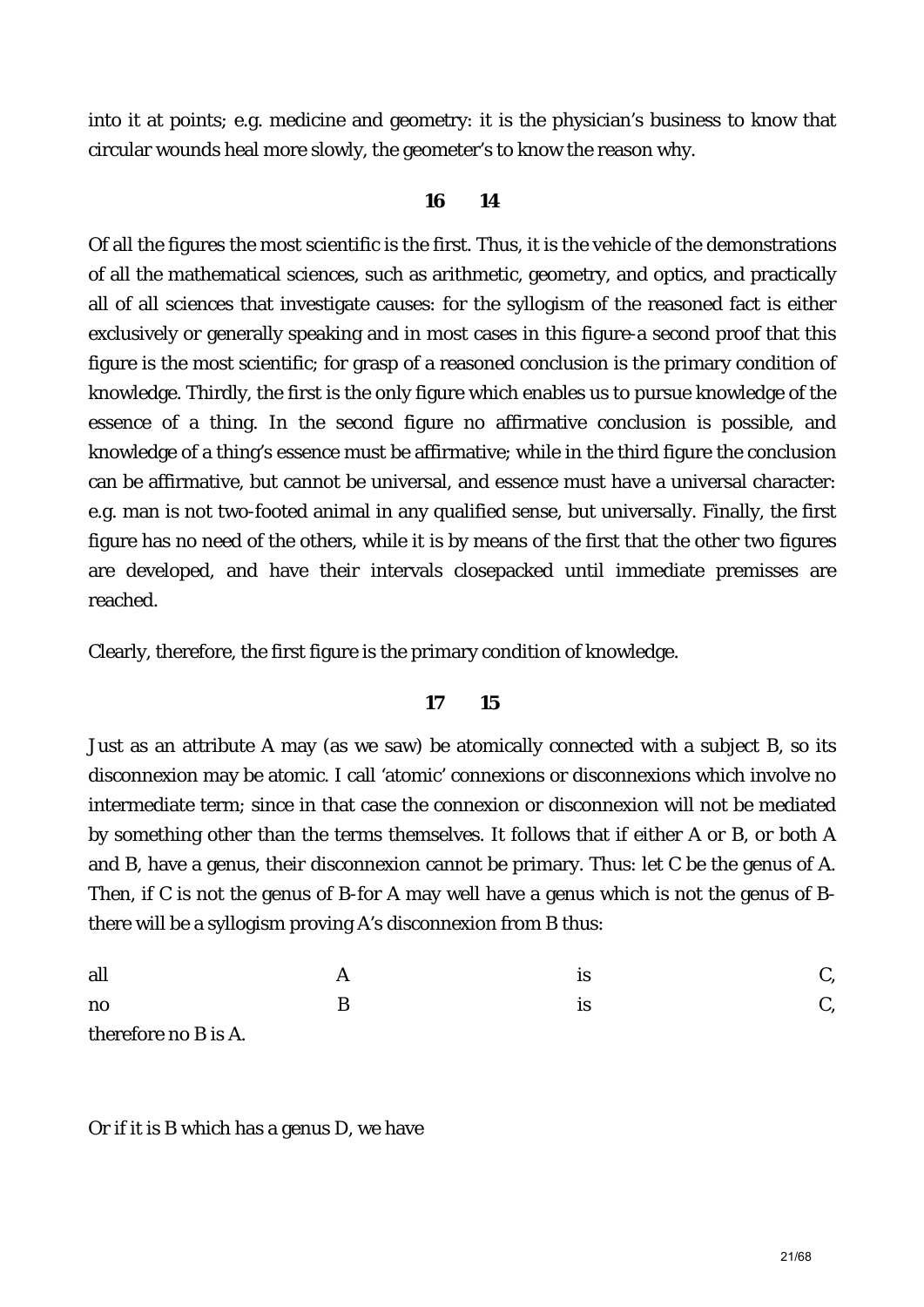| all |                                                                                                                                                                                                                                                                                                  | is | D, |
|-----|--------------------------------------------------------------------------------------------------------------------------------------------------------------------------------------------------------------------------------------------------------------------------------------------------|----|----|
| no  |                                                                                                                                                                                                                                                                                                  | is | A, |
|     | $\mathbf{A}$ and $\mathbf{B}$ and $\mathbf{B}$ and $\mathbf{B}$ and $\mathbf{B}$ and $\mathbf{B}$ and $\mathbf{B}$ and $\mathbf{B}$ and $\mathbf{B}$ and $\mathbf{B}$ and $\mathbf{B}$ and $\mathbf{B}$ and $\mathbf{B}$ and $\mathbf{B}$ and $\mathbf{B}$ and $\mathbf{B}$ and $\mathbf{B}$ and |    |    |

therefore no B is A, by syllogism;

and the proof will be similar if both A and B have a genus. That the genus of A need not be the genus of B and vice versa, is shown by the existence of mutually exclusive coordinate series of predication. If no term in the series ACD...is predicable of any term in the series BEF...,and if G-a term in the former series-is the genus of A, clearly G will not be the genus of B; since, if it were, the series would not be mutually exclusive. So also if B has a genus, it will not be the genus of A. If, on the other hand, neither A nor B has a genus and A does not inhere in B, this disconnexion must be atomic. If there be a middle term, one or other of them is bound to have a genus, for the syllogism will be either in the first or the second figure. If it is in the first, B will have a genus-for the premiss containing it must be affirmative: if in the second, either A or B indifferently, since syllogism is possible if either is contained in a negative premiss, but not if both premisses are negative.

Hence it is clear that one thing may be atomically disconnected from another, and we have stated when and how this is possible.

### **18 16**

Ignorance-defined not as the negation of knowledge but as a positive state of mind-is error produced by inference.

(1) Let us first consider propositions asserting a predicate's immediate connexion with or disconnexion from a subject. Here, it is true, positive error may befall one in alternative ways; for it may arise where one directly believes a connexion or disconnexion as well as where one's belief is acquired by inference. The error, however, that consists in a direct belief is without complication; but the error resulting from inference-which here concerns us-takes many forms. Thus, let A be atomically disconnected from all B: then the conclusion inferred through a middle term C, that all B is A, will be a case of error produced by syllogism. Now, two cases are possible. Either (a) both premisses, or (b) one premiss only, may be false. (a) If neither A is an attribute of any C nor C of any B, whereas the contrary was posited in both cases, both premisses will be false. (C may quite well be so related to A and B that C is neither subordinate to A nor a universal attribute of B: for B, since A was said to be primarily disconnected from B, cannot have a genus, and A need not necessarily be a universal attribute of all things. Consequently both premisses may be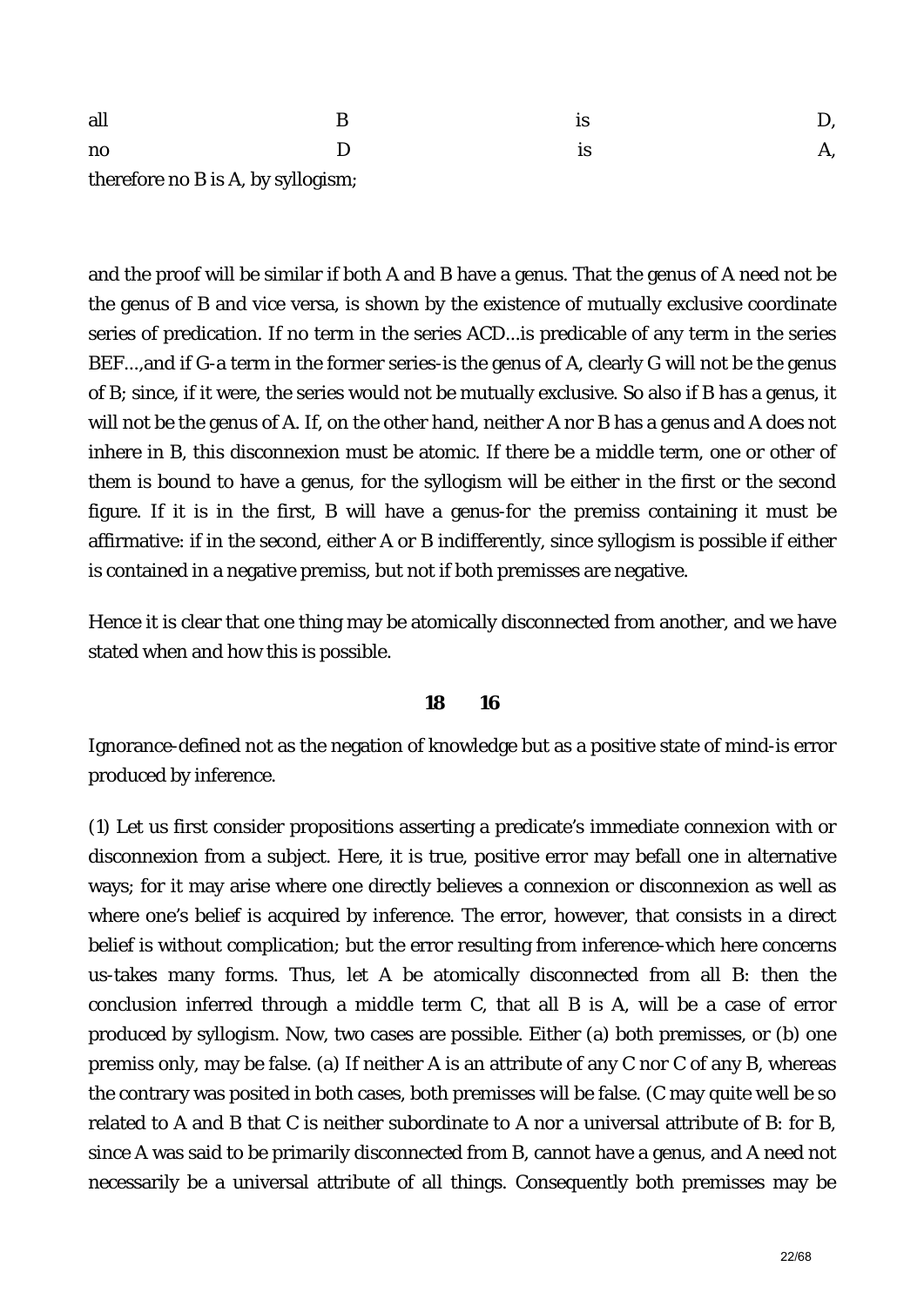false.) On the other hand, (b) one of the premisses may be true, though not either indifferently but only the major A-C since, B having no genus, the premiss C-B will always be false, while A-C may be true. This is the case if, for example, A is related atomically to both C and B; because when the same term is related atomically to more terms than one, neither of those terms will belong to the other. It is, of course, equally the case if A-C is not atomic.

Error of attribution, then, occurs through these causes and in this form only-for we found that no syllogism of universal attribution was possible in any figure but the first. On the other hand, an error of non-attribution may occur either in the first or in the second figure. Let us therefore first explain the various forms it takes in the first figure and the character of the premisses in each case.

(c) It may occur when both premisses are false; e.g. supposing A atomically connected with both C and B, if it be then assumed that no C is and all B is C, both premisses are false.

(d) It is also possible when one is false. This may be either premiss indifferently. A-C may be true, C-B false-A-C true because A is not an attribute of all things, C-B false because C, which never has the attribute A, cannot be an attribute of B; for if C-B were true, the premiss A-C would no longer be true, and besides if both premisses were true, the conclusion would be true. Or again, C-B may be true and A-C false; e.g. if both C and A contain B as genera, one of them must be subordinate to the other, so that if the premiss takes the form No C is A, it will be false. This makes it clear that whether either or both premisses are false, the conclusion will equally be false.

In the second figure the premisses cannot both be wholly false; for if all B is A, no middle term can be with truth universally affirmed of one extreme and universally denied of the other: but premisses in which the middle is affirmed of one extreme and denied of the other are the necessary condition if one is to get a valid inference at all. Therefore if, taken in this way, they are wholly false, their contraries conversely should be wholly true. But this is impossible. On the other hand, there is nothing to prevent both premisses being partially false; e.g. if actually some A is C and some B is C, then if it is premised that all A is C and no B is C, both premisses are false, yet partially, not wholly, false. The same is true if the major is made negative instead of the minor. Or one premiss may be wholly false, and it may be either of them. Thus, supposing that actually an attribute of all A must also be an attribute of all B, then if C is yet taken to be a universal attribute of all but universally nonattributable to B, C-A will be true but C-B false. Again, actually that which is an attribute of no B will not be an attribute of all A either; for if it be an attribute of all A, it will also be an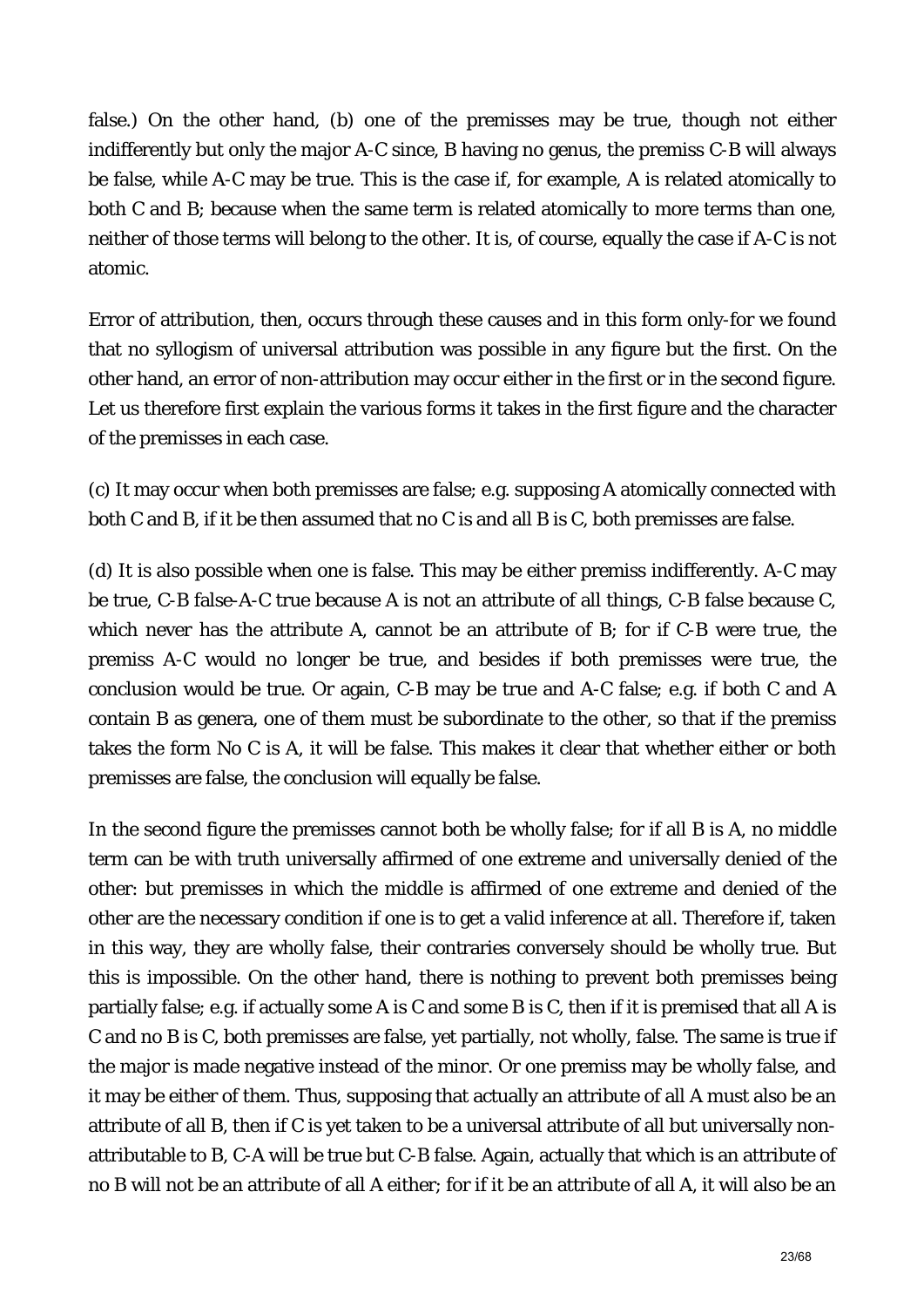attribute of all B, which is contrary to supposition; but if C be nevertheless assumed to be a universal attribute of A, but an attribute of no B, then the premiss C-B is true but the major is false. The case is similar if the major is made the negative premiss. For in fact what is an attribute of no A will not be an attribute of any B either; and if it be yet assumed that C is universally non-attributable to A, but a universal attribute of B, the premiss C-A is true but the minor wholly false. Again, in fact it is false to assume that that which is an attribute of all B is an attribute of no A, for if it be an attribute of all B, it must be an attribute of some A. If then C is nevertheless assumed to be an attribute of all B but of no A, C-B will be true but C-A false.

It is thus clear that in the case of atomic propositions erroneous inference will be possible not only when both premisses are false but also when only one is false.

### **19 17**

In the case of attributes not atomically connected with or disconnected from their subjects, (a) (i) as long as the false conclusion is inferred through the 'appropriate' middle, only the major and not both premisses can be false. By 'appropriate middle' I mean the middle term through which the contradictory-i.e. the true-conclusion is inferrible. Thus, let A be attributable to B through a middle term C: then, since to produce a conclusion the premiss C-B must be taken affirmatively, it is clear that this premiss must always be true, for its quality is not changed. But the major A-C is false, for it is by a change in the quality of A-C that the conclusion becomes its contradictory-i.e. true. Similarly (ii) if the middle is taken from another series of predication; e.g. suppose D to be not only contained within A as a part within its whole but also predicable of all B. Then the premiss D-B must remain unchanged, but the quality of A-D must be changed; so that D-B is always true, A-D always false. Such error is practically identical with that which is inferred through the 'appropriate' middle. On the other hand, (b) if the conclusion is not inferred through the 'appropriate' middle-(i) when the middle is subordinate to A but is predicable of no B, both premisses must be false, because if there is to be a conclusion both must be posited as asserting the contrary of what is actually the fact, and so posited both become false: e.g. suppose that actually all D is A but no B is D; then if these premisses are changed in quality, a conclusion will follow and both of the new premisses will be false. When, however, (ii) the middle D is not subordinate to A, A-D will be true, D-B false-A-D true because A was not subordinate to D, D-B false because if it had been true, the conclusion too would have been true; but it is ex hypothesi false.

When the erroneous inference is in the second figure, both premisses cannot be entirely false; since if B is subordinate to A, there can be no middle predicable of all of one extreme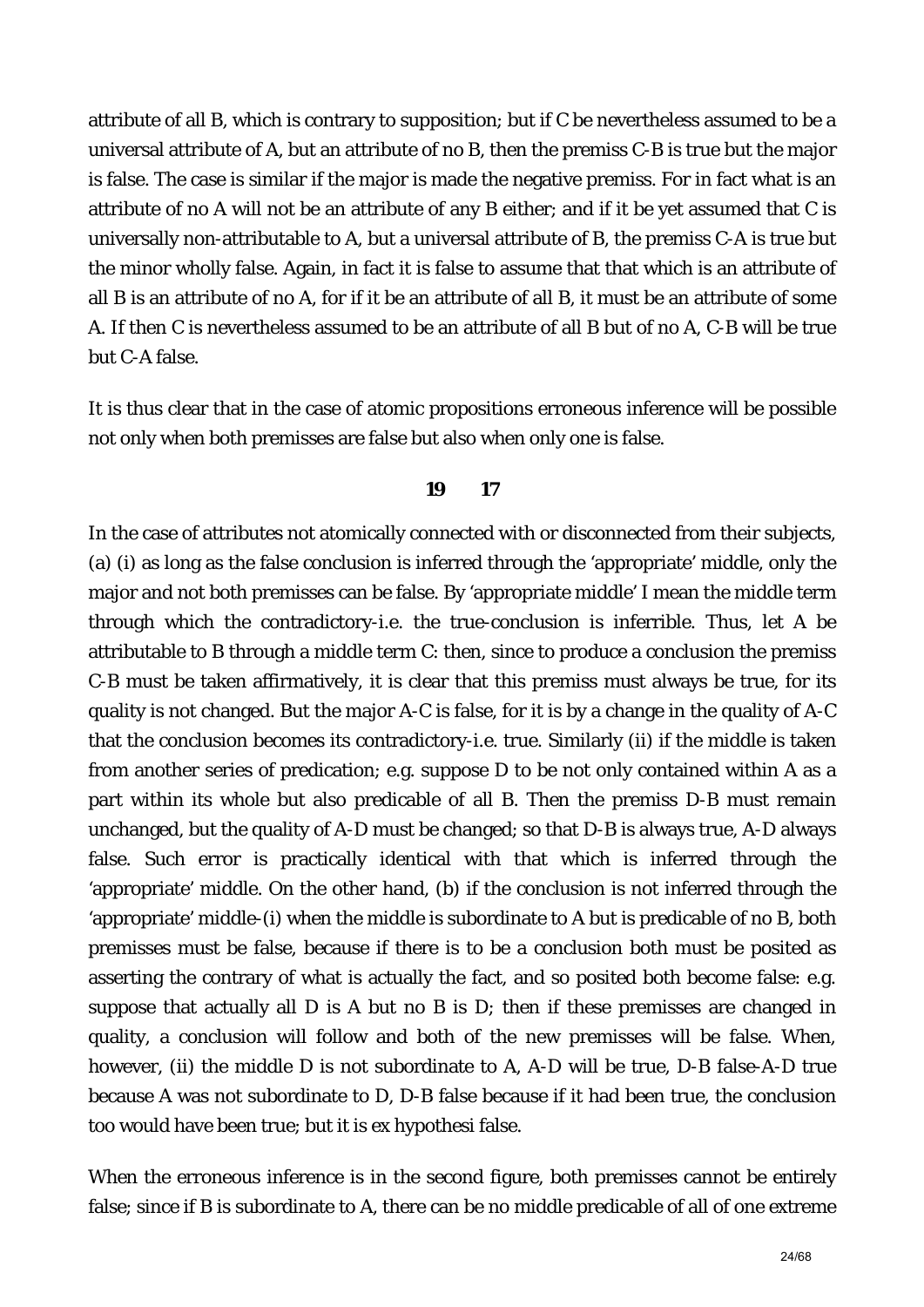and of none of the other, as was stated before. One premiss, however, may be false, and it may be either of them. Thus, if C is actually an attribute of both A and B, but is assumed to be an attribute of A only and not of B, C-A will be true, C-B false: or again if C be assumed to be attributable to B but to no A, C-B will be true, C-A false.

We have stated when and through what kinds of premisses error will result in cases where the erroneous conclusion is negative. If the conclusion is affirmative, (a) (i) it may be inferred through the 'appropriate' middle term. In this case both premisses cannot be false since, as we said before, C-B must remain unchanged if there is to be a conclusion, and consequently A-C, the quality of which is changed, will always be false. This is equally true if (ii) the middle is taken from another series of predication, as was stated to be the case also with regard to negative error; for D-B must remain unchanged, while the quality of A-D must be converted, and the type of error is the same as before.

(b) The middle may be inappropriate. Then (i) if D is subordinate to A, A-D will be true, but D-B false; since A may quite well be predicable of several terms no one of which can be subordinated to another. If, however, (ii) D is not subordinate to A, obviously A-D, since it is affirmed, will always be false, while D-B may be either true or false; for A may very well be an attribute of no D, whereas all B is D, e.g. no science is animal, all music is science. Equally well A may be an attribute of no D, and D of no B. It emerges, then, that if the middle term is not subordinate to the major, not only both premisses but either singly may be false.

Thus we have made it clear how many varieties of erroneous inference are liable to happen and through what kinds of premisses they occur, in the case both of immediate and of demonstrable truths.

#### **20 18**

It is also clear that the loss of any one of the senses entails the loss of a corresponding portion of knowledge, and that, since we learn either by induction or by demonstration, this knowledge cannot be acquired. Thus demonstration develops from universals, induction from particulars; but since it is possible to familiarize the pupil with even the socalled mathematical abstractions only through induction-i.e. only because each subject genus possesses, in virtue of a determinate mathematical character, certain properties which can be treated as separate even though they do not exist in isolation-it is consequently impossible to come to grasp universals except through induction. But induction is impossible for those who have not sense-perception. For it is sense-perception alone which is adequate for grasping the particulars: they cannot be objects of scientific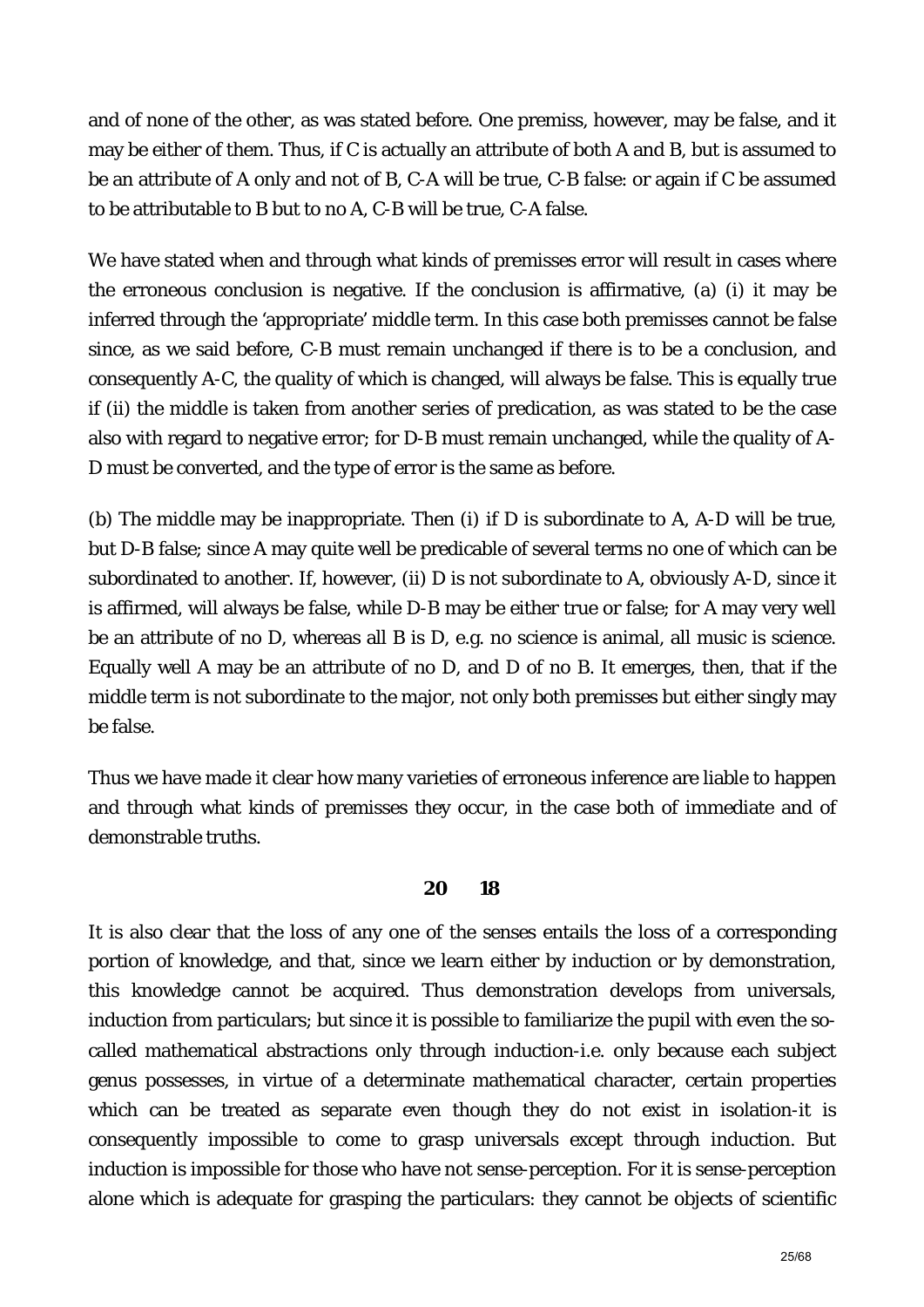knowledge, because neither can universals give us knowledge of them without induction, nor can we get it through induction without sense-perception.

### **21 19**

Every syllogism is effected by means of three terms. One kind of syllogism serves to prove that A inheres in C by showing that A inheres in B and B in C; the other is negative and one of its premisses asserts one term of another, while the other denies one term of another. It is clear, then, that these are the fundamentals and so-called hypotheses of syllogism. Assume them as they have been stated, and proof is bound to follow-proof that A inheres in C through B, and again that A inheres in B through some other middle term, and similarly that B inheres in C. If our reasoning aims at gaining credence and so is merely dialectical, it is obvious that we have only to see that our inference is based on premisses as credible as possible: so that if a middle term between A and B is credible though not real, one can reason through it and complete a dialectical syllogism. If, however, one is aiming at truth, one must be guided by the real connexions of subjects and attributes. Thus: since there are attributes which are predicated of a subject essentially or naturally and not coincidentally-not, that is, in the sense in which we say 'That white (thing) is a man', which is not the same mode of predication as when we say 'The man is white': the man is white not because he is something else but because he is man, but the white is man because 'being white' coincides with 'humanity' within one substratum-therefore there are terms such as are naturally subjects of predicates. Suppose, then, C such a term not itself attributable to anything else as to a subject, but the proximate subject of the attribute B i.e. so that B-C is immediate; suppose further E related immediately to F, and F to B. The first question is, must this series terminate, or can it proceed to infinity? The second question is as follows: Suppose nothing is essentially predicated of A, but A is predicated primarily of H and of no intermediate prior term, and suppose H similarly related to G and G to B; then must this series also terminate, or can it too proceed to infinity? There is this much difference between the questions: the first is, is it possible to start from that which is not itself attributable to anything else but is the subject of attributes, and ascend to infinity? The second is the problem whether one can start from that which is a predicate but not itself a subject of predicates, and descend to infinity? A third question is, if the extreme terms are fixed, can there be an infinity of middles? I mean this: suppose for example that A inheres in C and B is intermediate between them, but between B and A there are other middles, and between these again fresh middles; can these proceed to infinity or can they not? This is the equivalent of inquiring, do demonstrations proceed to infinity, i.e. is everything demonstrable? Or do ultimate subject and primary attribute limit one another?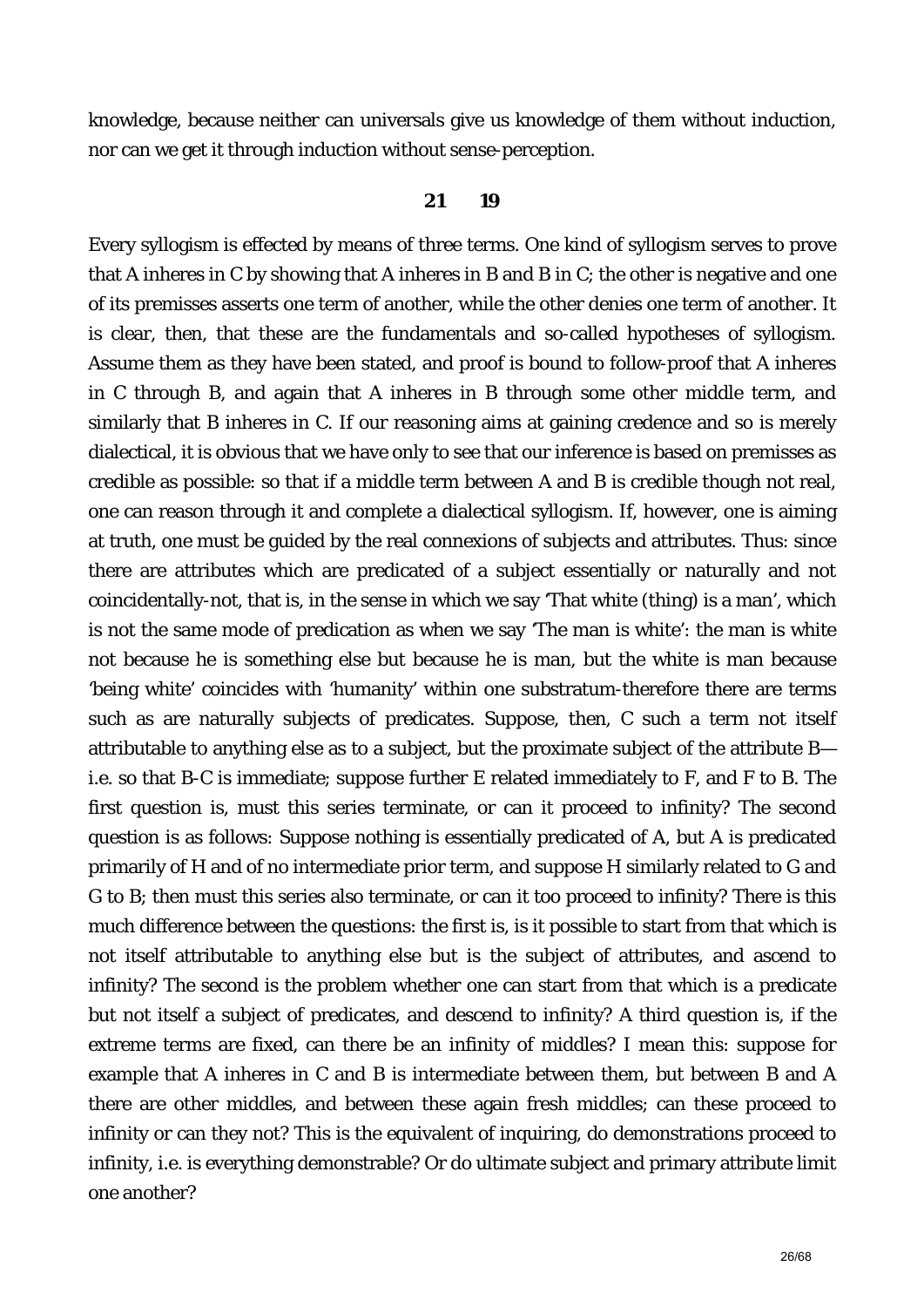I hold that the same questions arise with regard to negative conclusions and premisses: viz. if A is attributable to no B, then either this predication will be primary, or there will be an intermediate term prior to B to which a is not attributable-G, let us say, which is attributable to all B-and there may still be another term H prior to G, which is attributable to all G. The same questions arise, I say, because in these cases too either the series of prior terms to which a is not attributable is infinite or it terminates.

One cannot ask the same questions in the case of reciprocating terms, since when subject and predicate are convertible there is neither primary nor ultimate subject, seeing that all the reciprocals qua subjects stand in the same relation to one another, whether we say that the subject has an infinity of attributes or that both subjects and attributes-and we raised the question in both cases-are infinite in number. These questions then cannot be askedunless, indeed, the terms can reciprocate by two different modes, by accidental predication in one relation and natural predication in the other.

#### **22 20**

Now, it is clear that if the predications terminate in both the upward and the downward direction (by 'upward' I mean the ascent to the more universal, by 'downward' the descent to the more particular), the middle terms cannot be infinite in number. For suppose that A is predicated of F, and that the intermediates-call them BB'B"...-are infinite, then clearly you might descend from and find one term predicated of another ad infinitum, since you have an infinity of terms between you and F; and equally, if you ascend from F, there are infinite terms between you and A. It follows that if these processes are impossible there cannot be an infinity of intermediates between A and F. Nor is it of any effect to urge that some terms of the series AB...F are contiguous so as to exclude intermediates, while others cannot be taken into the argument at all: whichever terms of the series B...I take, the number of intermediates in the direction either of A or of F must be finite or infinite: where the infinite series starts, whether from the first term or from a later one, is of no moment, for the succeeding terms in any case are infinite in number.

#### **23 21**

Further, if in affirmative demonstration the series terminates in both directions, clearly it will terminate too in negative demonstration. Let us assume that we cannot proceed to infinity either by ascending from the ultimate term (by 'ultimate term' I mean a term such as was, not itself attributable to a subject but itself the subject of attributes), or by descending towards an ultimate from the primary term (by 'primary term' I mean a term predicable of a subject but not itself a subject). If this assumption is justified, the series will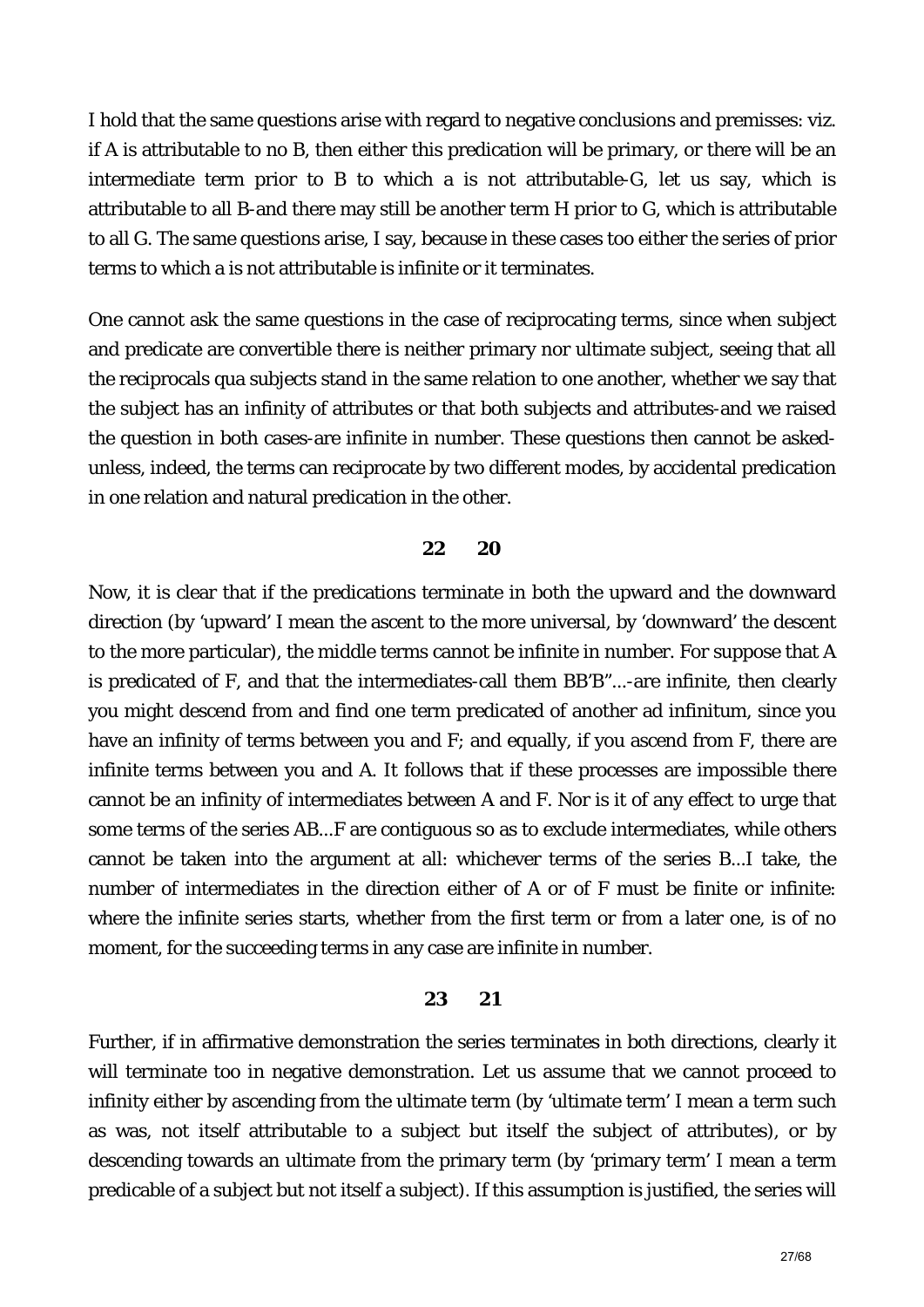also terminate in the case of negation. For a negative conclusion can be proved in all three figures. In the first figure it is proved thus: no B is A, all C is B. In packing the interval B-C we must reach immediate propositions—as is always the case with the minor premiss since B-C is affirmative. As regards the other premiss it is plain that if the major term is denied of a term D prior to B, D will have to be predicable of all B, and if the major is denied of yet another term prior to D, this term must be predicable of all D. Consequently, since the ascending series is finite, the descent will also terminate and there will be a subject of which A is primarily non-predicable. In the second figure the syllogism is, all A is B, no C is B,..no C is A. If proof of this is required, plainly it may be shown either in the first figure as above, in the second as here, or in the third. The first figure has been discussed, and we will proceed to display the second, proof by which will be as follows: all B is D, no C is D..., since it is required that B should be a subject of which a predicate is affirmed. Next, since D is to be proved not to belong to C, then D has a further predicate which is denied of C. Therefore, since the succession of predicates affirmed of an ever higher universal terminates, the succession of predicates denied terminates too.

The third figure shows it as follows: all B is A, some B is not C. Therefore some A is not C. This premiss, i.e. C-B, will be proved either in the same figure or in one of the two figures discussed above. In the first and second figures the series terminates. If we use the third figure, we shall take as premisses, all E is B, some E is not C, and this premiss again will be proved by a similar prosyllogism. But since it is assumed that the series of descending subjects also terminates, plainly the series of more universal non-predicables will terminate also. Even supposing that the proof is not confined to one method, but employs them all and is now in the first figure, now in the second or third-even so the regress will terminate, for the methods are finite in number, and if finite things are combined in a finite number of ways, the result must be finite.

Thus it is plain that the regress of middles terminates in the case of negative demonstration, if it does so also in the case of affirmative demonstration. That in fact the regress terminates in both these cases may be made clear by the following dialectical considerations.

### **24 22**

In the case of predicates constituting the essential nature of a thing, it clearly terminates, seeing that if definition is possible, or in other words, if essential form is knowable, and an infinite series cannot be traversed, predicates constituting a thing's essential nature must be finite in number. But as regards predicates generally we have the following prefatory remarks to make. (1) We can affirm without falsehood 'the white (thing) is walking', and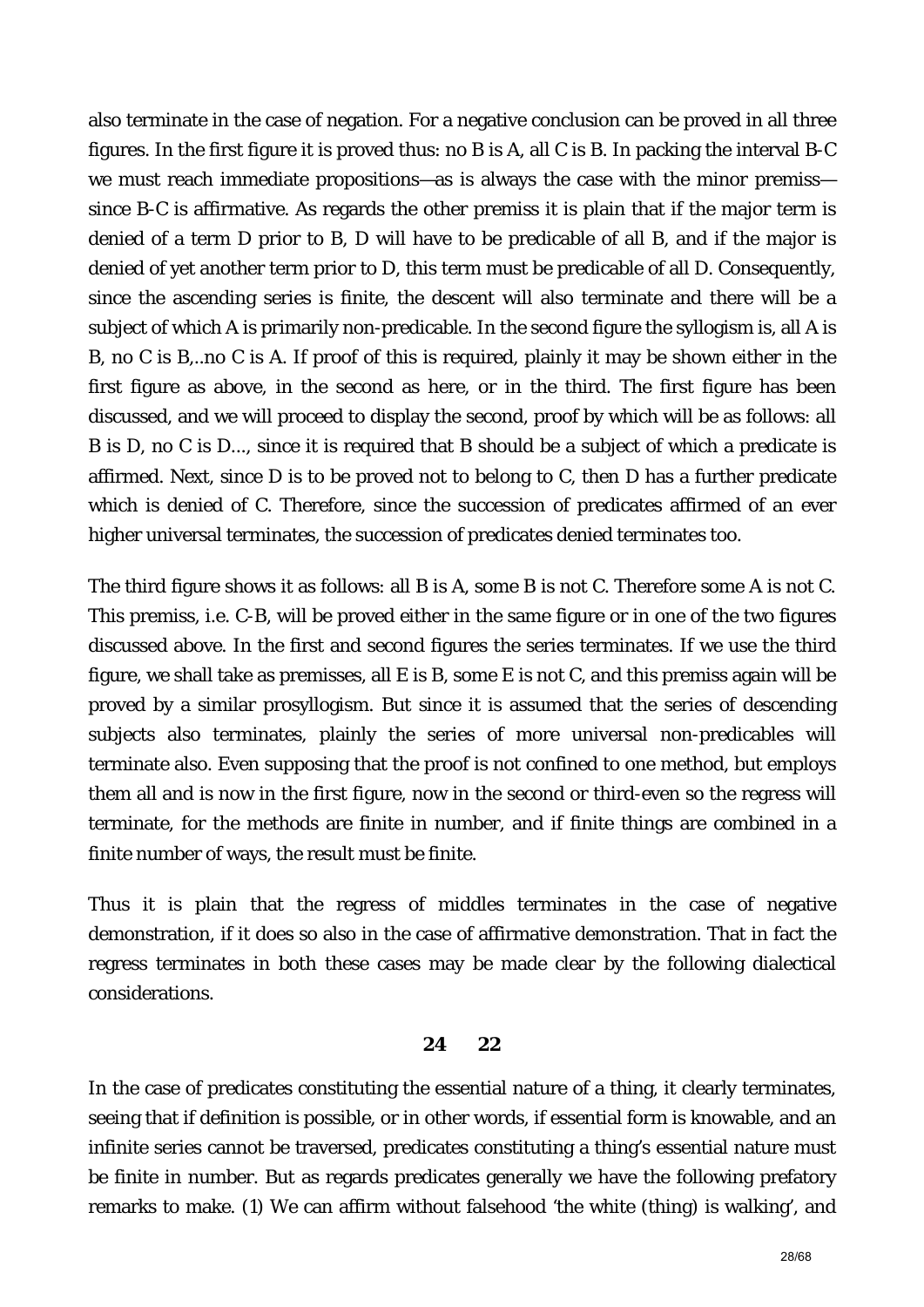that big (thing) is a log'; or again, 'the log is big', and 'the man walks'. But the affirmation differs in the two cases. When I affirm 'the white is a log', I mean that something which happens to be white is a log-not that white is the substratum in which log inheres, for it was not qua white or qua a species of white that the white (thing) came to be a log, and the white (thing) is consequently not a log except incidentally. On the other hand, when I affirm 'the log is white', I do not mean that something else, which happens also to be a log, is white (as I should if I said 'the musician is white,' which would mean 'the man who happens also to be a musician is white'); on the contrary, log is here the substratum-the substratum which actually came to be white, and did so qua wood or qua a species of wood and qua nothing else.

If we must lay down a rule, let us entitle the latter kind of statement predication, and the former not predication at all, or not strict but accidental predication. 'White' and 'log' will thus serve as types respectively of predicate and subject.

We shall assume, then, that the predicate is invariably predicated strictly and not accidentally of the subject, for on such predication demonstrations depend for their force. It follows from this that when a single attribute is predicated of a single subject, the predicate must affirm of the subject either some element constituting its essential nature, or that it is in some way qualified, quantified, essentially related, active, passive, placed, or dated.

(2) Predicates which signify substance signify that the subject is identical with the predicate or with a species of the predicate. Predicates not signifying substance which are predicated of a subject not identical with themselves or with a species of themselves are accidental or coincidental; e.g. white is a coincident of man, seeing that man is not identical with white or a species of white, but rather with animal, since man is identical with a species of animal. These predicates which do not signify substance must be predicates of some other subject, and nothing can be white which is not also other than white. The Forms we can dispense with, for they are mere sound without sense; and even if there are such things, they are not relevant to our discussion, since demonstrations are concerned with predicates such as we have defined.

(3) If A is a quality of B, B cannot be a quality of A-a quality of a quality. Therefore A and B cannot be predicated reciprocally of one another in strict predication: they can be affirmed without falsehood of one another, but not genuinely predicated of each other. For one alternative is that they should be substantially predicated of one another, i.e. B would become the genus or differentia of A-the predicate now become subject. But it has been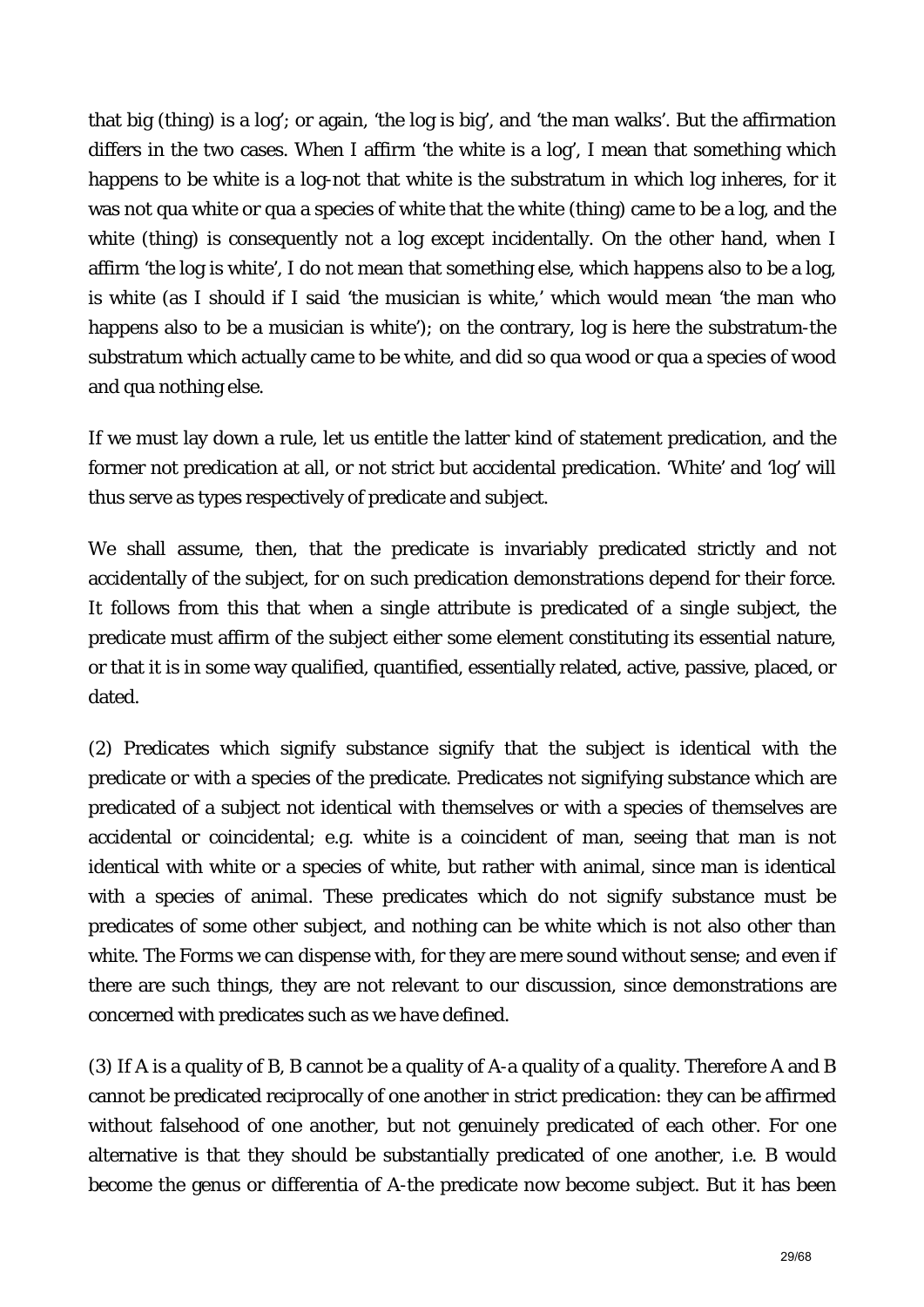shown that in these substantial predications neither the ascending predicates nor the descending subjects form an infinite series; e.g. neither the series, man is biped, biped is animal, &c., nor the series predicating animal of man, man of Callias, Callias of a further. subject as an element of its essential nature, is infinite. For all such substance is definable, and an infinite series cannot be traversed in thought: consequently neither the ascent nor the descent is infinite, since a substance whose predicates were infinite would not be definable. Hence they will not be predicated each as the genus of the other; for this would equate a genus with one of its own species. Nor (the other alternative) can a quale be reciprocally predicated of a quale, nor any term belonging to an adjectival category of another such term, except by accidental predication; for all such predicates are coincidents and are predicated of substances. On the other hand-in proof of the impossibility of an infinite ascending series-every predication displays the subject as somehow qualified or quantified or as characterized under one of the other adjectival categories, or else is an element in its substantial nature: these latter are limited in number, and the number of the widest kinds under which predications fall is also limited, for every predication must exhibit its subject as somehow qualified, quantified, essentially related, acting or suffering, or in some place or at some time.

I assume first that predication implies a single subject and a single attribute, and secondly that predicates which are not substantial are not predicated of one another. We assume this because such predicates are all coincidents, and though some are essential coincidents, others of a different type, yet we maintain that all of them alike are predicated of some substratum and that a coincident is never a substratum-since we do not class as a coincident anything which does not owe its designation to its being something other than itself, but always hold that any coincident is predicated of some substratum other than itself, and that another group of coincidents may have a different substratum. Subject to these assumptions then, neither the ascending nor the descending series of predication in which a single attribute is predicated of a single subject is infinite. For the subjects of which coincidents are predicated are as many as the constitutive elements of each individual substance, and these we have seen are not infinite in number, while in the ascending series are contained those constitutive elements with their coincidents-both of which are finite. We conclude that there is a given subject (D) of which some attribute (C) is primarily predicable; that there must be an attribute (B) primarily predicable of the first attribute, and that the series must end with a term (A) not predicable of any term prior to the last subject of which it was predicated (B), and of which no term prior to it is predicable.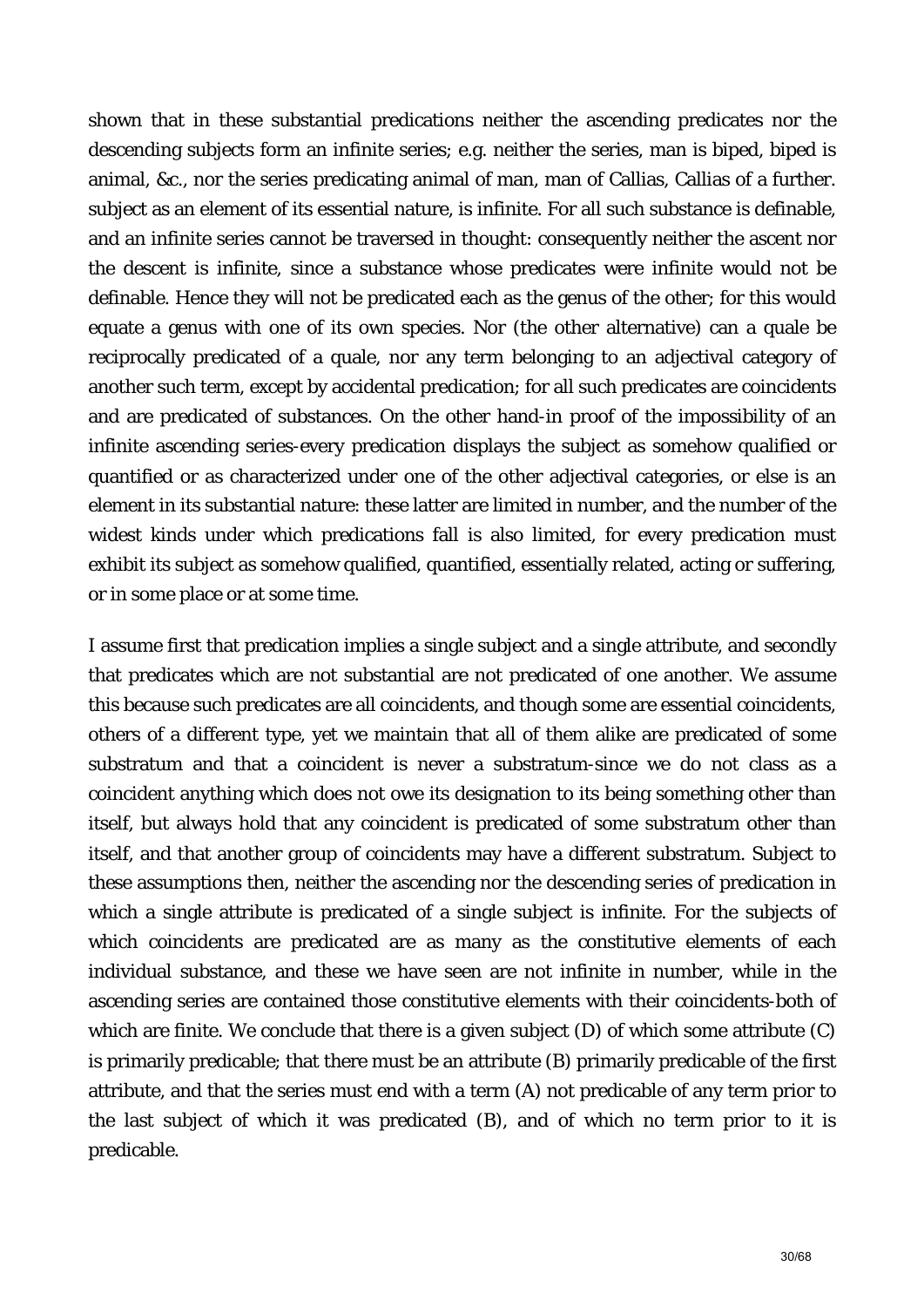The argument we have given is one of the so-called proofs; an alternative proof follows. Predicates so related to their subjects that there are other predicates prior to them predicable of those subjects are demonstrable; but of demonstrable propositions one cannot have something better than knowledge, nor can one know them without demonstration. Secondly, if a consequent is only known through an antecedent (viz. premisses prior to it) and we neither know this antecedent nor have something better than knowledge of it, then we shall not have scientific knowledge of the consequent. Therefore, if it is possible through demonstration to know anything without qualification and not merely as dependent on the acceptance of certain premisses-i.e. hypothetically-the series of intermediate predications must terminate. If it does not terminate, and beyond any predicate taken as higher than another there remains another still higher, then every predicate is demonstrable. Consequently, since these demonstrable predicates are infinite in number and therefore cannot be traversed, we shall not know them by demonstration. If, therefore, we have not something better than knowledge of them, we cannot through demonstration have unqualified but only hypothetical science of anything.

As dialectical proofs of our contention these may carry conviction, but an analytic process will show more briefly that neither the ascent nor the descent of predication can be infinite in the demonstrative sciences which are the object of our investigation. Demonstration proves the inherence of essential attributes in things. Now attributes may be essential for two reasons: either because they are elements in the essential nature of their subjects, or because their subjects are elements in their essential nature. An example of the latter is odd as an attribute of number-though it is number's attribute, yet number itself is an element in the definition of odd; of the former, multiplicity or the indivisible, which are elements in the definition of number. In neither kind of attribution can the terms be infinite. They are not infinite where each is related to the term below it as odd is to number, for this would mean the inherence in odd of another attribute of odd in whose nature odd was an essential element: but then number will be an ultimate subject of the whole infinite chain of attributes, and be an element in the definition of each of them. Hence, since an infinity of attributes such as contain their subject in their definition cannot inhere in a single thing, the ascending series is equally finite. Note, moreover, that all such attributes must so inhere in the ultimate subject-e.g. its attributes in number and number in them-as to be commensurate with the subject and not of wider extent. Attributes which are essential elements in the nature of their subjects are equally finite: otherwise definition would be impossible. Hence, if all the attributes predicated are essential and these cannot be infinite, the ascending series will terminate, and consequently the descending series too.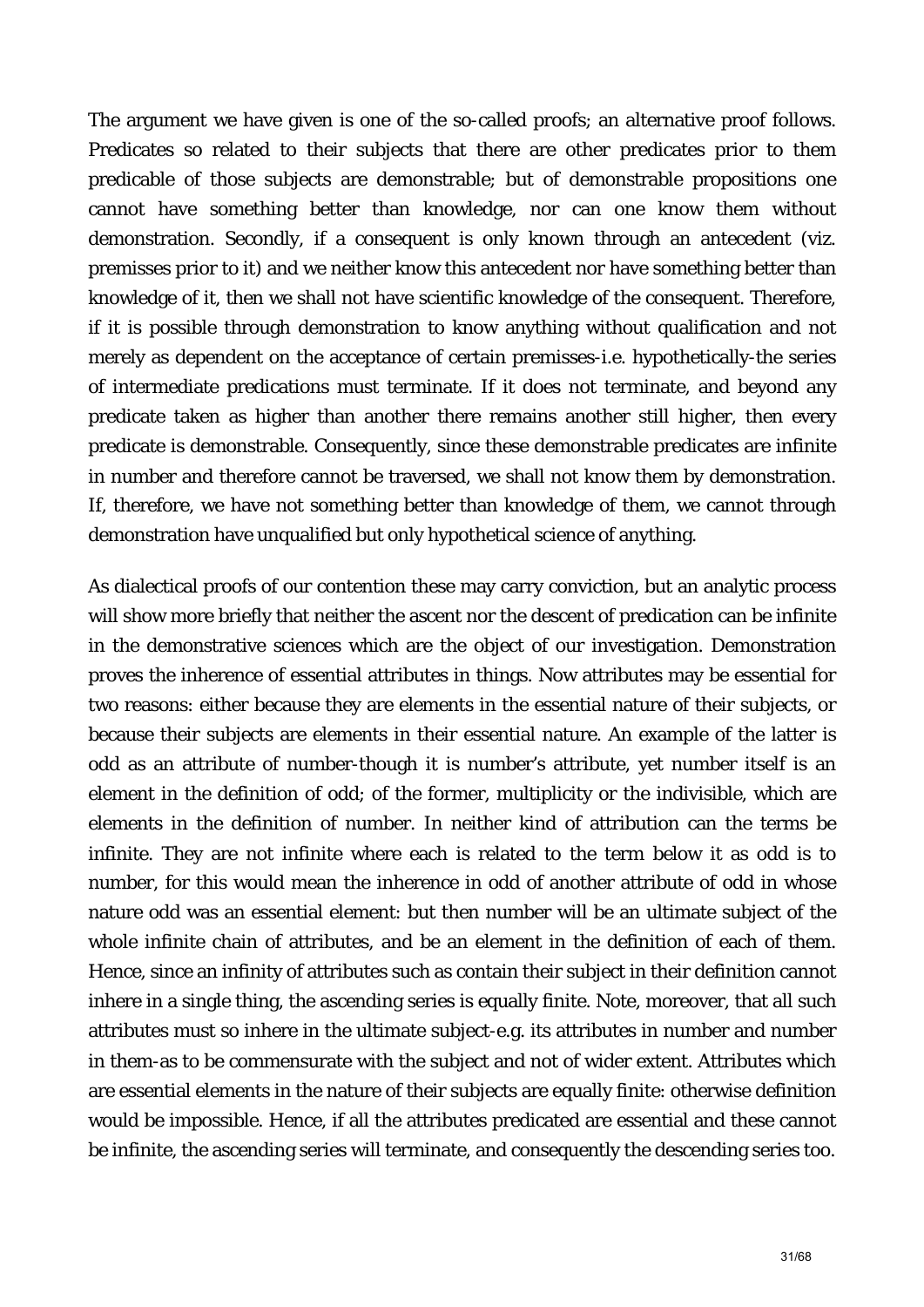If this is so, it follows that the intermediates between any two terms are also always limited in number. An immediately obvious consequence of this is that demonstrations necessarily involve basic truths, and that the contention of some-referred to at the outset-that all truths are demonstrable is mistaken. For if there are basic truths, (a) not all truths are demonstrable, and (b) an infinite regress is impossible; since if either (a) or (b) were not a fact, it would mean that no interval was immediate and indivisible, but that all intervals were divisible. This is true because a conclusion is demonstrated by the interposition, not the apposition, of a fresh term. If such interposition could continue to infinity there might be an infinite number of terms between any two terms; but this is impossible if both the ascending and descending series of predication terminate; and of this fact, which before was shown dialectically, analytic proof has now been given.

### **25 23**

It is an evident corollary of these conclusions that if the same attribute A inheres in two terms C and D predicable either not at all, or not of all instances, of one another, it does not always belong to them in virtue of a common middle term. Isosceles and scalene possess the attribute of having their angles equal to two right angles in virtue of a common middle; for they possess it in so far as they are both a certain kind of figure, and not in so far as they differ from one another. But this is not always the case: for, were it so, if we take B as the common middle in virtue of which A inheres in C and D, clearly B would inhere in C and D through a second common middle, and this in turn would inhere in C and D through a third, so that between two terms an infinity of intermediates would fall-an impossibility. Thus it need not always be in virtue of a common middle term that a single attribute inheres in several subjects, since there must be immediate intervals. Yet if the attribute to be proved common to two subjects is to be one of their essential attributes, the middle terms involved must be within one subject genus and be derived from the same group of immediate premisses; for we have seen that processes of proof cannot pass from one genus to another.

It is also clear that when A inheres in B, this can be demonstrated if there is a middle term. Further, the 'elements' of such a conclusion are the premisses containing the middle in question, and they are identical in number with the middle terms, seeing that the immediate propositions-or at least such immediate propositions as are universal-are the 'elements'. If, on the other hand, there is no middle term, demonstration ceases to be possible: we are on the way to the basic truths. Similarly if A does not inhere in B, this can be demonstrated if there is a middle term or a term prior to B in which A does not inhere: otherwise there is no demonstration and a basic truth is reached. There are, moreover, as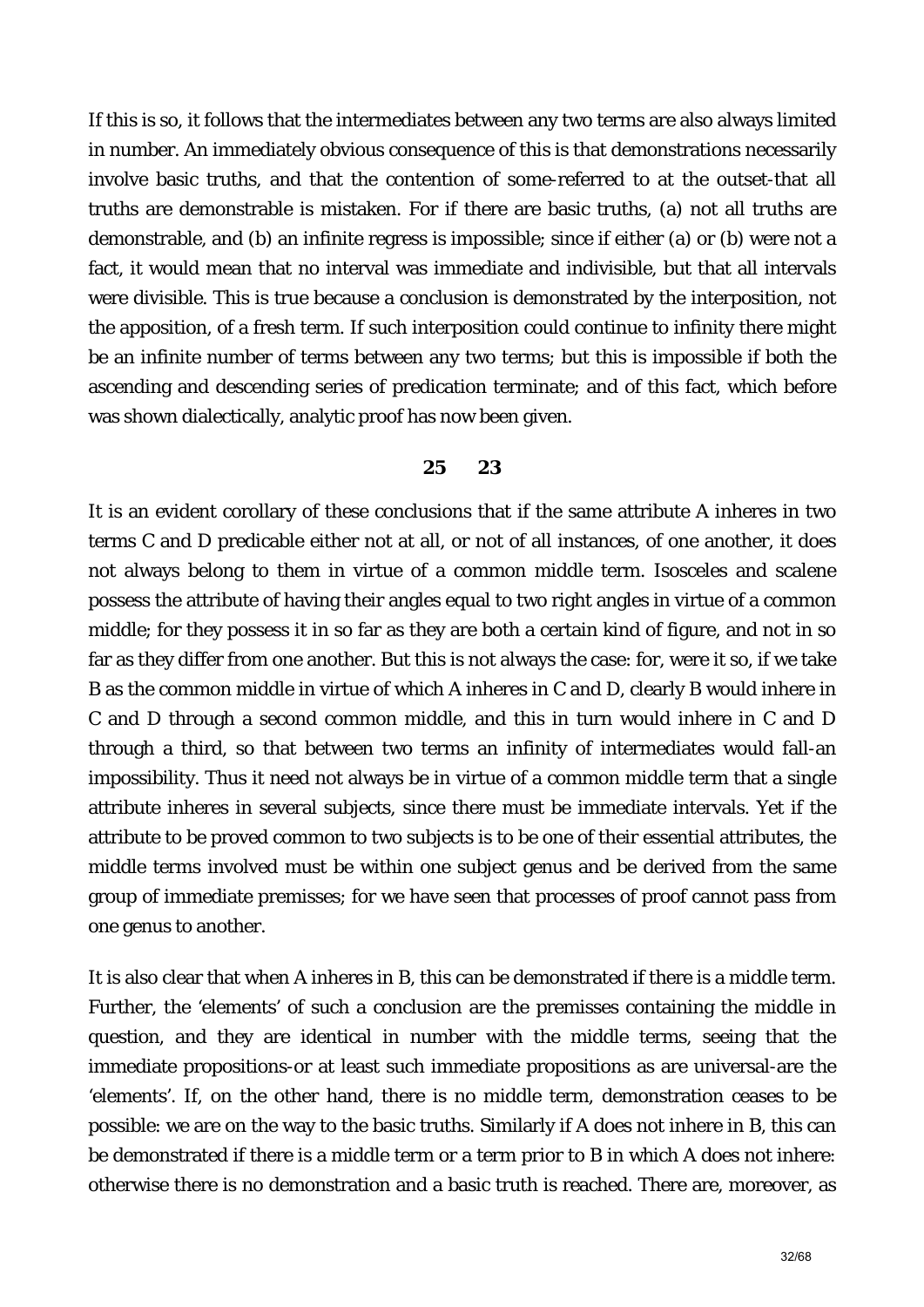many 'elements' of the demonstrated conclusion as there are middle terms, since it is propositions containing these middle terms that are the basic premisses on which the demonstration rests; and as there are some indemonstrable basic truths asserting that 'this is that' or that 'this inheres in that', so there are others denying that 'this is that' or that 'this inheres in that'-in fact some basic truths will affirm and some will deny being.

When we are to prove a conclusion, we must take a primary essential predicate-suppose it C-of the subject B, and then suppose A similarly predicable of C. If we proceed in this manner, no proposition or attribute which falls beyond A is admitted in the proof: the interval is constantly condensed until subject and predicate become indivisible, i.e. one. We have our unit when the premiss becomes immediate, since the immediate premiss alone is a single premiss in the unqualified sense of 'single'. And as in other spheres the basic element is simple but not identical in all-in a system of weight it is the mina, in music the quarter-tone, and so on—so in syllogism the unit is an immediate premiss, and in the knowledge that demonstration gives it is an intuition. In syllogisms, then, which prove the inherence of an attribute, nothing falls outside the major term. In the case of negative syllogisms on the other hand, (1) in the first figure nothing falls outside the major term whose inherence is in question; e.g. to prove through a middle C that A does not inhere in B the premisses required are, all B is C, no C is A. Then if it has to be proved that no C is A, a middle must be found between and C; and this procedure will never vary.

(2) If we have to show that E is not D by means of the premisses, all D is C; no E, or not all E, is C; then the middle will never fall beyond E, and E is the subject of which D is to be denied in the conclusion.

(3) In the third figure the middle will never fall beyond the limits of the subject and the attribute denied of it.

### **26 24**

Since demonstrations may be either commensurately universal or particular, and either affirmative or negative; the question arises, which form is the better? And the same question may be put in regard to so-called 'direct' demonstration and reductio ad impossibile. Let us first examine the commensurately universal and the particular forms, and when we have cleared up this problem proceed to discuss 'direct' demonstration and reductio ad impossibile.

The following considerations might lead some minds to prefer particular demonstration.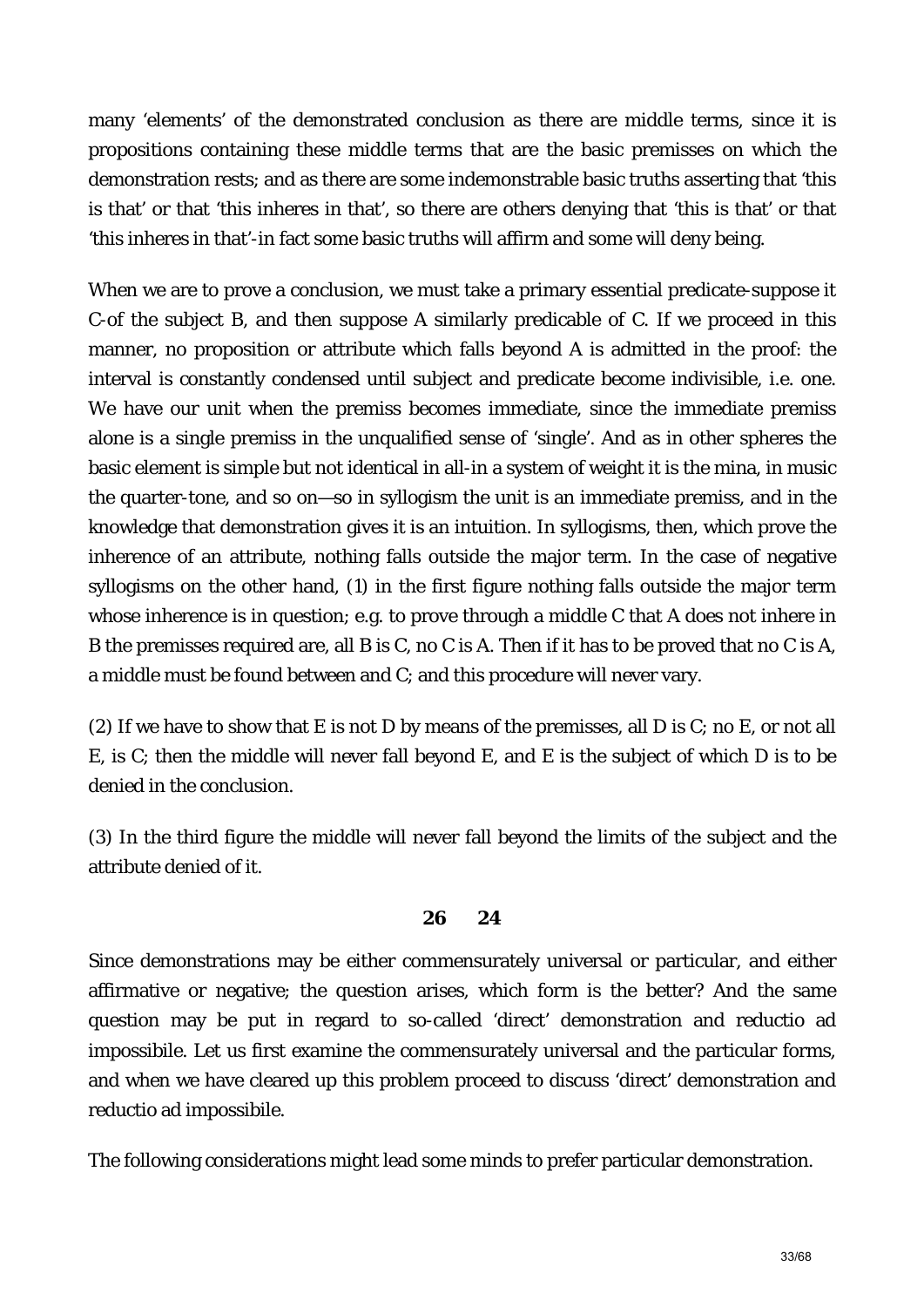(1) The superior demonstration is the demonstration which gives us greater knowledge (for this is the ideal of demonstration), and we have greater knowledge of a particular individual when we know it in itself than when we know it through something else; e.g. we know Coriscus the musician better when we know that Coriscus is musical than when we know only that man is musical, and a like argument holds in all other cases. But commensurately universal demonstration, instead of proving that the subject itself actually is x, proves only that something else is  $x$ —e.g. in attempting to prove that isosceles is x, it proves not that isosceles but only that triangle is x—whereas particular demonstration proves that the subject itself is x. The demonstration, then, that a subject, as such, possesses an attribute is superior. If this is so, and if the particular rather than the commensurately universal forms demonstrates, particular demonstration is superior.

(2) The universal has not a separate being over against groups of singulars. Demonstration nevertheless creates the opinion that its function is conditioned by something like thissome separate entity belonging to the real world; that, for instance, of triangle or of figure or number, over against particular triangles, figures, and numbers. But demonstration which touches the real and will not mislead is superior to that which moves among unrealities and is delusory. Now commensurately universal demonstration is of the latter kind: if we engage in it we find ourselves reasoning after a fashion well illustrated by the argument that the proportionate is what answers to the definition of some entity which is neither line, number, solid, nor plane, but a proportionate apart from all these. Since, then, such a proof is characteristically commensurate and universal, and less touches reality than does particular demonstration, and creates a false opinion, it will follow that commensurate and universal is inferior to particular demonstration.

We may retort thus. (1) The first argument applies no more to commensurate and universal than to particular demonstration. If equality to two right angles is attributable to its subject not qua isosceles but qua triangle, he who knows that isosceles possesses that attribute knows the subject as qua itself possessing the attribute, to a less degree than he who knows that triangle has that attribute. To sum up the whole matter: if a subject is proved to possess qua triangle an attribute which it does not in fact possess qua triangle, that is not demonstration: but if it does possess it qua triangle the rule applies that the greater knowledge is his who knows the subject as possessing its attribute qua that in virtue of which it actually does possess it. Since, then, triangle is the wider term, and there is one identical definition of triangle-i.e. the term is not equivocal-and since equality to two right angles belongs to all triangles, it is isosceles qua triangle and not triangle qua isosceles which has its angles so related. It follows that he who knows a connexion universally has greater knowledge of it as it in fact is than he who knows the particular;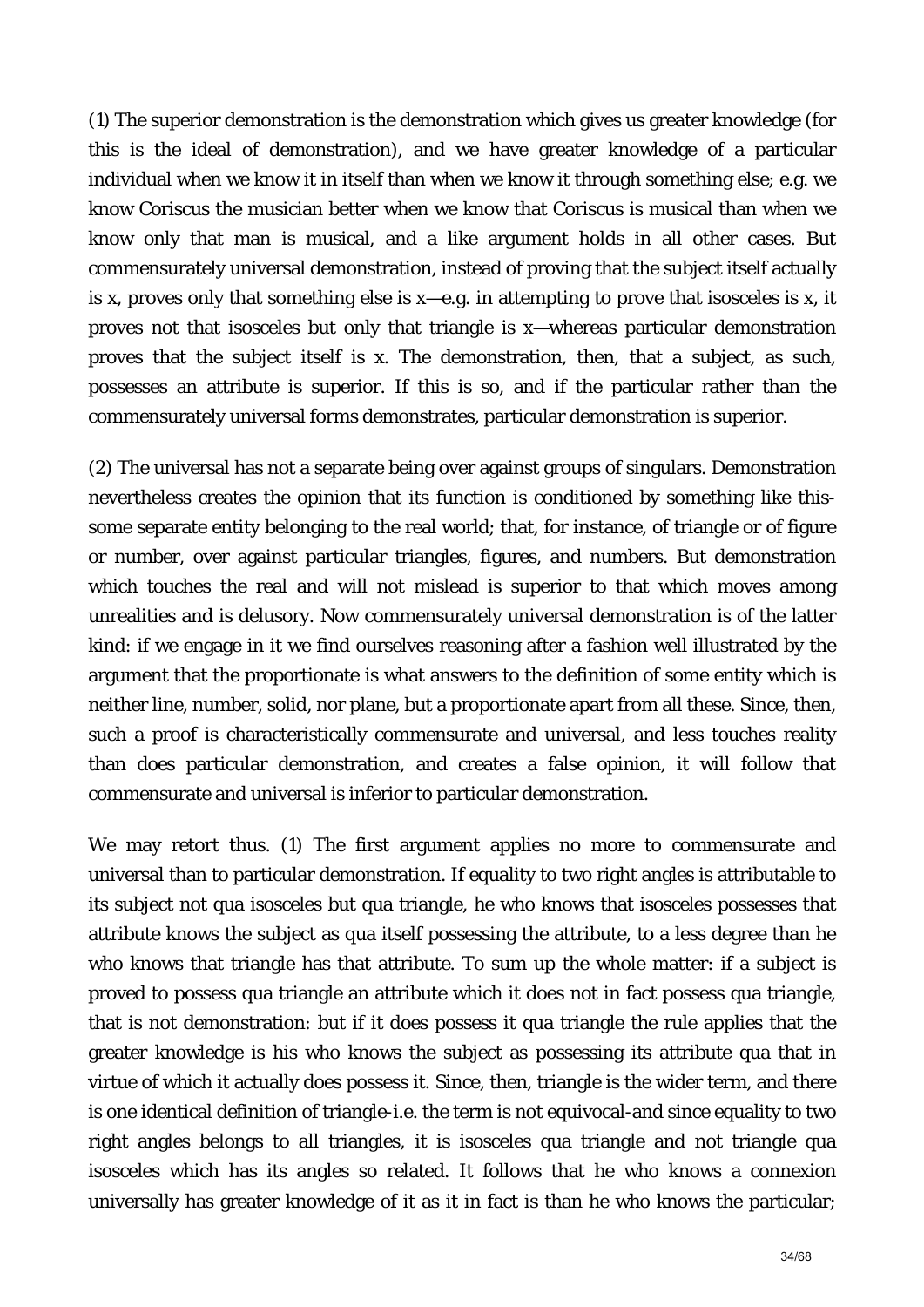and the inference is that commensurate and universal is superior to particular demonstration.

(2) If there is a single identical definition i.e. if the commensurate universal is unequivocalthen the universal will possess being not less but more than some of the particulars, inasmuch as it is universals which comprise the imperishable, particulars that tend to perish.

(3) Because the universal has a single meaning, we are not therefore compelled to suppose that in these examples it has being as a substance apart from its particulars-any more than we need make a similar supposition in the other cases of unequivocal universal predication, viz. where the predicate signifies not substance but quality, essential relatedness, or action. If such a supposition is entertained, the blame rests not with the demonstration but with the hearer.

(4) Demonstration is syllogism that proves the cause, i.e. the reasoned fact, and it is rather the commensurate universal than the particular which is causative (as may be shown thus: that which possesses an attribute through its own essential nature is itself the cause of the inherence, and the commensurate universal is primary; hence the commensurate universal is the cause). Consequently commensurately universal demonstration is superior as more especially proving the cause, that is the reasoned fact.

(5) Our search for the reason ceases, and we think that we know, when the coming to be or existence of the fact before us is not due to the coming to be or existence of some other fact, for the last step of a search thus conducted is eo ipso the end and limit of the problem. Thus: 'Why did he come?' 'To get the money-wherewith to pay a debt-that he might thereby do what was right.' When in this regress we can no longer find an efficient or final cause, we regard the last step of it as the end of the coming-or being or coming to be-and we regard ourselves as then only having full knowledge of the reason why he came.

If, then, all causes and reasons are alike in this respect, and if this is the means to full knowledge in the case of final causes such as we have exemplified, it follows that in the case of the other causes also full knowledge is attained when an attribute no longer inheres because of something else. Thus, when we learn that exterior angles are equal to four right angles because they are the exterior angles of an isosceles, there still remains the question 'Why has isosceles this attribute?' and its answer 'Because it is a triangle, and a triangle has it because a triangle is a rectilinear figure.' If rectilinear figure possesses the property for no further reason, at this point we have full knowledge-but at this point our knowledge has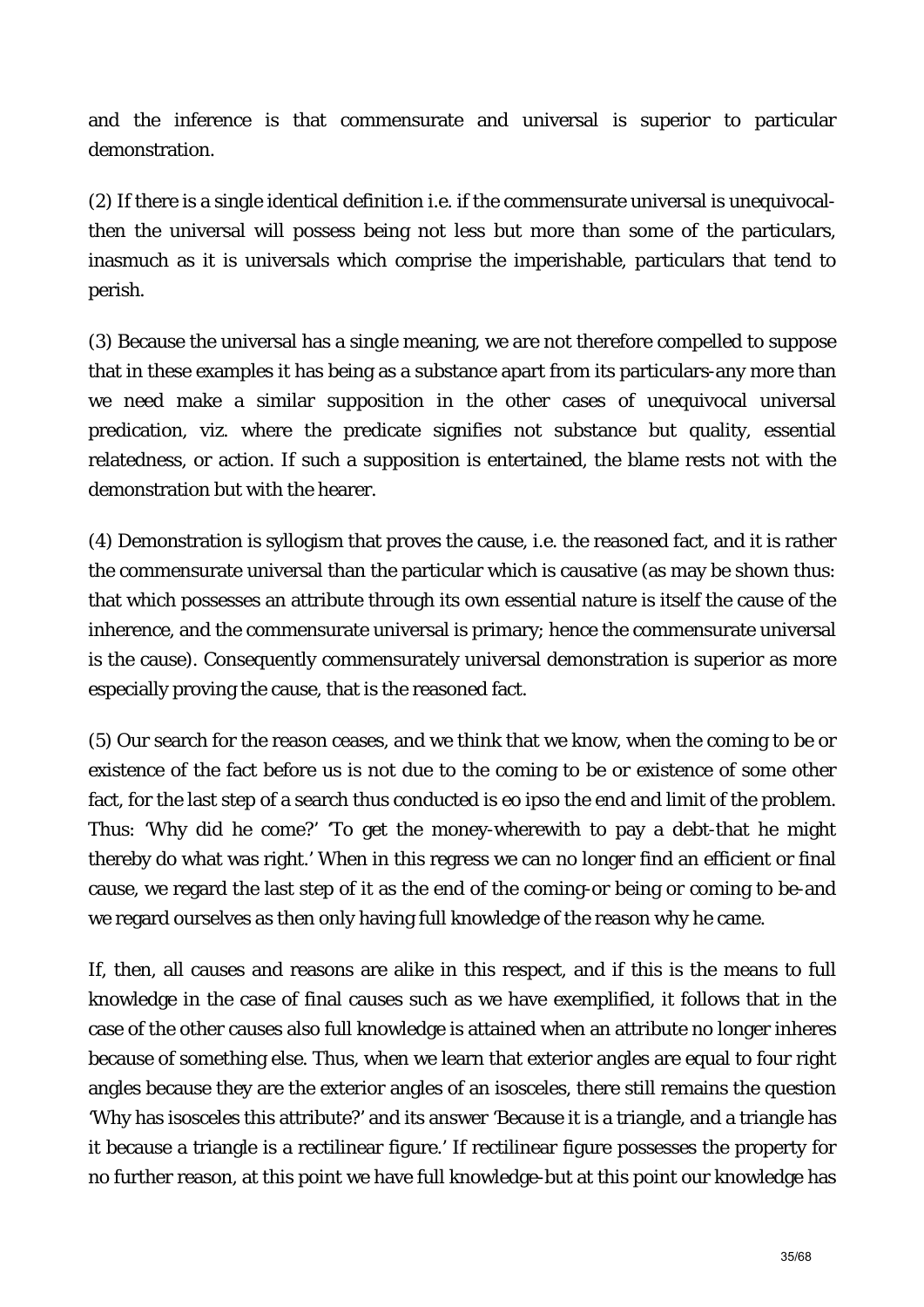become commensurately universal, and so we conclude that commensurately universal demonstration is superior.

(6) The more demonstration becomes particular the more it sinks into an indeterminate manifold, while universal demonstration tends to the simple and determinate. But objects so far as they are an indeterminate manifold are unintelligible, so far as they are determinate, intelligible: they are therefore intelligible rather in so far as they are universal than in so far as they are particular. From this it follows that universals are more demonstrable: but since relative and correlative increase concomitantly, of the more demonstrable there will be fuller demonstration. Hence the commensurate and universal form, being more truly demonstration, is the superior.

(7) Demonstration which teaches two things is preferable to demonstration which teaches only one. He who possesses commensurately universal demonstration knows the particular as well, but he who possesses particular demonstration does not know the universal. So that this is an additional reason for preferring commensurately universal demonstration. And there is yet this further argument:

(8) Proof becomes more and more proof of the commensurate universal as its middle term approaches nearer to the basic truth, and nothing is so near as the immediate premiss which is itself the basic truth. If, then, proof from the basic truth is more accurate than proof not so derived, demonstration which depends more closely on it is more accurate than demonstration which is less closely dependent. But commensurately universal demonstration is characterized by this closer dependence, and is therefore superior. Thus, if A had to be proved to inhere in D, and the middles were B and C, B being the higher term would render the demonstration which it mediated the more universal.

Some of these arguments, however, are dialectical. The clearest indication of the precedence of commensurately universal demonstration is as follows: if of two propositions, a prior and a posterior, we have a grasp of the prior, we have a kind of knowledge-a potential grasp-of the posterior as well. For example, if one knows that the angles of all triangles are equal to two right angles, one knows in a sense-potentially-that the isosceles' angles also are equal to two right angles, even if one does not know that the isosceles is a triangle; but to grasp this posterior proposition is by no means to know the commensurate universal either potentially or actually. Moreover, commensurately universal demonstration is through and through intelligible; particular demonstration issues in sense-perception.

**27 25**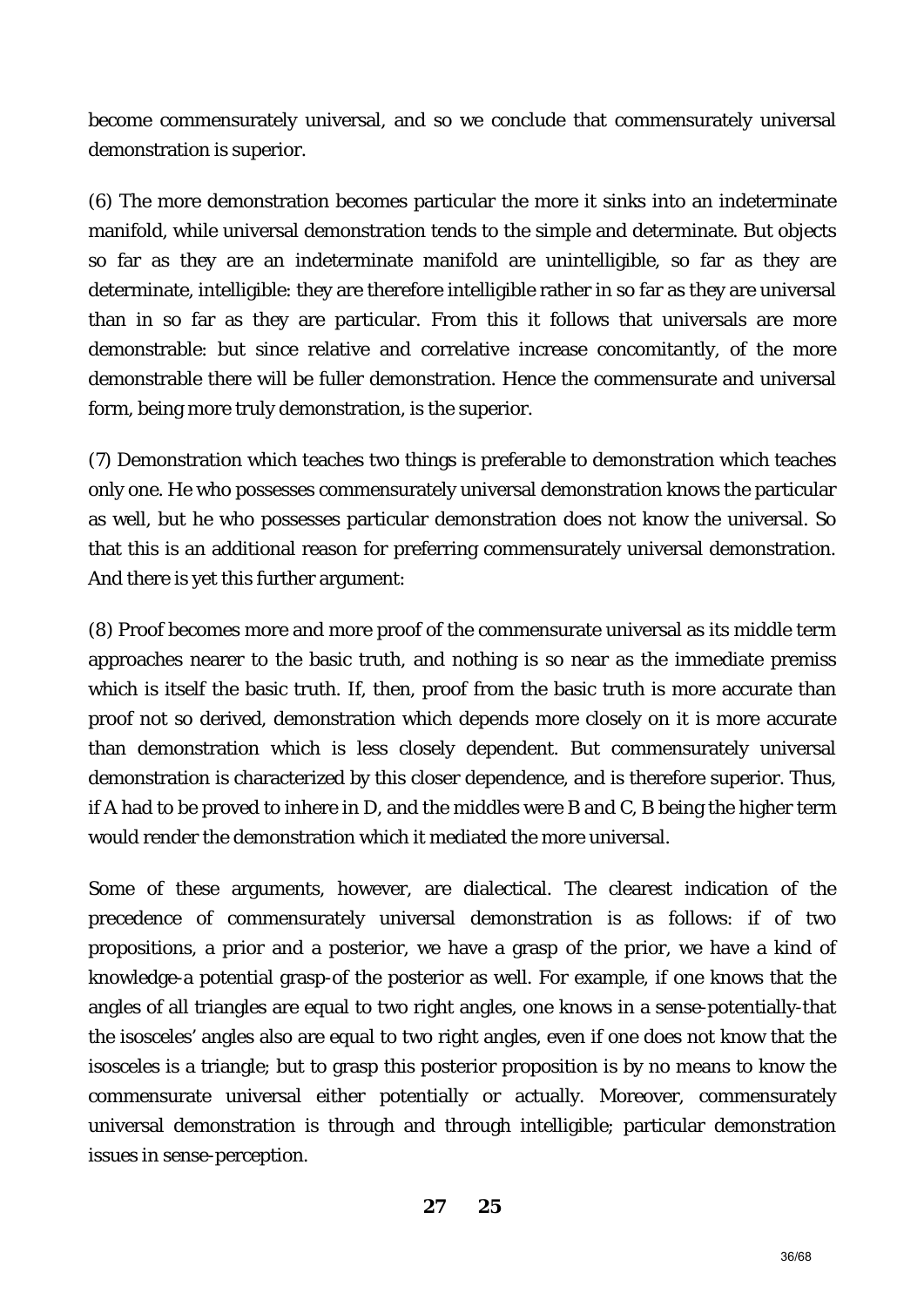The preceding arguments constitute our defence of the superiority of commensurately universal to particular demonstration. That affirmative demonstration excels negative may be shown as follows.

(1) We may assume the superiority ceteris paribus of the demonstration which derives from fewer postulates or hypotheses-in short from fewer premisses; for, given that all these are equally well known, where they are fewer knowledge will be more speedily acquired, and that is a desideratum. The argument implied in our contention that demonstration from fewer assumptions is superior may be set out in universal form as follows. Assuming that in both cases alike the middle terms are known, and that middles which are prior are better known than such as are posterior, we may suppose two demonstrations of the inherence of A in E, the one proving it through the middles B, C and D, the other through F and G. Then A-D is known to the same degree as A-E (in the second proof), but A-D is better known than and prior to A-E (in the first proof); since A-E is proved through A-D, and the ground is more certain than the conclusion.

Hence demonstration by fewer premisses is ceteris paribus superior. Now both affirmative and negative demonstration operate through three terms and two premisses, but whereas the former assumes only that something is, the latter assumes both that something is and that something else is not, and thus operating through more kinds of premiss is inferior.

(2) It has been proved that no conclusion follows if both premisses are negative, but that one must be negative, the other affirmative. So we are compelled to lay down the following additional rule: as the demonstration expands, the affirmative premisses must increase in number, but there cannot be more than one negative premiss in each complete proof. Thus, suppose no B is A, and all C is B. Then if both the premisses are to be again expanded, a middle must be interposed. Let us interpose D between A and B, and E between B and C. Then clearly E is affirmatively related to B and C, while D is affirmatively related to B but negatively to A; for all B is D, but there must be no D which is A. Thus there proves to be a single negative premiss, A-D. In the further prosyllogisms too it is the same, because in the terms of an affirmative syllogism the middle is always related affirmatively to both extremes; in a negative syllogism it must be negatively related only to one of them, and so this negation comes to be a single negative premiss, the other premisses being affirmative. If, then, that through which a truth is proved is a better known and more certain truth, and if the negative proposition is proved through the affirmative and not vice versa, affirmative demonstration, being prior and better known and more certain, will be superior.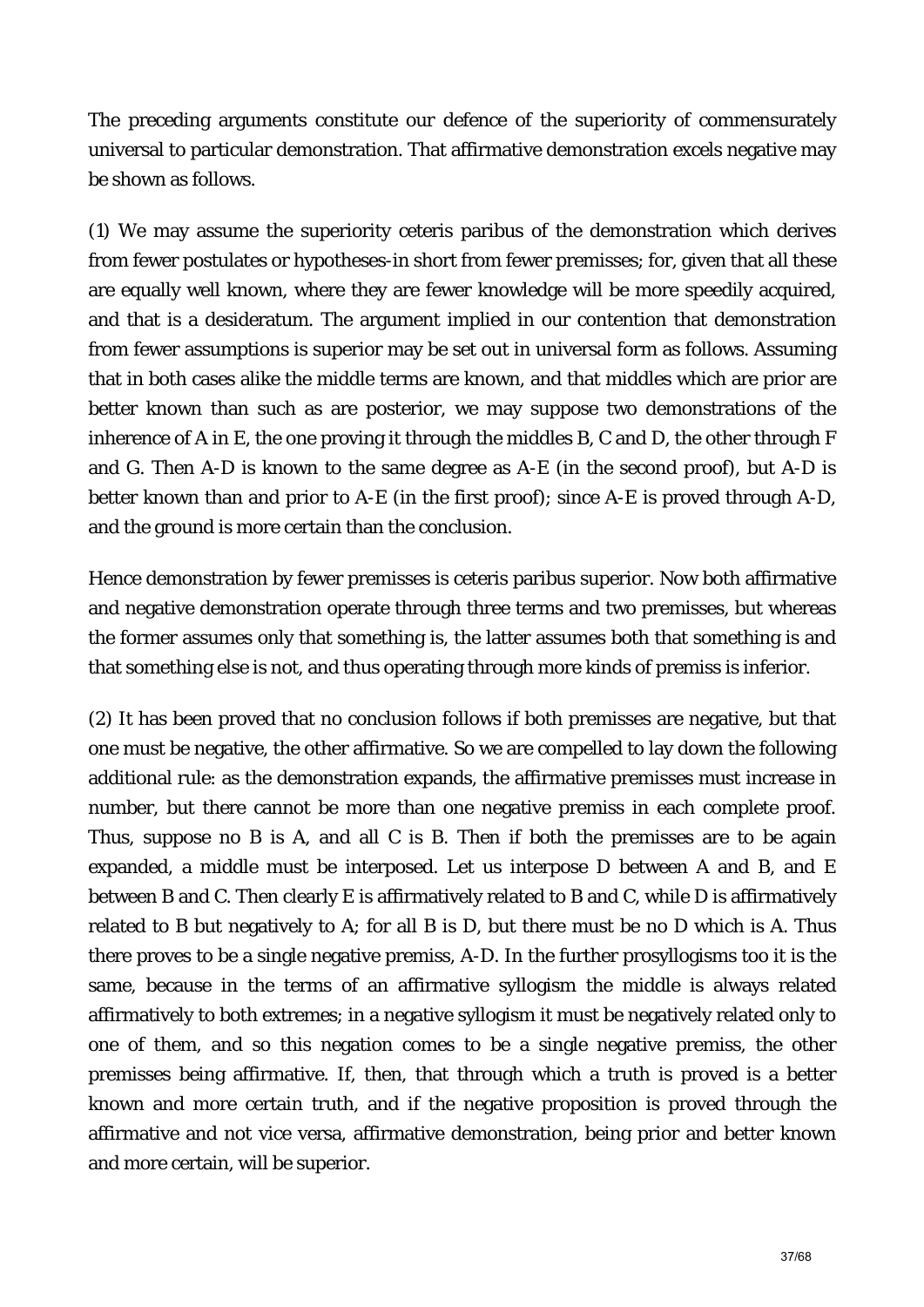(3) The basic truth of demonstrative syllogism is the universal immediate premiss, and the universal premiss asserts in affirmative demonstration and in negative denies: and the affirmative proposition is prior to and better known than the negative (since affirmation explains denial and is prior to denial, just as being is prior to not-being). It follows that the basic premiss of affirmative demonstration is superior to that of negative demonstration, and the demonstration which uses superior basic premisses is superior.

(4) Affirmative demonstration is more of the nature of a basic form of proof, because it is a sine qua non of negative demonstration.

### **28 26**

Since affirmative demonstration is superior to negative, it is clearly superior also to reductio ad impossibile. We must first make certain what is the difference between negative demonstration and reductio ad impossibile. Let us suppose that no B is A, and that all C is B: the conclusion necessarily follows that no C is A. If these premisses are assumed, therefore, the negative demonstration that no C is A is direct. Reductio ad impossibile, on the other hand, proceeds as follows. Supposing we are to prove that does not inhere in B, we have to assume that it does inhere, and further that B inheres in C, with the resulting inference that A inheres in C. This we have to suppose a known and admitted impossibility; and we then infer that A cannot inhere in B. Thus if the inherence of B in C is not questioned, A's inherence in B is impossible.

The order of the terms is the same in both proofs: they differ according to which of the negative propositions is the better known, the one denying A of B or the one denying A of C. When the falsity of the conclusion is the better known, we use reductio ad impossible; when the major premiss of the syllogism is the more obvious, we use direct demonstration. All the same the proposition denying A of B is, in the order of being, prior to that denying A of C; for premisses are prior to the conclusion which follows from them, and 'no C is A' is the conclusion, 'no B is A' one of its premisses. For the destructive result of reductio ad impossibile is not a proper conclusion, nor are its antecedents proper premisses. On the contrary: the constituents of syllogism are premisses related to one another as whole to part or part to whole, whereas the premisses A-C and A-B are not thus related to one another. Now the superior demonstration is that which proceeds from better known and prior premisses, and while both these forms depend for credence on the not-being of something, yet the source of the one is prior to that of the other. Therefore negative demonstration will have an unqualified superiority to reductio ad impossibile, and affirmative demonstration, being superior to negative, will consequently be superior also to reductio ad impossibile.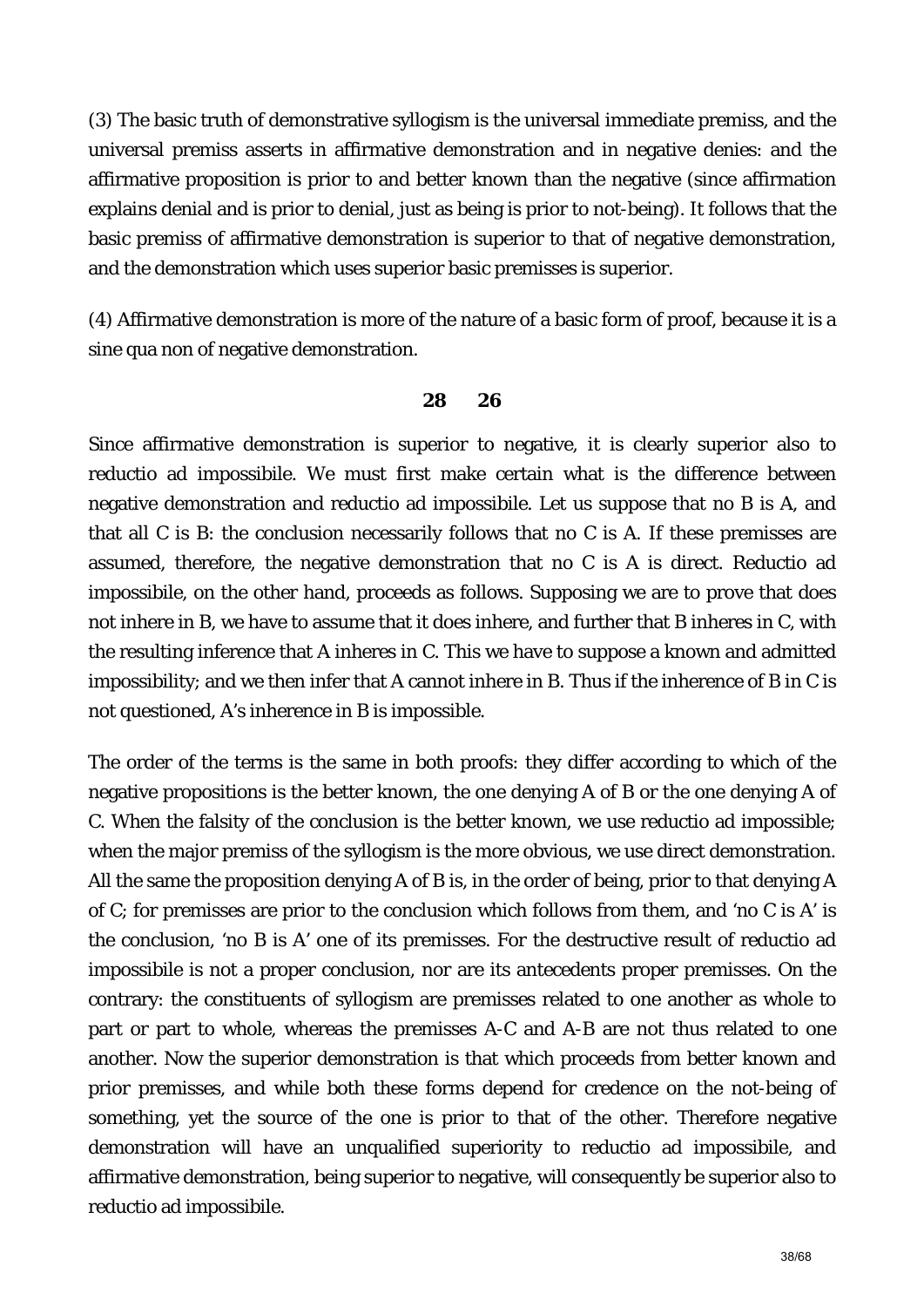The science which is knowledge at once of the fact and of the reasoned fact, not of the fact by itself without the reasoned fact, is the more exact and the prior science.

A science such as arithmetic, which is not a science of properties qua inhering in a substratum, is more exact than and prior to a science like harmonics, which is a science of pr,operties inhering in a substratum; and similarly a science like arithmetic, which is constituted of fewer basic elements, is more exact than and prior to geometry, which requires additional elements. What I mean by 'additional elements' is this: a unit is substance without position, while a point is substance with position; the latter contains an additional element.

### **30 28**

A single science is one whose domain is a single genus, viz. all the subjects constituted out of the primary entities of the genus-i.e. the parts of this total subject-and their essential properties.

One science differs from another when their basic truths have neither a common source nor are derived those of the one science from those the other. This is verified when we reach the indemonstrable premisses of a science, for they must be within one genus with its conclusions: and this again is verified if the conclusions proved by means of them fall within one genus-i.e. are homogeneous.

#### **31 29**

One can have several demonstrations of the same connexion not only by taking from the same series of predication middles which are other than the immediately cohering term e.g. by taking C, D, and F severally to prove A-B—but also by taking a middle from another series. Thus let A be change, D alteration of a property, B feeling pleasure, and G relaxation. We can then without falsehood predicate D of B and A of D, for he who is pleased suffers alteration of a property, and that which alters a property changes. Again, we can predicate A of G without falsehood, and G of B; for to feel pleasure is to relax, and to relax is to change. So the conclusion can be drawn through middles which are different, i.e. not in the same series-yet not so that neither of these middles is predicable of the other, for they must both be attributable to some one subject.

A further point worth investigating is how many ways of proving the same conclusion can be obtained by varying the figure,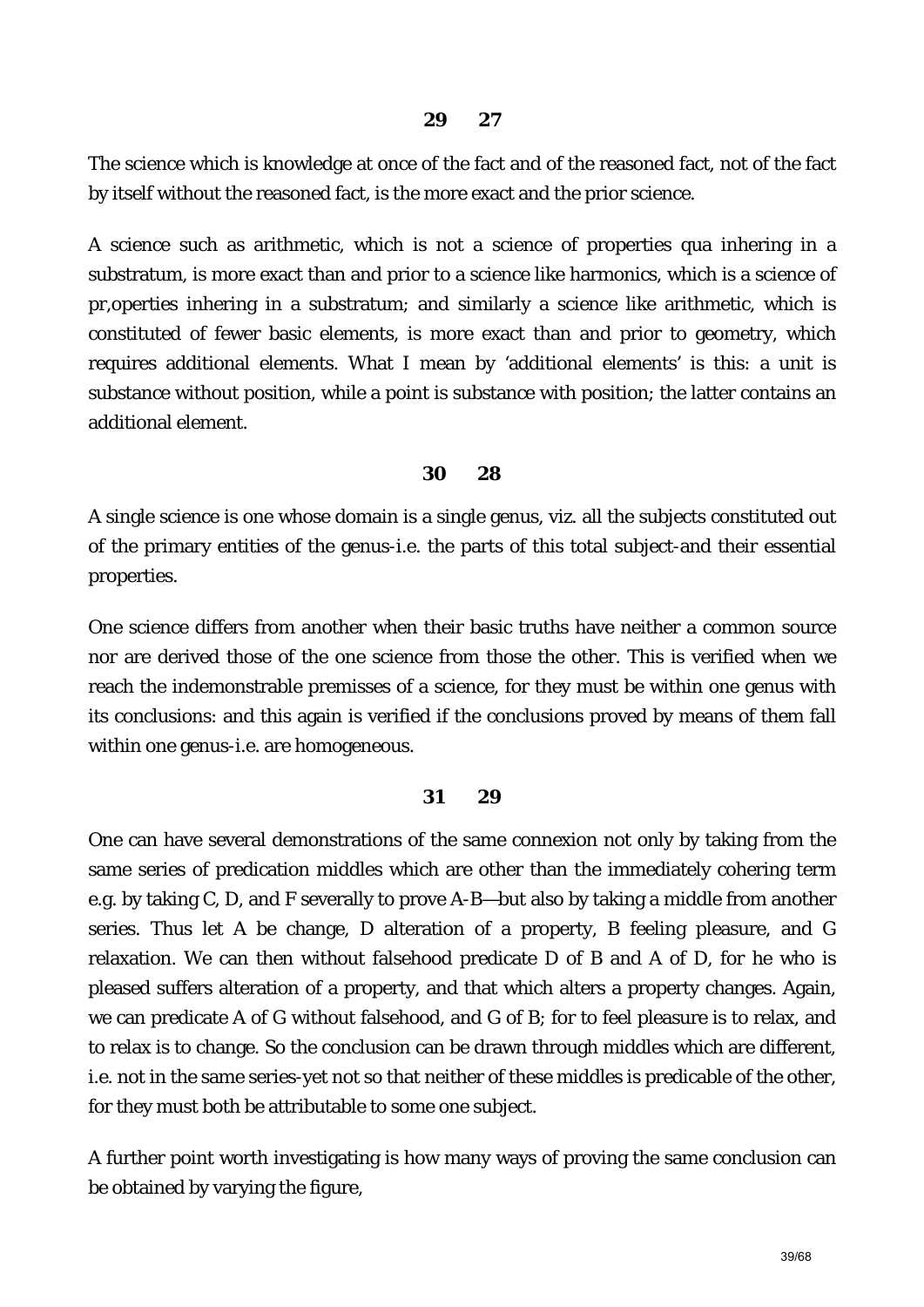There is no knowledge by demonstration of chance conjunctions; for chance conjunctions exist neither by necessity nor as general connexions but comprise what comes to be as something distinct from these. Now demonstration is concerned only with one or other of these two; for all reasoning proceeds from necessary or general premisses, the conclusion being necessary if the premisses are necessary and general if the premisses are general. Consequently, if chance conjunctions are neither general nor necessary, they are not demonstrable.

#### **33 31**

Scientific knowledge is not possible through the act of perception. Even if perception as a faculty is of 'the such' and not merely of a 'this somewhat', yet one must at any rate actually perceive a 'this somewhat', and at a definite present place and time: but that which is commensurately universal and true in all cases one cannot perceive, since it is not 'this' and it is not 'now'; if it were, it would not be commensurately universal-the term we apply to what is always and everywhere. Seeing, therefore, that demonstrations are commensurately universal and universals imperceptible, we clearly cannot obtain scientific knowledge by the act of perception: nay, it is obvious that even if it were possible to perceive that a triangle has its angles equal to two right angles, we should still be looking for a demonstration-we should not (as some say) possess knowledge of it; for perception must be of a particular, whereas scientific knowledge involves the recognition of the commensurate universal. So if we were on the moon, and saw the earth shutting out the sun's light, we should not know the cause of the eclipse: we should perceive the present fact of the eclipse, but not the reasoned fact at all, since the act of perception is not of the commensurate universal. I do not, of course, deny that by watching the frequent recurrence of this event we might, after tracking the commensurate universal, possess a demonstration, for the commensurate universal is elicited from the several groups of singulars.

The commensurate universal is precious because it makes clear the cause; so that in the case of facts like these which have a cause other than themselves universal knowledge is more precious than sense-perceptions and than intuition. (As regards primary truths there is of course a different account to be given.) Hence it is clear that knowledge of things demonstrable cannot be acquired by perception, unless the term perception is applied to the possession of scientific knowledge through demonstration. Nevertheless certain points do arise with regard to connexions to be proved which are referred for their explanation to a failure in sense-perception: there are cases when an act of vision would terminate our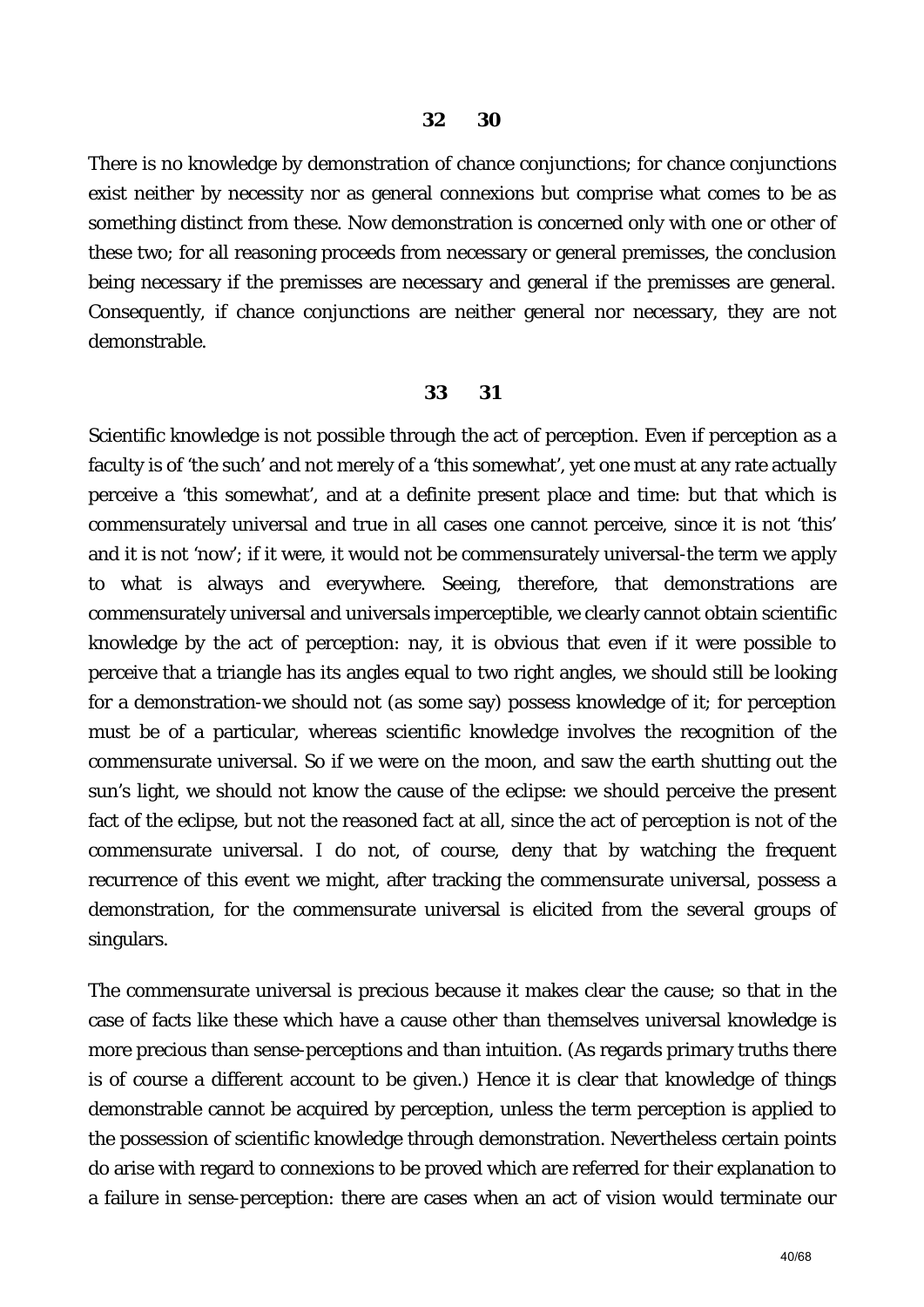inquiry, not because in seeing we should be knowing, but because we should have elicited the universal from seeing; if, for example, we saw the pores in the glass and the light passing through, the reason of the kindling would be clear to us because we should at the same time see it in each instance and intuit that it must be so in all instances.

### **34 32**

All syllogisms cannot have the same basic truths. This may be shown first of all by the following dialectical considerations. (1) Some syllogisms are true and some false: for though a true inference is possible from false premisses, yet this occurs once only-I mean if A for instance, is truly predicable of C, but B, the middle, is false, both A-B and B-C being false; nevertheless, if middles are taken to prove these premisses, they will be false because every conclusion which is a falsehood has false premisses, while true conclusions have true premisses, and false and true differ in kind. Then again, (2) falsehoods are not all derived from a single identical set of principles: there are falsehoods which are the contraries of one another and cannot coexist, e.g. 'justice is injustice', and 'justice is cowardice'; 'man is horse', and 'man is ox'; 'the equal is greater', and 'the equal is less.' From established principles we may argue the case as follows, confining-ourselves therefore to true conclusions. Not even all these are inferred from the same basic truths; many of them in fact have basic truths which differ generically and are not transferable; units, for instance, which are without position, cannot take the place of points, which have position. The transferred terms could only fit in as middle terms or as major or minor terms, or else have some of the other terms between them, others outside them.

Nor can any of the common axioms-such, I mean, as the law of excluded middle-serve as premisses for the proof of all conclusions. For the kinds of being are different, and some attributes attach to quanta and some to qualia only; and proof is achieved by means of the common axioms taken in conjunction with these several kinds and their attributes.

Again, it is not true that the basic truths are much fewer than the conclusions, for the basic truths are the premisses, and the premisses are formed by the apposition of a fresh extreme term or the interposition of a fresh middle. Moreover, the number of conclusions is indefinite, though the number of middle terms is finite; and lastly some of the basic truths are necessary, others variable.

Looking at it in this way we see that, since the number of conclusions is indefinite, the basic truths cannot be identical or limited in number. If, on the other hand, identity is used in another sense, and it is said, e.g. 'these and no other are the fundamental truths of geometry, these the fundamentals of calculation, these again of medicine'; would the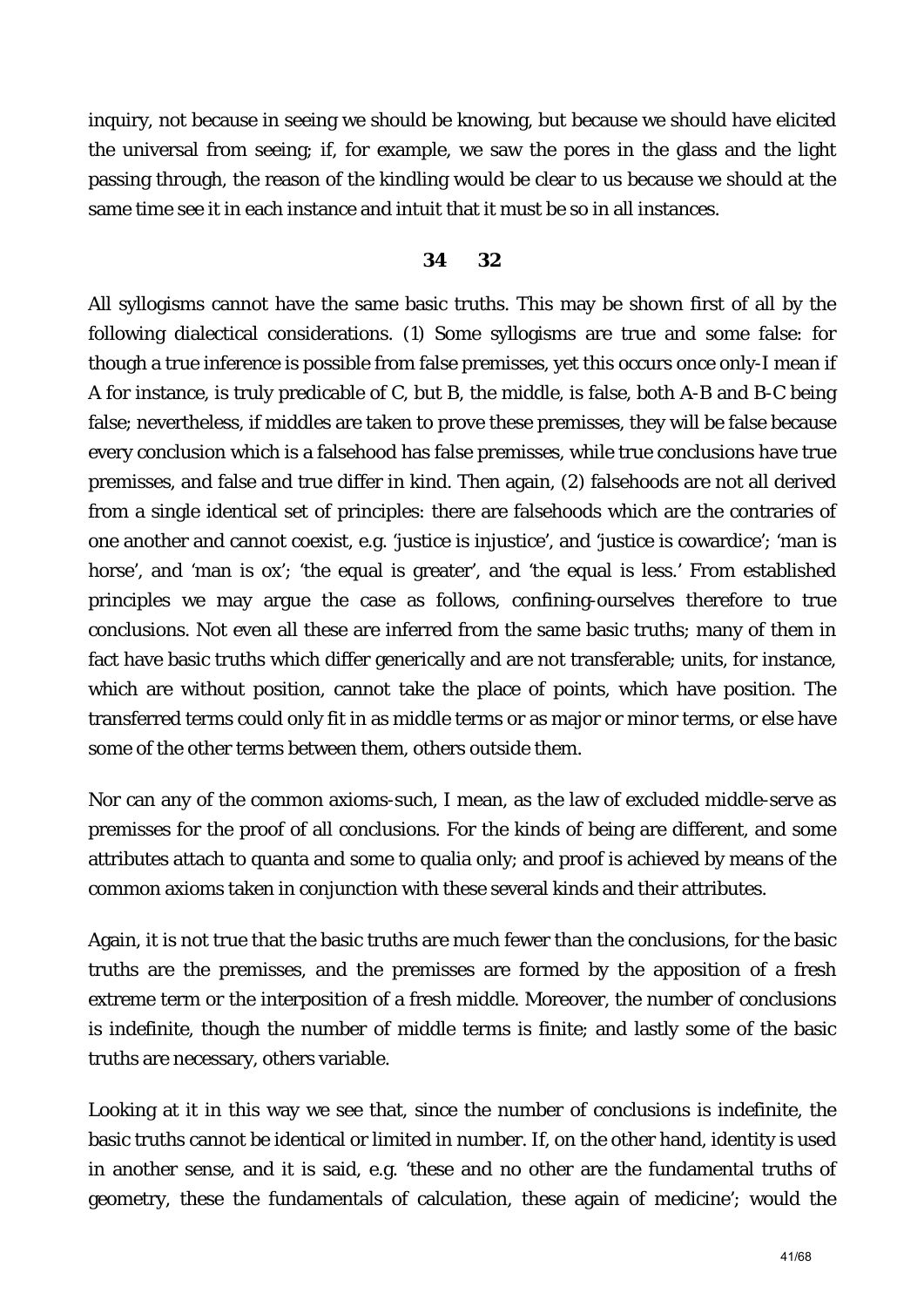statement mean anything except that the sciences have basic truths? To call them identical because they are self-identical is absurd, since everything can be identified with everything in that sense of identity. Nor again can the contention that all conclusions have the same basic truths mean that from the mass of all possible premisses any conclusion may be drawn. That would be exceedingly naive, for it is not the case in the clearly evident mathematical sciences, nor is it possible in analysis, since it is the immediate premisses which are the basic truths, and a fresh conclusion is only formed by the addition of a new immediate premiss: but if it be admitted that it is these primary immediate premisses which are basic truths, each subject-genus will provide one basic truth. If, however, it is not argued that from the mass of all possible premisses any conclusion may be proved, nor yet admitted that basic truths differ so as to be generically different for each science, it remains to consider the possibility that, while the basic truths of all knowledge are within one genus, special premisses are required to prove special conclusions. But that this cannot be the case has been shown by our proof that the basic truths of things generically different themselves differ generically. For fundamental truths are of two kinds, those which are premisses of demonstration and the subject-genus; and though the former are common, the latter-number, for instance, and magnitude-are peculiar.

#### **35 33**

Scientific knowledge and its object differ from opinion and the object of opinion in that scientific knowledge is commensurately universal and proceeds by necessary connexions, and that which is necessary cannot be otherwise. So though there are things which are true and real and yet can be otherwise, scientific knowledge clearly does not concern them: if it did, things which can be otherwise would be incapable of being otherwise. Nor are they any concern of rational intuition-by rational intuition I mean an originative source of scientific knowledge-nor of indemonstrable knowledge, which is the grasping of the immediate premiss. Since then rational intuition, science, and opinion, and what is revealed by these terms, are the only things that can be 'true', it follows that it is opinion that is concerned with that which may be true or false, and can be otherwise: opinion in fact is the grasp of a premiss which is immediate but not necessary. This view also fits the observed facts, for opinion is unstable, and so is the kind of being we have described as its object. Besides, when a man thinks a truth incapable of being otherwise he always thinks that he knows it, never that he opines it. He thinks that he opines when he thinks that a connexion, though actually so, may quite easily be otherwise; for he believes that such is the proper object of opinion, while the necessary is the object of knowledge.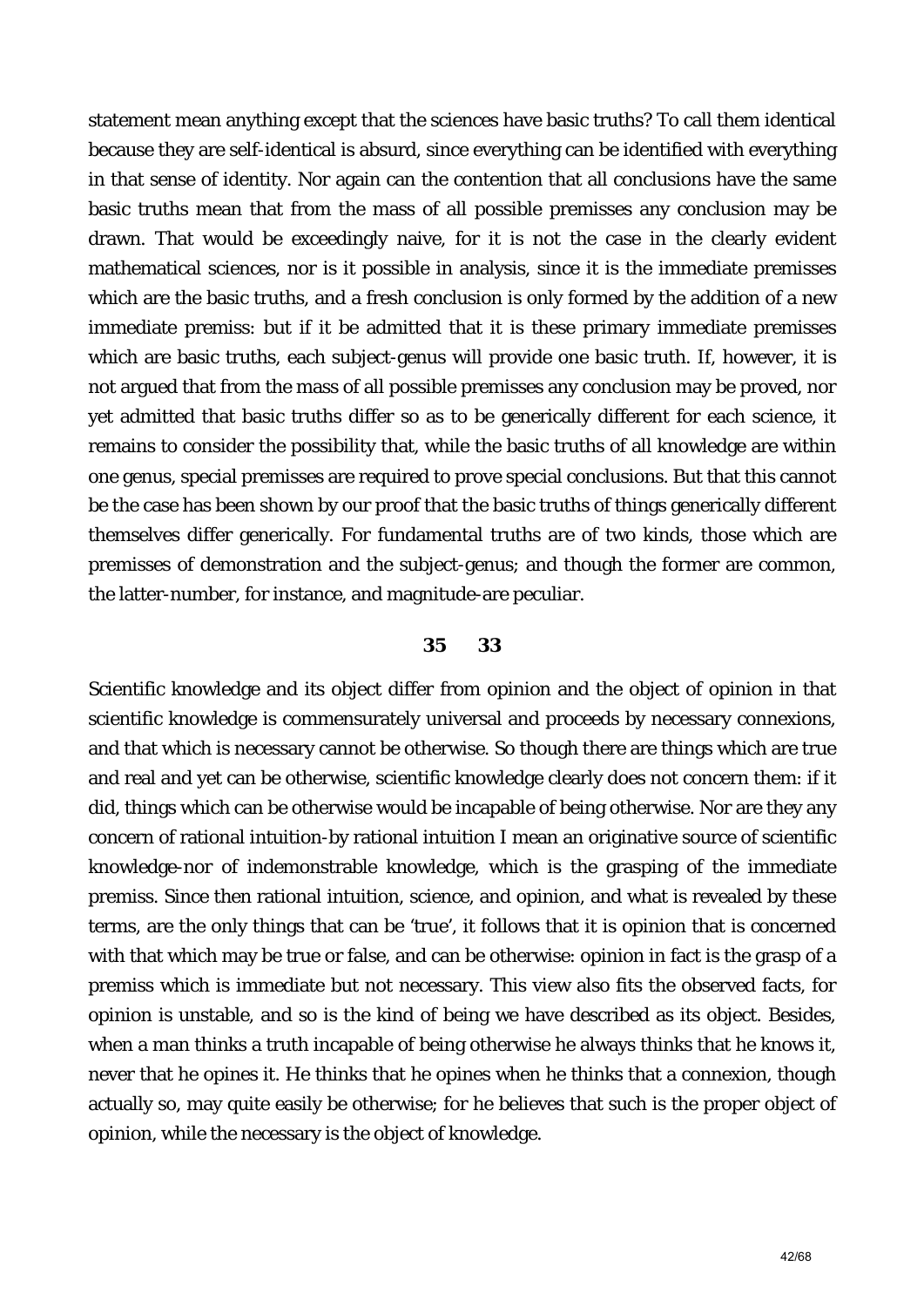In what sense, then, can the same thing be the object of both opinion and knowledge? And if any one chooses to maintain that all that he knows he can also opine, why should not opinion be knowledge? For he that knows and he that opines will follow the same train of thought through the same middle terms until the immediate premisses are reached; because it is possible to opine not only the fact but also the reasoned fact, and the reason is the middle term; so that, since the former knows, he that opines also has knowledge.

The truth perhaps is that if a man grasp truths that cannot be other than they are, in the way in which he grasps the definitions through which demonstrations take place, he will have not opinion but knowledge: if on the other hand he apprehends these attributes as inhering in their subjects, but not in virtue of the subjects' substance and essential nature possesses opinion and not genuine knowledge; and his opinion, if obtained through immediate premisses, will be both of the fact and of the reasoned fact; if not so obtained, of the fact alone. The object of opinion and knowledge is not quite identical; it is only in a sense identical, just as the object of true and false opinion is in a sense identical. The sense in which some maintain that true and false opinion can have the same object leads them to embrace many strange doctrines, particularly the doctrine that what a man opines falsely he does not opine at all. There are really many senses of 'identical', and in one sense the object of true and false opinion can be the same, in another it cannot. Thus, to have a true opinion that the diagonal is commensurate with the side would be absurd: but because the diagonal with which they are both concerned is the same, the two opinions have objects so far the same: on the other hand, as regards their essential definable nature these objects differ. The identity of the objects of knowledge and opinion is similar. Knowledge is the apprehension of, e.g. the attribute 'animal' as incapable of being otherwise, opinion the apprehension of 'animal' as capable of being otherwise-e.g. the apprehension that animal is an element in the essential nature of man is knowledge; the apprehension of animal as predicable of man but not as an element in man's essential nature is opinion: man is the subject in both judgements, but the mode of inherence differs.

This also shows that one cannot opine and know the same thing simultaneously; for then one would apprehend the same thing as both capable and incapable of being otherwise-an impossibility. Knowledge and opinion of the same thing can co-exist in two different people in the sense we have explained, but not simultaneously in the same person. That would involve a man's simultaneously apprehending, e.g. (1) that man is essentially animal-i.e. cannot be other than animal-and (2) that man is not essentially animal, that is, we may assume, may be other than animal.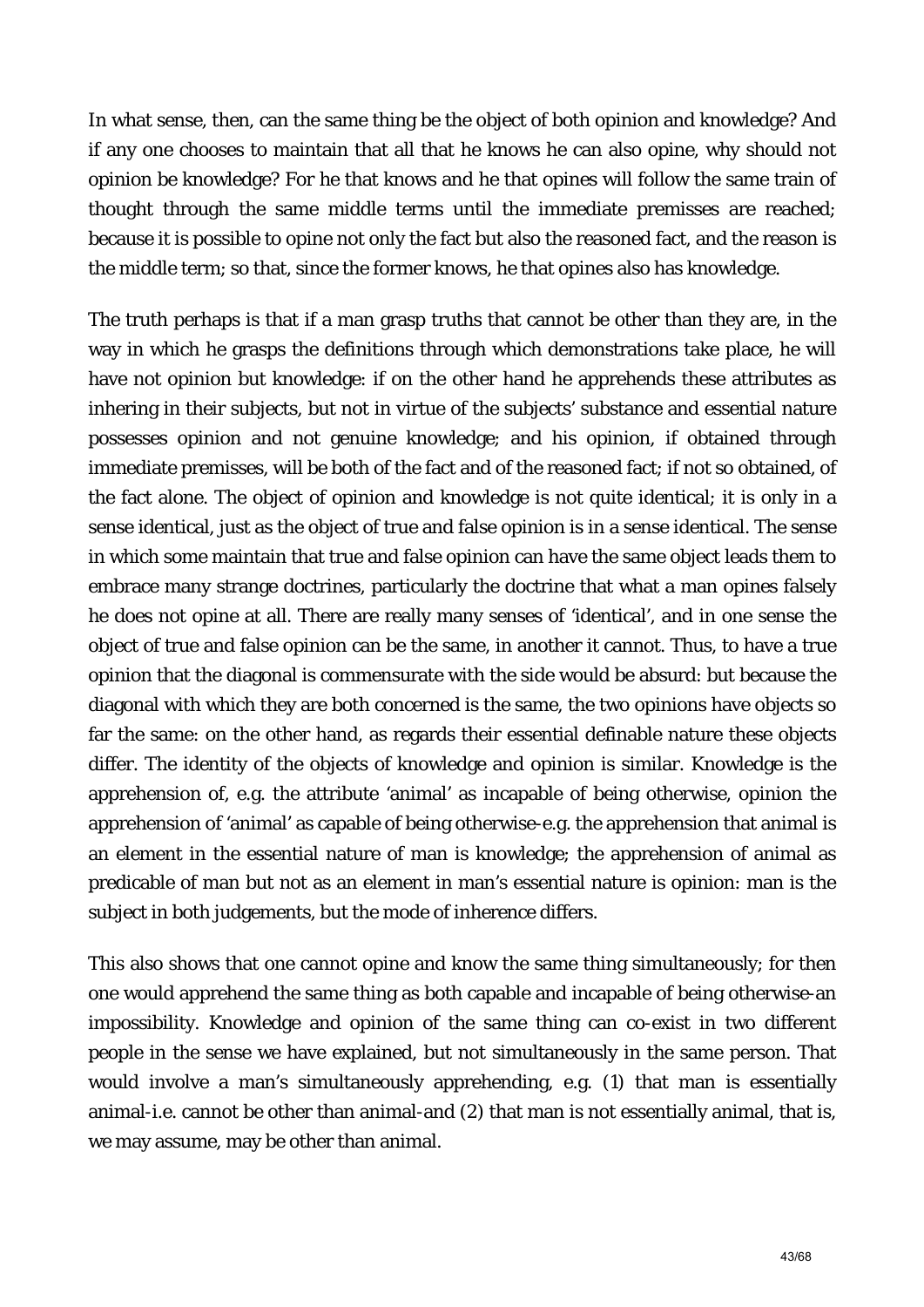Further consideration of modes of thinking and their distribution under the heads of discursive thought, intuition, science, art, practical wisdom, and metaphysical thinking, belongs rather partly to natural science, partly to moral philosophy.

### **36 34**

Quick wit is a faculty of hitting upon the middle term instantaneously. It would be exemplified by a man who saw that the moon has her bright side always turned towards the sun, and quickly grasped the cause of this, namely that she borrows her light from him; or observed somebody in conversation with a man of wealth and divined that he was borrowing money, or that the friendship of these people sprang from a common enmity. In all these instances he has seen the major and minor terms and then grasped the causes, the middle terms.

Let A represent 'bright side turned sunward', B 'lighted from the sun', C the moon. Then B, 'lighted from the sun' is predicable of C, the moon, and A, 'having her bright side towards the source of her light', is predicable of B. So A is predicable of C through B.

### **37 Book II 38 1**

THE kinds of question we ask are as many as the kinds of things which we know. They are in fact four:-(1) whether the connexion of an attribute with a thing is a fact, (2) what is the reason of the connexion, (3) whether a thing exists, (4) What is the nature of the thing. Thus, when our question concerns a complex of thing and attribute and we ask whether the thing is thus or otherwise qualified-whether, e.g. the sun suffers eclipse or not-then we are asking as to the fact of a connexion. That our inquiry ceases with the discovery that the sun does suffer eclipse is an indication of this; and if we know from the start that the sun suffers eclipse, we do not inquire whether it does so or not. On the other hand, when we know the fact we ask the reason; as, for example, when we know that the sun is being eclipsed and that an earthquake is in progress, it is the reason of eclipse or earthquake into which we inquire.

Where a complex is concerned, then, those are the two questions we ask; but for some objects of inquiry we have a different kind of question to ask, such as whether there is or is not a centaur or a God. (By 'is or is not' I mean 'is or is not, without further qualification'; as opposed to 'is or is not [e.g.] white'.) On the other hand, when we have ascertained the thing's existence, we inquire as to its nature, asking, for instance, 'what, then, is God?' or 'what is man?'.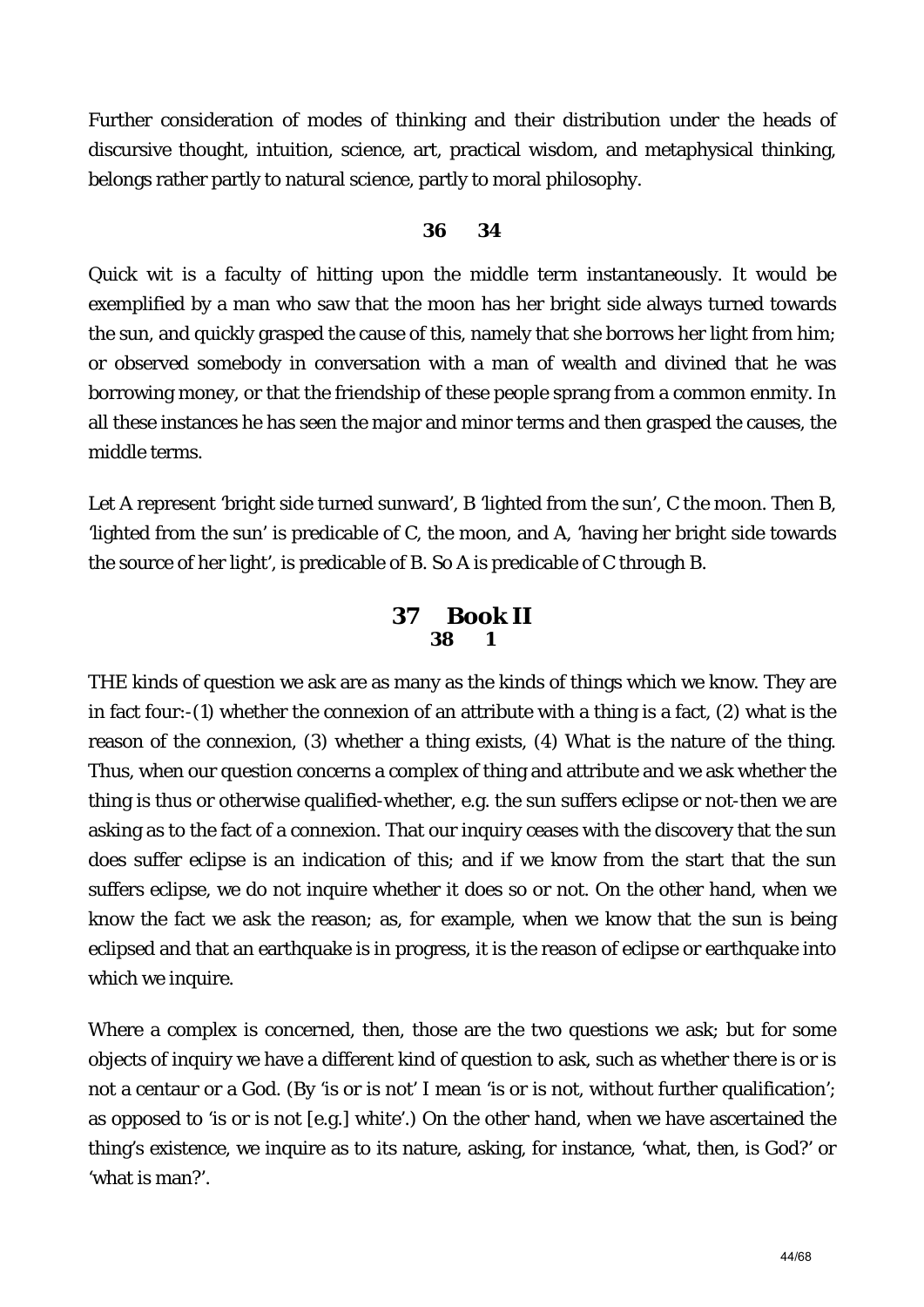These, then, are the four kinds of question we ask, and it is in the answers to these questions that our knowledge consists.

Now when we ask whether a connexion is a fact, or whether a thing without qualification is, we are really asking whether the connexion or the thing has a 'middle'; and when we have ascertained either that the connexion is a fact or that the thing is-i.e. ascertained either the partial or the unqualified being of the thing-and are proceeding to ask the reason of the connexion or the nature of the thing, then we are asking what the 'middle' is.

(By distinguishing the fact of the connexion and the existence of the thing as respectively the partial and the unqualified being of the thing, I mean that if we ask 'does the moon suffer eclipse?', or 'does the moon wax?', the question concerns a part of the thing's being; for what we are asking in such questions is whether a thing is this or that, i.e. has or has not this or that attribute: whereas, if we ask whether the moon or night exists, the question concerns the unqualified being of a thing.)

We conclude that in all our inquiries we are asking either whether there is a 'middle' or what the 'middle' is: for the 'middle' here is precisely the cause, and it is the cause that we seek in all our inquiries. Thus, 'Does the moon suffer eclipse?' means 'Is there or is there not a cause producing eclipse of the moon?', and when we have learnt that there is, our next question is, 'What, then, is this cause? for the cause through which a thing is-not is this or that, i.e. has this or that attribute, but without qualification is-and the cause through which it is-not is without qualification, but is this or that as having some essential attribute or some accident-are both alike the middle'. By that which is without qualification I mean the subject, e.g. moon or earth or sun or triangle; by that which a subject is (in the partial sense) I mean a property, e.g. eclipse, equality or inequality, interposition or noninterposition. For in all these examples it is clear that the nature of the thing and the reason of the fact are identical: the question 'What is eclipse?' and its answer 'The privation of the moon's light by the interposition of the earth' are identical with the question 'What is the reason of eclipse?' or 'Why does the moon suffer eclipse?' and the reply 'Because of the failure of light through the earth's shutting it out'. Again, for 'What is a concord? A commensurate numerical ratio of a high and a low note', we may substitute 'What ratio makes a high and a low note concordant? Their relation according to a commensurate numerical ratio.' 'Are the high and the low note concordant?' is equivalent to 'Is their ratio commensurate?'; and when we find that it is commensurate, we ask 'What, then, is their ratio?'.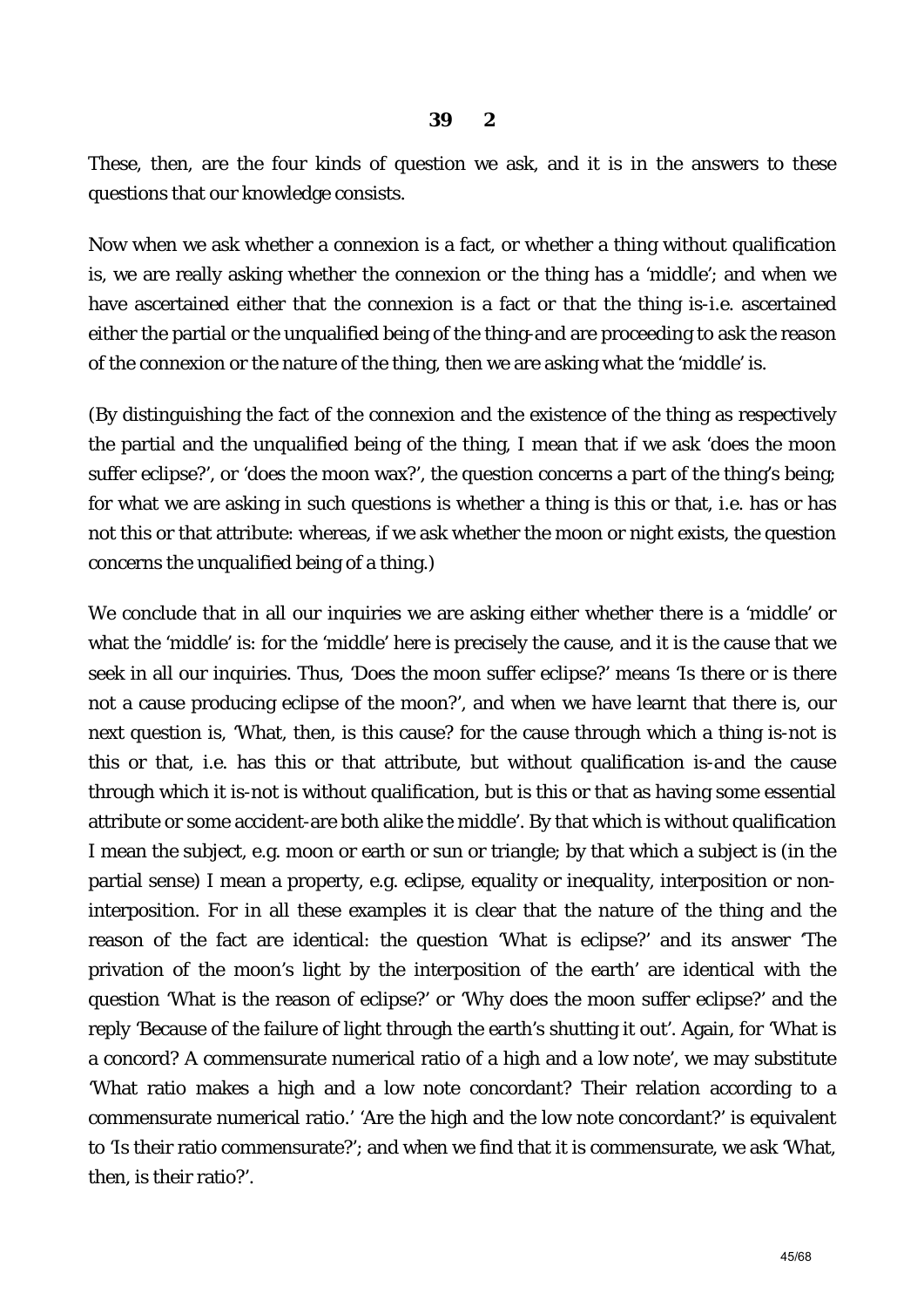Cases in which the 'middle' is sensible show that the object of our inquiry is always the 'middle': we inquire, because we have not perceived it, whether there is or is not a 'middle' causing, e.g. an eclipse. On the other hand, if we were on the moon we should not be inquiring either as to the fact or the reason, but both fact and reason would be obvious simultaneously. For the act of perception would have enabled us to know the universal too; since, the present fact of an eclipse being evident, perception would then at the same time give us the present fact of the earth's screening the sun's light, and from this would arise the universal.

Thus, as we maintain, to know a thing's nature is to know the reason why it is; and this is equally true of things in so far as they are said without qualification to he as opposed to being possessed of some attribute, and in so far as they are said to be possessed of some attribute such as equal to right angles, or greater or less.

### **40 3**

It is clear, then, that all questions are a search for a 'middle'. Let us now state how essential nature is revealed and in what way it can be reduced to demonstration; what definition is, and what things are definable. And let us first discuss certain difficulties which these questions raise, beginning what we have to say with a point most intimately connected with our immediately preceding remarks, namely the doubt that might be felt as to whether or not it is possible to know the same thing in the same relation, both by definition and by demonstration. It might, I mean, be urged that definition is held to concern essential nature and is in every case universal and affirmative; whereas, on the other hand, some conclusions are negative and some are not universal; e.g. all in the second figure are negative, none in the third are universal. And again, not even all affirmative conclusions in the first figure are definable, e.g. 'every triangle has its angles equal to two right angles'. An argument proving this difference between demonstration and definition is that to have scientific knowledge of the demonstrable is identical with possessing a demonstration of it: hence if demonstration of such conclusions as these is possible, there clearly cannot also be definition of them. If there could, one might know such a conclusion also in virtue of its definition without possessing the demonstration of it; for there is nothing to stop our having the one without the other.

Induction too will sufficiently convince us of this difference; for never yet by defining anything-essential attribute or accident-did we get knowledge of it. Again, if to define is to acquire knowledge of a substance, at any rate such attributes are not substances.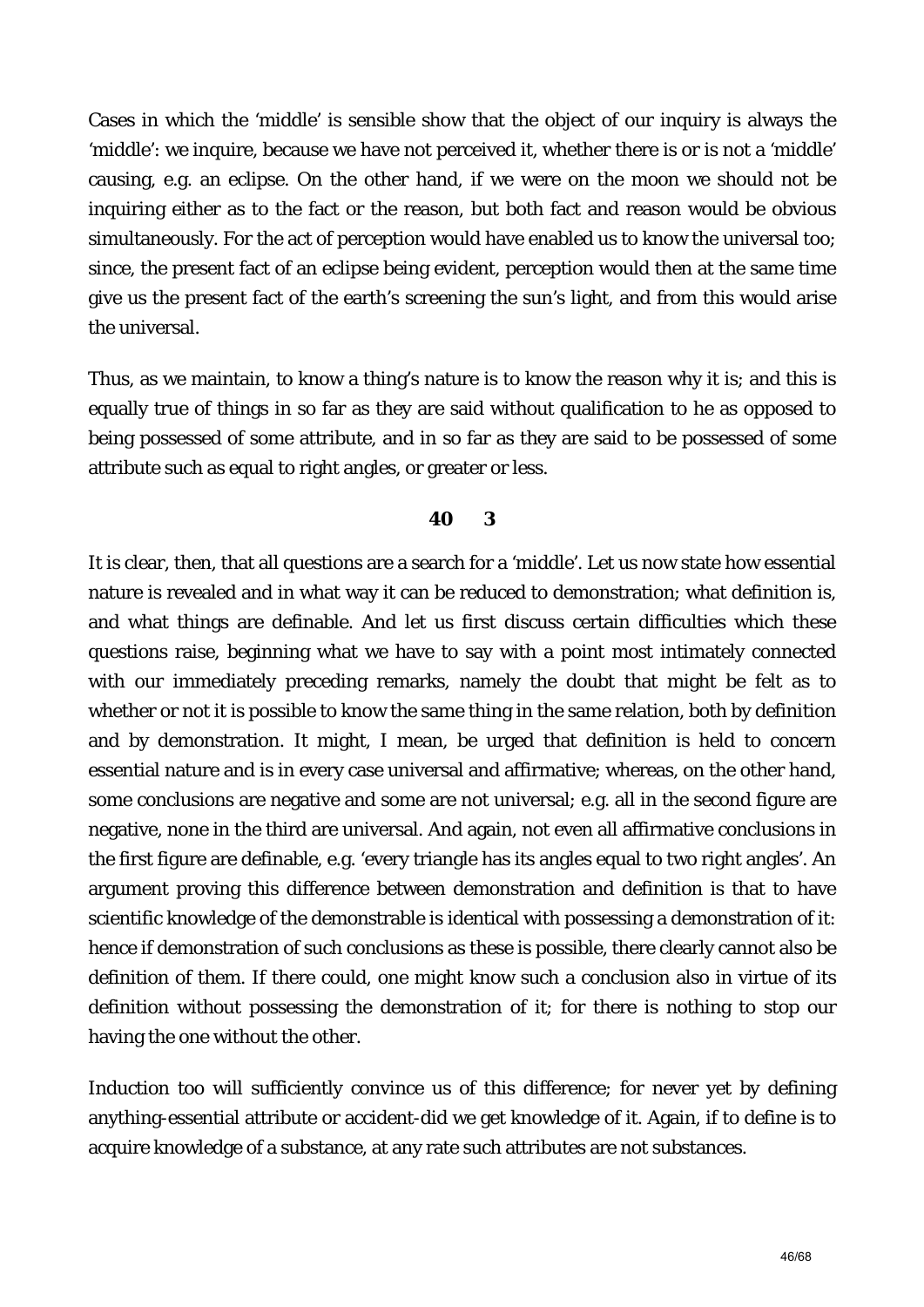It is evident, then, that not everything demonstrable can be defined. What then? Can everything definable be demonstrated, or not? There is one of our previous arguments which covers this too. Of a single thing qua single there is a single scientific knowledge. Hence, since to know the demonstrable scientifically is to possess the demonstration of it, an impossible consequence will follow:-possession of its definition without its demonstration will give knowledge of the demonstrable.

Moreover, the basic premisses of demonstrations are definitions, and it has already been shown that these will be found indemonstrable; either the basic premisses will be demonstrable and will depend on prior premisses, and the regress will be endless; or the primary truths will be indemonstrable definitions.

But if the definable and the demonstrable are not wholly the same, may they yet be partially the same? Or is that impossible, because there can be no demonstration of the definable? There can be none, because definition is of the essential nature or being of something, and all demonstrations evidently posit and assume the essential naturemathematical demonstrations, for example, the nature of unity and the odd, and all the other sciences likewise. Moreover, every demonstration proves a predicate of a subject as attaching or as not attaching to it, but in definition one thing is not predicated of another; we do not, e.g. predicate animal of biped nor biped of animal, nor yet figure of plane-plane not being figure nor figure plane. Again, to prove essential nature is not the same as to prove the fact of a connexion. Now definition reveals essential nature, demonstration reveals that a given attribute attaches or does not attach to a given subject; but different things require different demonstrations-unless the one demonstration is related to the other as part to whole. I add this because if all triangles have been proved to possess angles equal to two right angles, then this attribute has been proved to attach to isosceles; for isosceles is a part of which all triangles constitute the whole. But in the case before us the fact and the essential nature are not so related to one another, since the one is not a part of the other.

So it emerges that not all the definable is demonstrable nor all the demonstrable definable; and we may draw the general conclusion that there is no identical object of which it is possible to possess both a definition and a demonstration. It follows obviously that definition and demonstration are neither identical nor contained either within the other: if they were, their objects would be related either as identical or as whole and part.

**41 4**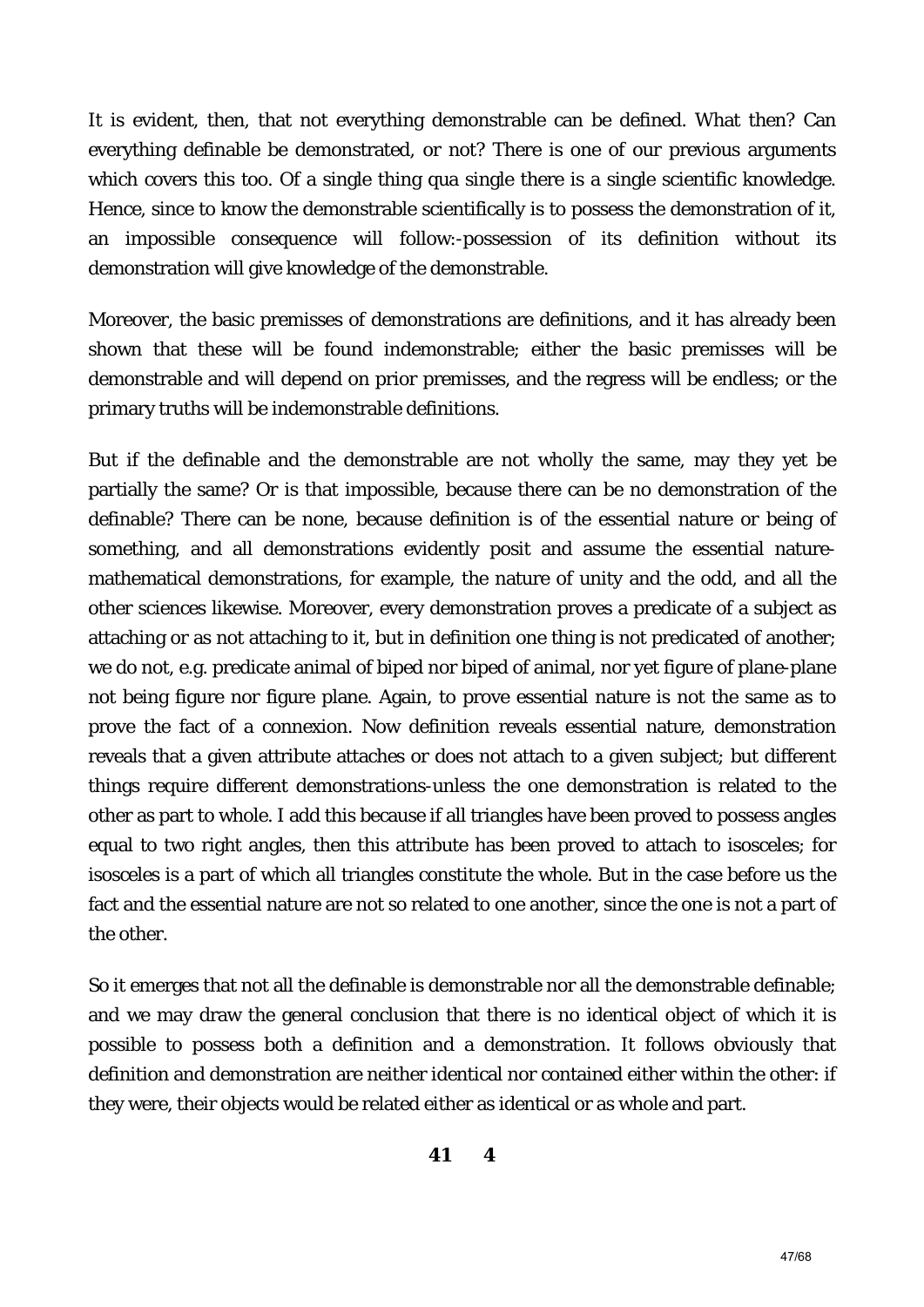So much, then, for the first stage of our problem. The next step is to raise the question whether syllogism-i.e. demonstration-of the definable nature is possible or, as our recent argument assumed, impossible.

We might argue it impossible on the following grounds:-(a) syllogism proves an attribute of a subject through the middle term; on the other hand (b) its definable nature is both 'peculiar' to a subject and predicated of it as belonging to its essence. But in that case (1) the subject, its definition, and the middle term connecting them must be reciprocally predicable of one another; for if A is to C, obviously A is 'peculiar' to B and B to C-in fact all three terms are 'peculiar' to one another: and further (2) if A inheres in the essence of all B and B is predicated universally of all C as belonging to C's essence, A also must be predicated of C as belonging to its essence.

If one does not take this relation as thus duplicated-if, that is, A is predicated as being of the essence of B, but B is not of the essence of the subjects of which it is predicated-A will not necessarily be predicated of C as belonging to its essence. So both premisses will predicate essence, and consequently B also will be predicated of C as its essence. Since, therefore, both premisses do predicate essence-i.e. definable form-C's definable form will appear in the middle term before the conclusion is drawn.

We may generalize by supposing that it is possible to prove the essential nature of man. Let C be man, A man's essential nature—two-footed animal, or aught else it may be. Then, if we are to syllogize, A must be predicated of all B. But this premiss will be mediated by a fresh definition, which consequently will also be the essential nature of man. Therefore the argument assumes what it has to prove, since B too is the essential nature of man. It is, however, the case in which there are only the two premisses-i.e. in which the premisses are primary and immediate-which we ought to investigate, because it best illustrates the point under discussion.

Thus they who prove the essential nature of soul or man or anything else through reciprocating terms beg the question. It would be begging the question, for example, to contend that the soul is that which causes its own life, and that what causes its own life is a self-moving number; for one would have to postulate that the soul is a self-moving number in the sense of being identical with it. For if A is predicable as a mere consequent of B and B of C, A will not on that account be the definable form of C: A will merely be what it was true to say of C. Even if A is predicated of all B inasmuch as B is identical with a species of A, still it will not follow: being an animal is predicated of being a man-since it is true that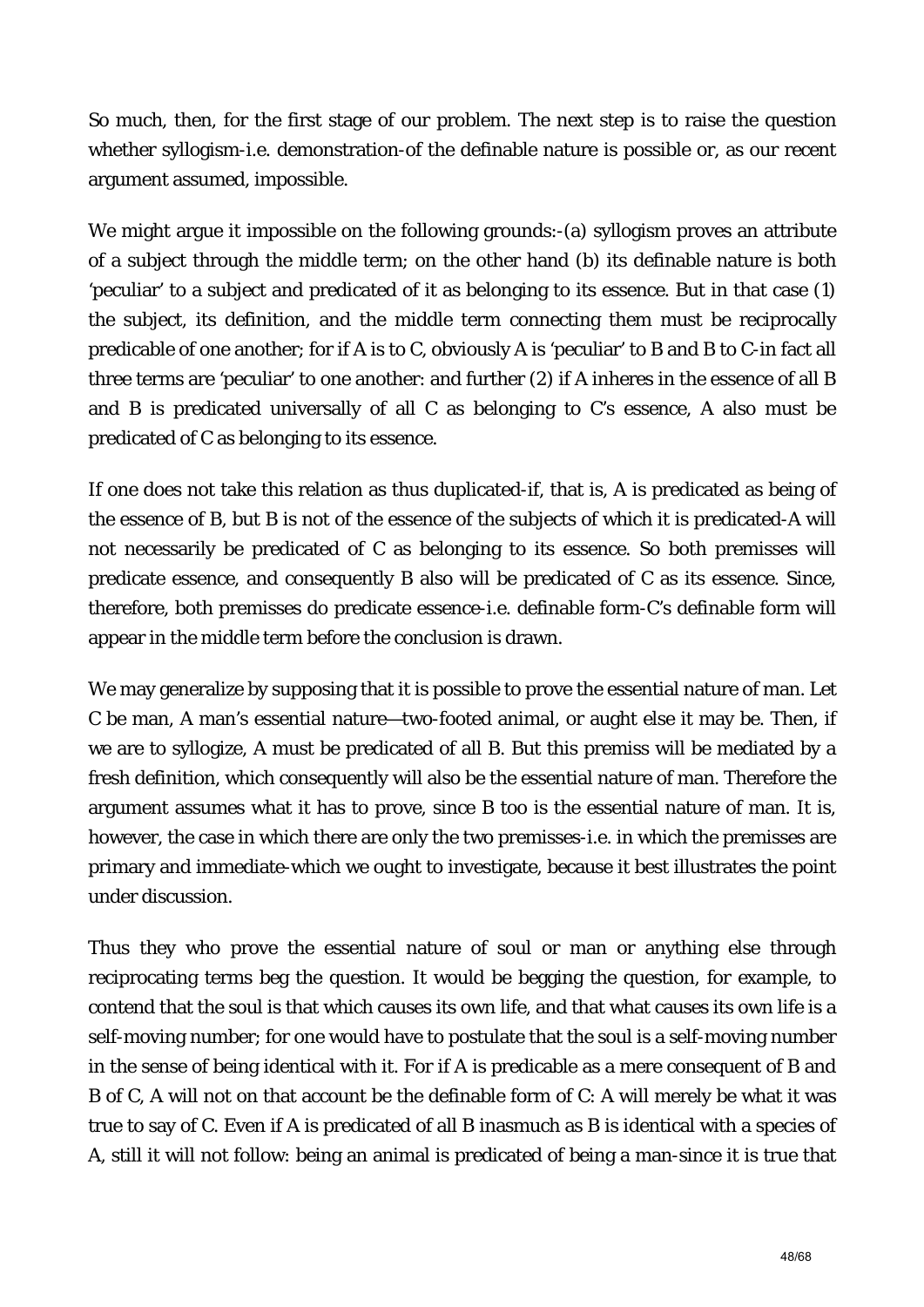in all instances to be human is to be animal, just as it is also true that every man is an animal-but not as identical with being man.

We conclude, then, that unless one takes both the premisses as predicating essence, one cannot infer that A is the definable form and essence of C: but if one does so take them, in assuming B one will have assumed, before drawing the conclusion, what the definable form of C is; so that there has been no inference, for one has begged the question.

### **42 5**

Nor, as was said in my formal logic, is the method of division a process of inference at all, since at no point does the characterization of the subject follow necessarily from the premising of certain other facts: division demonstrates as little as does induction. For in a genuine demonstration the conclusion must not be put as a question nor depend on a concession, but must follow necessarily from its premisses, even if the respondent deny it. The definer asks 'Is man animal or inanimate?' and then assumes-he has not inferred-that man is animal. Next, when presented with an exhaustive division of animal into terrestrial and aquatic, he assumes that man is terrestrial. Moreover, that man is the complete formula, terrestrial-animal, does not follow necessarily from the premisses: this too is an assumption, and equally an assumption whether the division comprises many differentiae or few. (Indeed as this method of division is used by those who proceed by it, even truths that can be inferred actually fail to appear as such.) For why should not the whole of this formula be true of man, and yet not exhibit his essential nature or definable form? Again, what guarantee is there against an unessential addition, or against the omission of the final or of an intermediate determinant of the substantial being?

The champion of division might here urge that though these lapses do occur, yet we can solve that difficulty if all the attributes we assume are constituents of the definable form, and if, postulating the genus, we produce by division the requisite uninterrupted sequence of terms, and omit nothing; and that indeed we cannot fail to fulfil these conditions if what is to be divided falls whole into the division at each stage, and none of it is omitted; and that this-the dividendum-must without further question be (ultimately) incapable of fresh specific division. Nevertheless, we reply, division does not involve inference; if it gives knowledge, it gives it in another way. Nor is there any absurdity in this: induction, perhaps, is not demonstration any more than is division, et it does make evident some truth. Yet to state a definition reached by division is not to state a conclusion: as, when conclusions are drawn without their appropriate middles, the alleged necessity by which the inference follows from the premisses is open to a question as to the reason for it, so definitions reached by division invite the same question.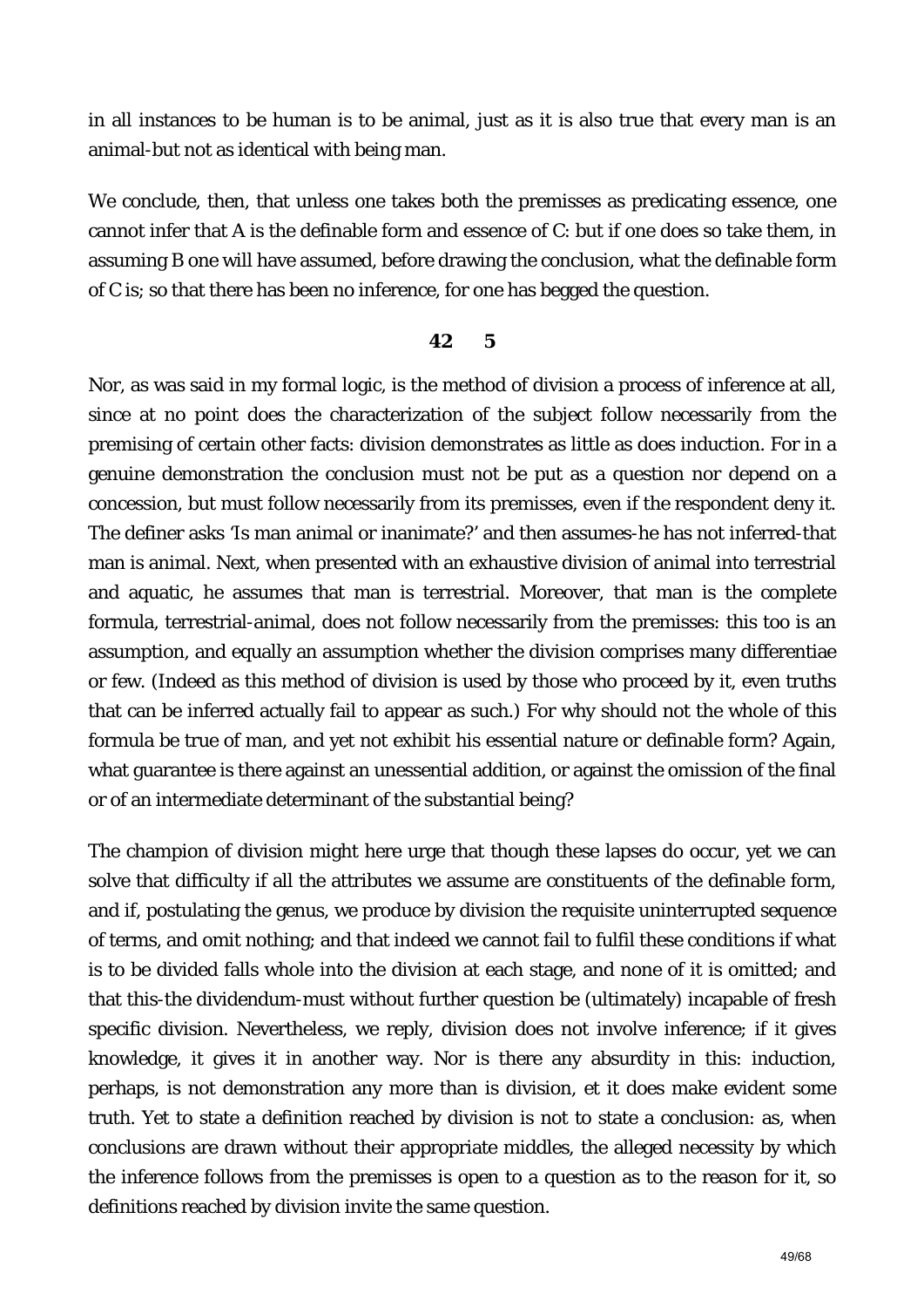Thus to the question 'What is the essential nature of man?' the divider replies 'Animal, mortal, footed, biped, wingless'; and when at each step he is asked 'Why?', he will say, and, as he thinks, proves by division, that all animal is mortal or immortal: but such a formula taken in its entirety is not definition; so that even if division does demonstrate its formula, definition at any rate does not turn out to be a conclusion of inference.

### **43 6**

Can we nevertheless actually demonstrate what a thing essentially and substantially is, but hypothetically, i.e. by premising (1) that its definable form is constituted by the 'peculiar' attributes of its essential nature; (2) that such and such are the only attributes of its essential nature, and that the complete synthesis of them is peculiar to the thing; and thussince in this synthesis consists the being of the thing-obtaining our conclusion? Or is the truth that, since proof must be through the middle term, the definable form is once more assumed in this minor premiss too?

Further, just as in syllogizing we do not premise what syllogistic inference is (since the premisses from which we conclude must be related as whole and part), so the definable form must not fall within the syllogism but remain outside the premisses posited. It is only against a doubt as to its having been a syllogistic inference at all that we have to defend our argument as conforming to the definition of syllogism. It is only when some one doubts whether the conclusion proved is the definable form that we have to defend it as conforming to the definition of definable form which we assumed. Hence syllogistic inference must be possible even without the express statement of what syllogism is or what definable form is.

The following type of hypothetical proof also begs the question. If evil is definable as the divisible, and the definition of a thing's contrary-if it has one the contrary of the thing's definition; then, if good is the contrary of evil and the indivisible of the divisible, we conclude that to be good is essentially to be indivisible. The question is begged because definable form is assumed as a premiss, and as a premiss which is to prove definable form. 'But not the same definable form', you may object. That I admit, for in demonstrations also we premise that 'this' is predicable of 'that'; but in this premiss the term we assert of the minor is neither the major itself nor a term identical in definition, or convertible, with the major.

Again, both proof by division and the syllogism just described are open to the question why man should be animal-biped-terrestrial and not merely animal and terrestrial, since what they premise does not ensure that the predicates shall constitute a genuine unity and not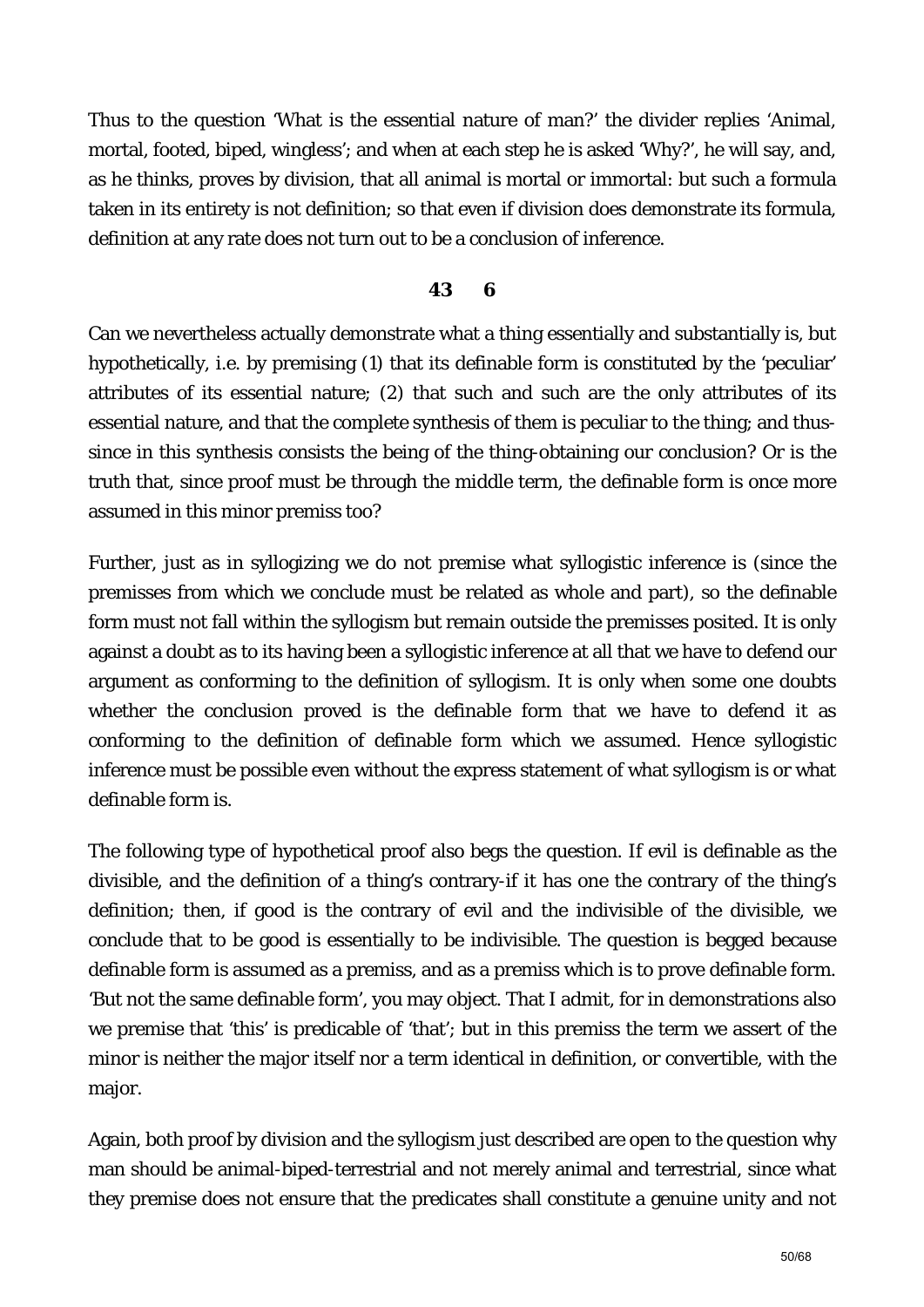merely belong to a single subject as do musical and grammatical when predicated of the same man.

### **44 7**

How then by definition shall we prove substance or essential nature? We cannot show it as a fresh fact necessarily following from the assumption of premisses admitted to be factsthe method of demonstration: we may not proceed as by induction to establish a universal on the evidence of groups of particulars which offer no exception, because induction proves not what the essential nature of a thing is but that it has or has not some attribute. Therefore, since presumably one cannot prove essential nature by an appeal to sense perception or by pointing with the finger, what other method remains?

To put it another way: how shall we by definition prove essential nature? He who knows what human-or any other-nature is, must know also that man exists; for no one knows the nature of what does not exist-one can know the meaning of the phrase or name 'goat-stag' but not what the essential nature of a goat-stag is. But further, if definition can prove what is the essential nature of a thing, can it also prove that it exists? And how will it prove them both by the same process, since definition exhibits one single thing and demonstration another single thing, and what human nature is and the fact that man exists are not the same thing? Then too we hold that it is by demonstration that the being of everything must be proved-unless indeed to be were its essence; and, since being is not a genus, it is not the essence of anything. Hence the being of anything as fact is matter for demonstration; and this is the actual procedure of the sciences, for the geometer assumes the meaning of the word triangle, but that it is possessed of some attribute he proves. What is it, then, that we shall prove in defining essential nature? Triangle? In that case a man will know by definition what a thing's nature is without knowing whether it exists. But that is impossible.

Moreover it is clear, if we consider the methods of defining actually in use, that definition does not prove that the thing defined exists: since even if there does actually exist something which is equidistant from a centre, yet why should the thing named in the definition exist? Why, in other words, should this be the formula defining circle? One might equally well call it the definition of mountain copper. For definitions do not carry a further guarantee that the thing defined can exist or that it is what they claim to define: one can always ask why.

Since, therefore, to define is to prove either a thing's essential nature or the meaning of its name, we may conclude that definition, if it in no sense proves essential nature, is a set of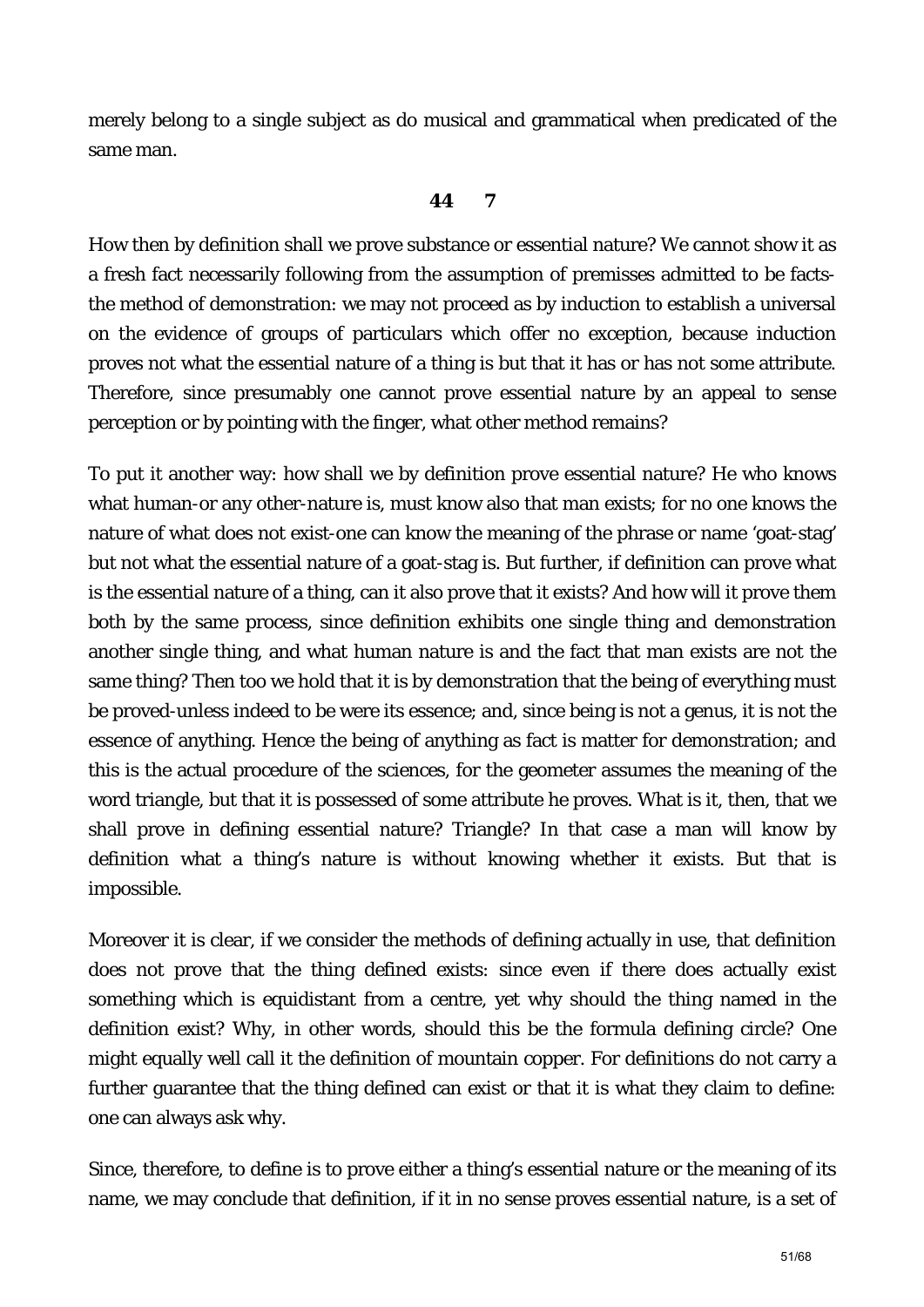words signifying precisely what a name signifies. But that were a strange consequence; for (1) both what is not substance and what does not exist at all would be definable, since even non-existents can be signified by a name: (2) all sets of words or sentences would be definitions, since any kind of sentence could be given a name; so that we should all be talking in definitions, and even the Iliad would be a definition: (3) no demonstration can prove that any particular name means any particular thing: neither, therefore, do definitions, in addition to revealing the meaning of a name, also reveal that the name has this meaning. It appears then from these considerations that neither definition and syllogism nor their objects are identical, and further that definition neither demonstrates nor proves anything, and that knowledge of essential nature is not to be obtained either by definition or by demonstration.

### **45 8**

We must now start afresh and consider which of these conclusions are sound and which are not, and what is the nature of definition, and whether essential nature is in any sense demonstrable and definable or in none.

Now to know its essential nature is, as we said, the same as to know the cause of a thing's existence, and the proof of this depends on the fact that a thing must have a cause. Moreover, this cause is either identical with the essential nature of the thing or distinct from it; and if its cause is distinct from it, the essential nature of the thing is either demonstrable or indemonstrable. Consequently, if the cause is distinct from the thing's essential nature and demonstration is possible, the cause must be the middle term, and, the conclusion proved being universal and affirmative, the proof is in the first figure. So the method just examined of proving it through another essential nature would be one way of proving essential nature, because a conclusion containing essential nature must be inferred through a middle which is an essential nature just as a 'peculiar' property must be inferred through a middle which is a 'peculiar' property; so that of the two definable natures of a single thing this method will prove one and not the other.

Now it was said before that this method could not amount to demonstration of essential nature-it is actually a dialectical proof of it-so let us begin again and explain by what method it can be demonstrated. When we are aware of a fact we seek its reason, and though sometimes the fact and the reason dawn on us simultaneously, yet we cannot apprehend the reason a moment sooner than the fact; and clearly in just the same way we cannot apprehend a thing's definable form without apprehending that it exists, since while we are ignorant whether it exists we cannot know its essential nature. Moreover we are aware whether a thing exists or not sometimes through apprehending an element in its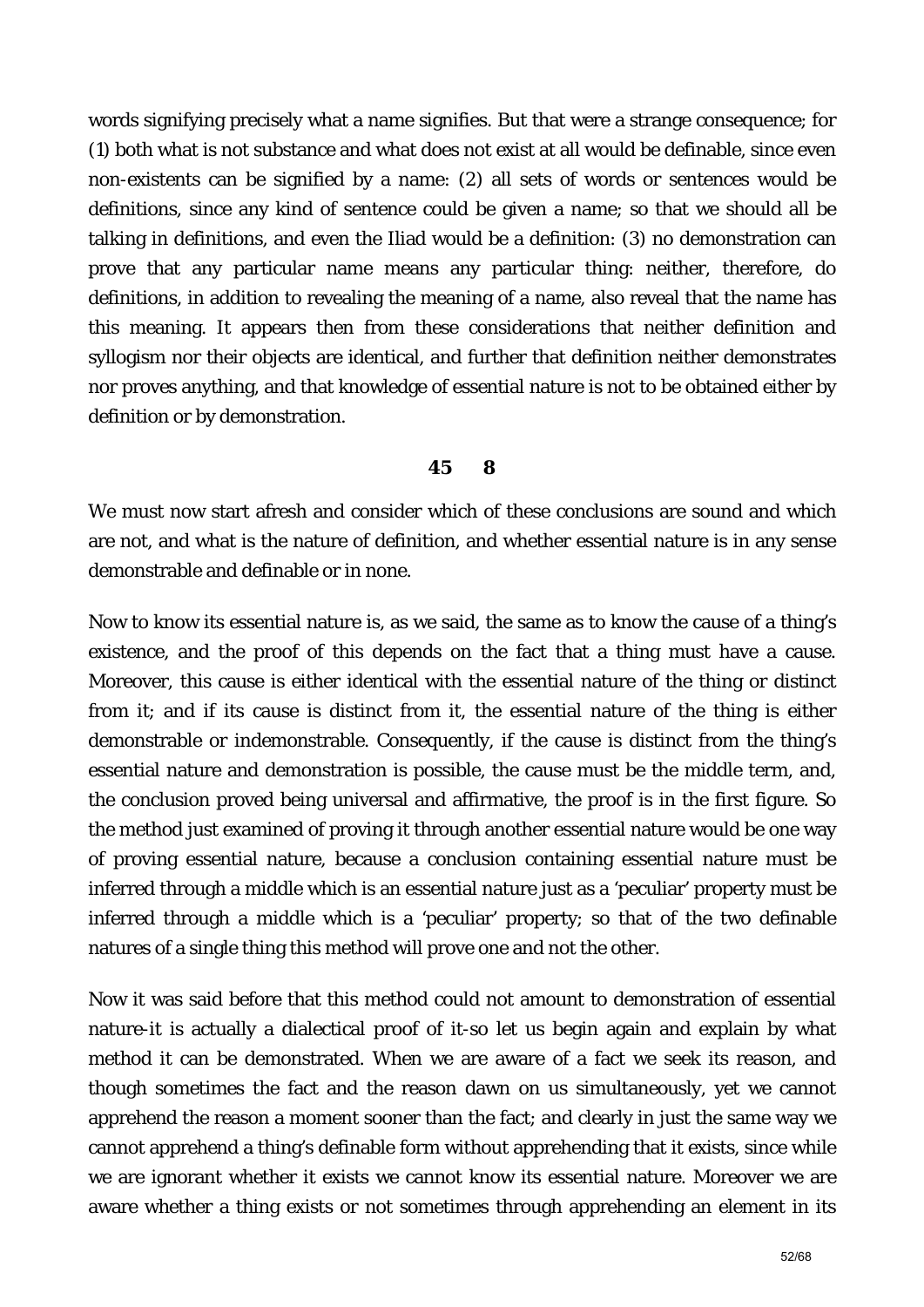character, and sometimes accidentally, as, for example, when we are aware of thunder as a noise in the clouds, of eclipse as a privation of light, or of man as some species of animal, or of the soul as a self-moving thing. As often as we have accidental knowledge that the thing exists, we must be in a wholly negative state as regards awareness of its essential nature; for we have not got genuine knowledge even of its existence, and to search for a thing's essential nature when we are unaware that it exists is to search for nothing. On the other hand, whenever we apprehend an element in the thing's character there is less difficulty. Thus it follows that the degree of our knowledge of a thing's essential nature is determined by the sense in which we are aware that it exists. Let us then take the following as our first instance of being aware of an element in the essential nature. Let A be eclipse, C the moon, B the earth's acting as a screen. Now to ask whether the moon is eclipsed or not is to ask whether or not B has occurred. But that is precisely the same as asking whether A has a defining condition; and if this condition actually exists, we assert that A also actually exists. Or again we may ask which side of a contradiction the defining condition necessitates: does it make the angles of a triangle equal or not equal to two right angles? When we have found the answer, if the premisses are immediate, we know fact and reason together; if they are not immediate, we know the fact without the reason, as in the following example: let C be the moon, A eclipse, B the fact that the moon fails to produce shadows though she is full and though no visible body intervenes between us and her. Then if B, failure to produce shadows in spite of the absence of an intervening body, is attributable A to C, and eclipse, is attributable to B, it is clear that the moon is eclipsed, but the reason why is not yet clear, and we know that eclipse exists, but we do not know what its essential nature is. But when it is clear that A is attributable to C and we proceed to ask the reason of this fact, we are inquiring what is the nature of B: is it the earth's acting as a screen, or the moon's rotation or her extinction? But B is the definition of the other term, viz. in these examples, of the major term A; for eclipse is constituted by the earth acting as a screen. Thus, (1) 'What is thunder?' 'The quenching of fire in cloud', and (2) 'Why does it thunder?' 'Because fire is quenched in the cloud', are equivalent. Let C be cloud, A thunder, B the quenching of fire. Then B is attributable to C, cloud, since fire is quenched in it; and A, noise, is attributable to B; and B is assuredly the definition of the major term A. If there be a further mediating cause of B, it will be one of the remaining partial definitions of A.

We have stated then how essential nature is discovered and becomes known, and we see that, while there is no syllogism-i.e. no demonstrative syllogism-of essential nature, yet it is through syllogism, viz. demonstrative syllogism, that essential nature is exhibited. So we conclude that neither can the essential nature of anything which has a cause distinct from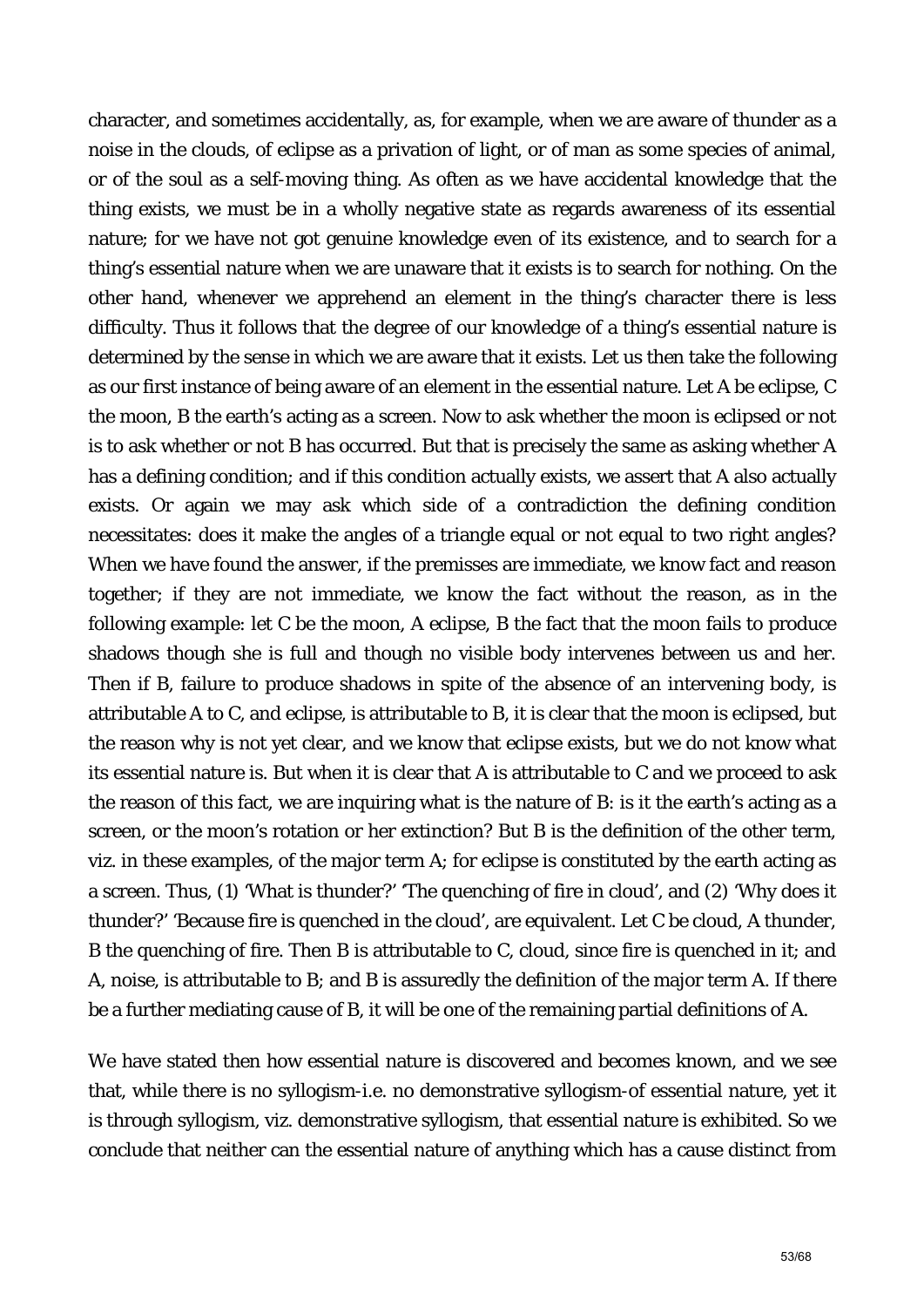itself be known without demonstration, nor can it be demonstrated; and this is what we contended in our preliminary discussions.

### **46 9**

Now while some things have a cause distinct from themselves, others have not. Hence it is evident that there are essential natures which are immediate, that is are basic premisses; and of these not only that they are but also what they are must be assumed or revealed in some other way. This too is the actual procedure of the arithmetician, who assumes both the nature and the existence of unit. On the other hand, it is possible (in the manner explained) to exhibit through demonstration the essential nature of things which have a 'middle', i.e. a cause of their substantial being other than that being itself; but we do not thereby demonstrate it.

### **47 10**

Since definition is said to be the statement of a thing's nature, obviously one kind of definition will be a statement of the meaning of the name, or of an equivalent nominal formula. A definition in this sense tells you, e.g. the meaning of the phrase 'triangular character'. When we are aware that triangle exists, we inquire the reason why it exists. But it is difficult thus to learn the definition of things the existence of which we do not genuinely know-the cause of this difficulty being, as we said before, that we only know accidentally whether or not the thing exists. Moreover, a statement may be a unity in either of two ways, by conjunction, like the Iliad, or because it exhibits a single predicate as inhering not accidentally in a single subject.

That then is one way of defining definition. Another kind of definition is a formula exhibiting the cause of a thing's existence. Thus the former signifies without proving, but the latter will clearly be a quasi-demonstration of essential nature, differing from demonstration in the arrangement of its terms. For there is a difference between stating why it thunders, and stating what is the essential nature of thunder; since the first statement will be 'Because fire is quenched in the clouds', while the statement of what the nature of thunder is will be 'The noise of fire being quenched in the clouds'. Thus the same statement takes a different form: in one form it is continuous demonstration, in the other definition. Again, thunder can be defined as noise in the clouds, which is the conclusion of the demonstration embodying essential nature. On the other hand the definition of immediates is an indemonstrable positing of essential nature.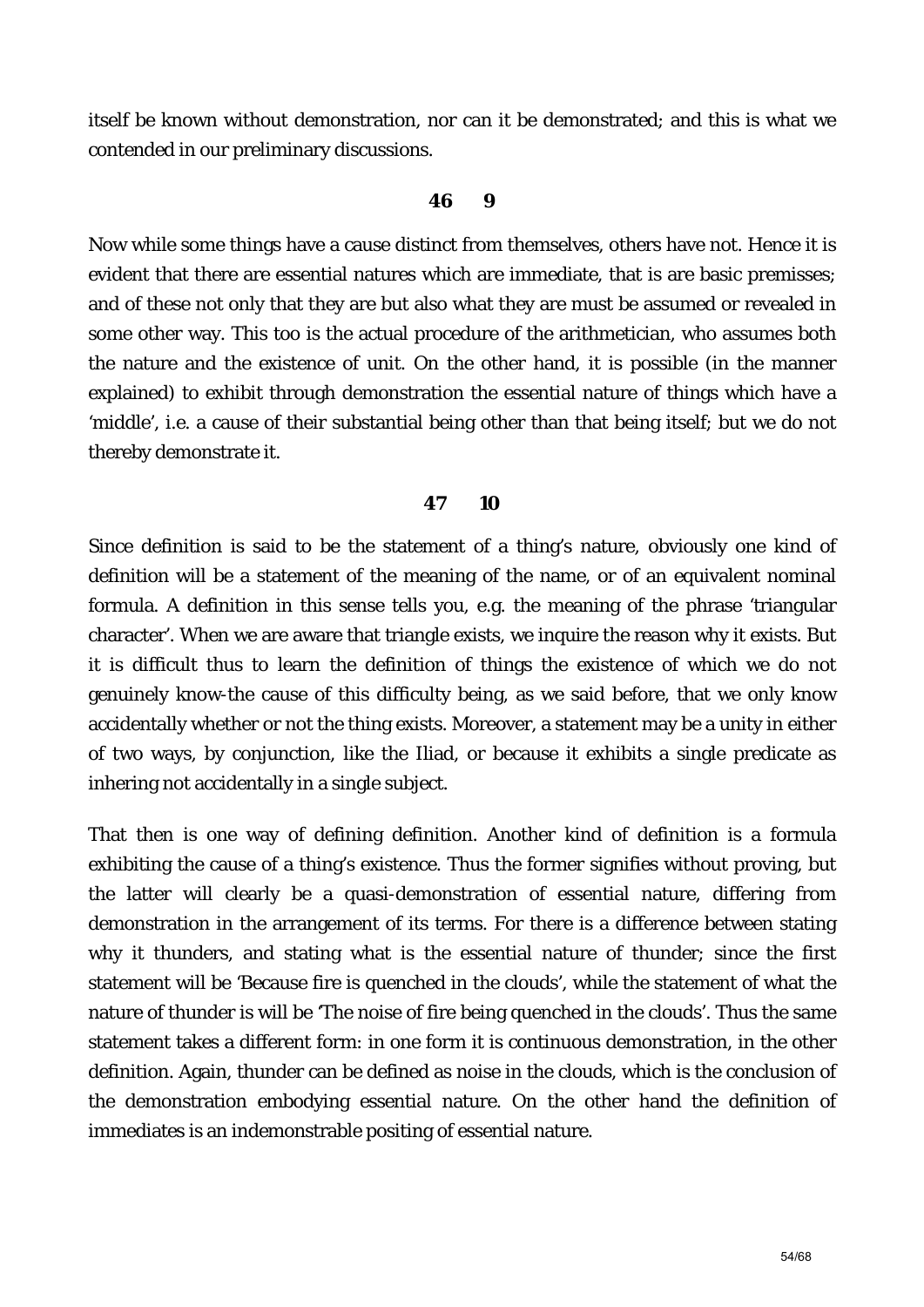We conclude then that definition is (a) an indemonstrable statement of essential nature, or (b) a syllogism of essential nature differing from demonstration in grammatical form, or (c) the conclusion of a demonstration giving essential nature.

Our discussion has therefore made plain (1) in what sense and of what things the essential nature is demonstrable, and in what sense and of what things it is not; (2) what are the various meanings of the term definition, and in what sense and of what things it proves the essential nature, and in what sense and of what things it does not; (3) what is the relation of definition to demonstration, and how far the same thing is both definable and demonstrable and how far it is not.

#### **48 11**

We think we have scientific knowledge when we know the cause, and there are four causes: (1) the definable form, (2) an antecedent which necessitates a consequent, (3) the efficient cause, (4) the final cause. Hence each of these can be the middle term of a proof, for (a) though the inference from antecedent to necessary consequent does not hold if only one premiss is assumed-two is the minimum-still when there are two it holds on condition that they have a single common middle term. So it is from the assumption of this single middle term that the conclusion follows necessarily. The following example will also show this. Why is the angle in a semicircle a right angle?-or from what assumption does it follow that it is a right angle? Thus, let A be right angle, B the half of two right angles, C the angle in a semicircle. Then B is the cause in virtue of which A, right angle, is attributable to C, the angle in a semicircle, since  $B=A$  and the other, viz.  $C = B$ , for C is half of two right angles. Therefore it is the assumption of B, the half of two right angles, from which it follows that A is attributable to C, i.e. that the angle in a semicircle is a right angle. Moreover, B is identical with (b) the defining form of A, since it is what A's definition signifies. Moreover, the formal cause has already been shown to be the middle. (c) 'Why did the Athenians become involved in the Persian war?' means 'What cause originated the waging of war against the Athenians?' and the answer is, 'Because they raided Sardis with the Eretrians', since this originated the war. Let A be war, B unprovoked raiding, C the Athenians. Then B, unprovoked raiding, is true of C, the Athenians, and A is true of B, since men make war on the unjust aggressor. So A, having war waged upon them, is true of B, the initial aggressors, and B is true of C, the Athenians, who were the aggressors. Hence here too the cause-in this case the efficient cause-is the middle term. (d) This is no less true where the cause is the final cause. E.g. why does one take a walk after supper? For the sake of one's health. Why does a house exist? For the preservation of one's goods. The end in view is in the one case health, in the other preservation. To ask the reason why one must walk after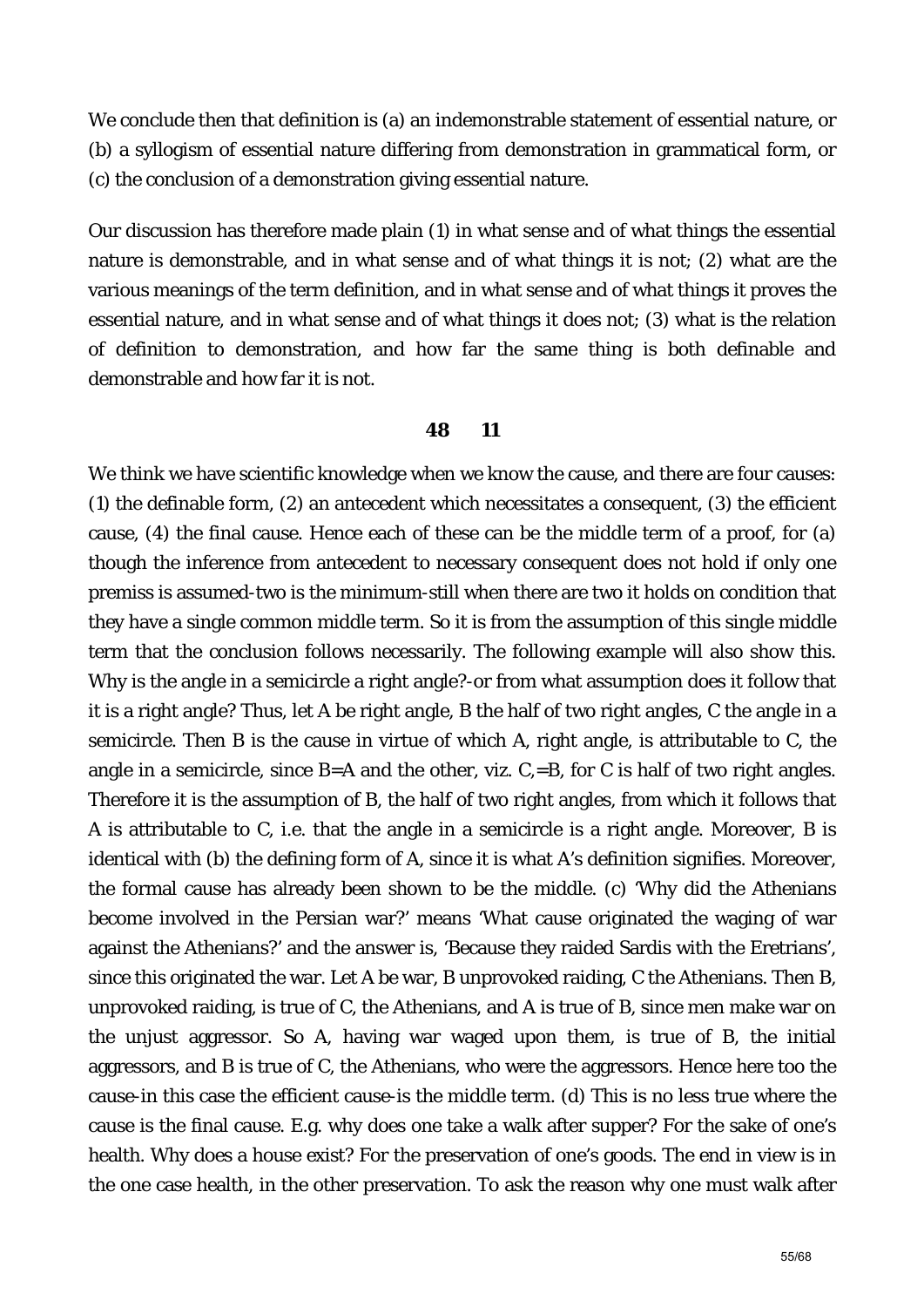supper is precisely to ask to what end one must do it. Let C be walking after supper, B the non-regurgitation of food, A health. Then let walking after supper possess the property of preventing food from rising to the orifice of the stomach, and let this condition be healthy; since it seems that B, the non-regurgitation of food, is attributable to C, taking a walk, and that A, health, is attributable to B. What, then, is the cause through which A, the final cause, inheres in C? It is B, the non-regurgitation of food; but B is a kind of definition of A, for A will be explained by it. Why is B the cause of A's belonging to C? Because to be in a condition such as B is to be in health. The definitions must be transposed, and then the detail will become clearer. Incidentally, here the order of coming to be is the reverse of what it is in proof through the efficient cause: in the efficient order the middle term must come to be first, whereas in the teleological order the minor, C, must first take place, and the end in view comes last in time.

The same thing may exist for an end and be necessitated as well. For example, light shines through a lantern (1) because that which consists of relatively small particles necessarily passes through pores larger than those particles-assuming that light does issue by penetrationand (2) for an end, namely to save us from stumbling. If then, a thing can exist through two causes, can it come to be through two causes-as for instance if thunder be a hiss and a roar necessarily produced by the quenching of fire, and also designed, as the Pythagoreans say, for a threat to terrify those that lie in Tartarus? Indeed, there are very many such cases, mostly among the processes and products of the natural world; for nature, in different senses of the term 'nature', produces now for an end, now by necessity.

Necessity too is of two kinds. It may work in accordance with a thing's natural tendency, or by constraint and in opposition to it; as, for instance, by necessity a stone is borne both upwards and downwards, but not by the same necessity.

Of the products of man's intelligence some are never due to chance or necessity but always to an end, as for example a house or a statue; others, such as health or safety, may result from chance as well.

It is mostly in cases where the issue is indeterminate (though only where the production does not originate in chance, and the end is consequently good), that a result is due to an end, and this is true alike in nature or in art. By chance, on the other hand, nothing comes to be for an end.

**49 12**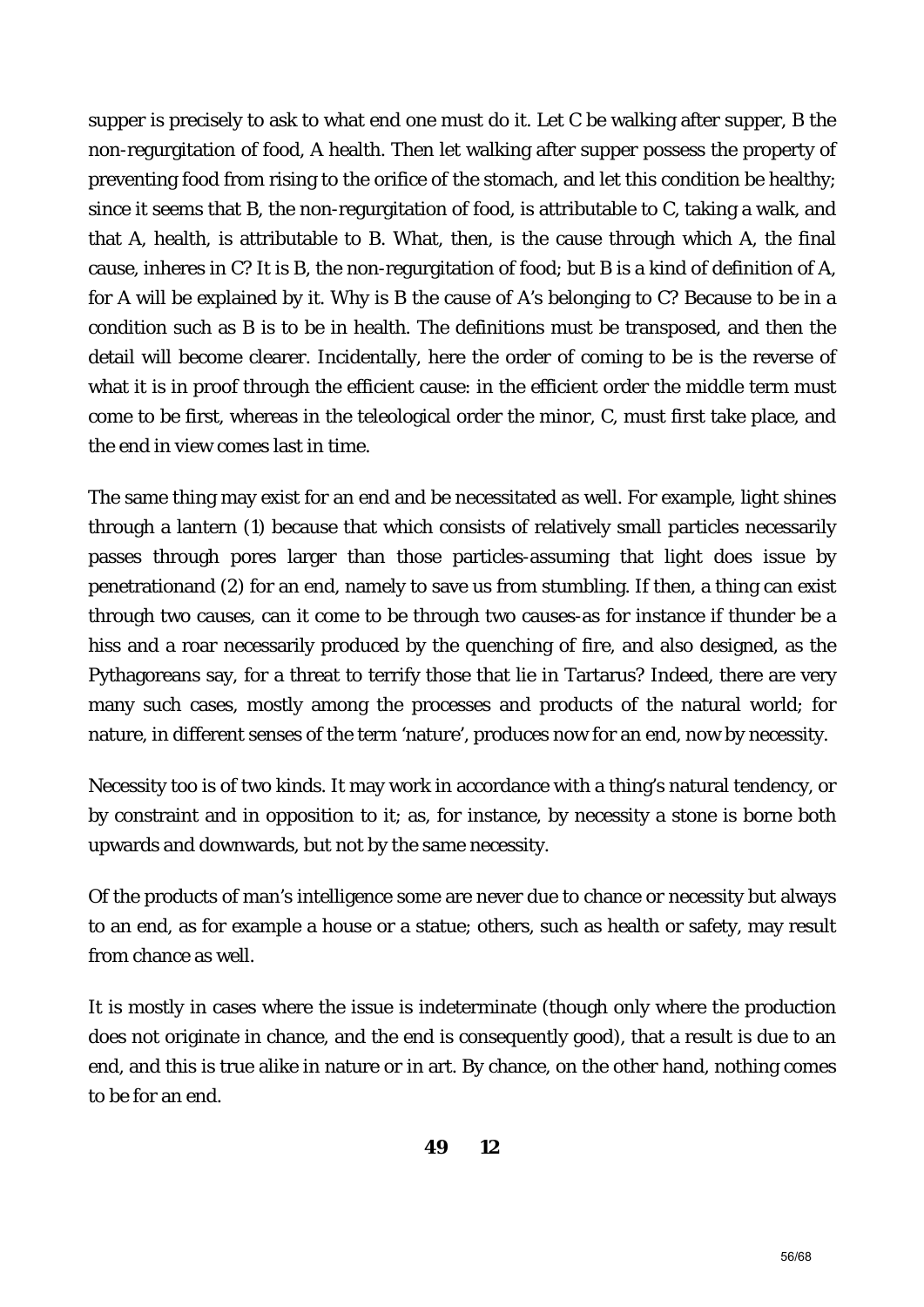The effect may be still coming to be, or its occurrence may be past or future, yet the cause will be the same as when it is actually existent-for it is the middle which is the cause-except that if the effect actually exists the cause is actually existent, if it is coming to be so is the cause, if its occurrence is past the cause is past, if future the cause is future. For example, the moon was eclipsed because the earth intervened, is becoming eclipsed because the earth is in process of intervening, will be eclipsed because the earth will intervene, is eclipsed because the earth intervenes.

To take a second example: assuming that the definition of ice is solidified water, let C be water, A solidified, B the middle, which is the cause, namely total failure of heat. Then B is attributed to C, and A, solidification, to B: ice when B is occurring, has formed when B has occurred, and will form when B shall occur.

This sort of cause, then, and its effect come to be simultaneously when they are in process of becoming, and exist simultaneously when they actually exist; and the same holds good when they are past and when they are future. But what of cases where they are not simultaneous? Can causes and effects different from one another form, as they seem to us to form, a continuous succession, a past effect resulting from a past cause different from itself, a future effect from a future cause different from it, and an effect which is coming-tobe from a cause different from and prior to it? Now on this theory it is from the posterior event that we reason (and this though these later events actually have their source of origin in previous events—a fact which shows that also when the effect is coming-to-be we still reason from the posterior event), and from the event we cannot reason (we cannot argue that because an event A has occurred, therefore an event B has occurred subsequently to A but still in the past-and the same holds good if the occurrence is future)-cannot reason because, be the time interval definite or indefinite, it will never be possible to infer that because it is true to say that A occurred, therefore it is true to say that B, the subsequent event, occurred; for in the interval between the events, though A has already occurred, the latter statement will be false. And the same argument applies also to future events; i.e. one cannot infer from an event which occurred in the past that a future event will occur. The reason of this is that the middle must be homogeneous, past when the extremes are past, future when they are future, coming to be when they are coming-to-be, actually existent when they are actually existent; and there cannot be a middle term homogeneous with extremes respectively past and future. And it is a further difficulty in this theory that the time interval can be neither indefinite nor definite, since during it the inference will be false. We have also to inquire what it is that holds events together so that the coming-to-be now occurring in actual things follows upon a past event. It is evident, we may suggest, that a past event and a present process cannot be 'contiguous', for not even two past events can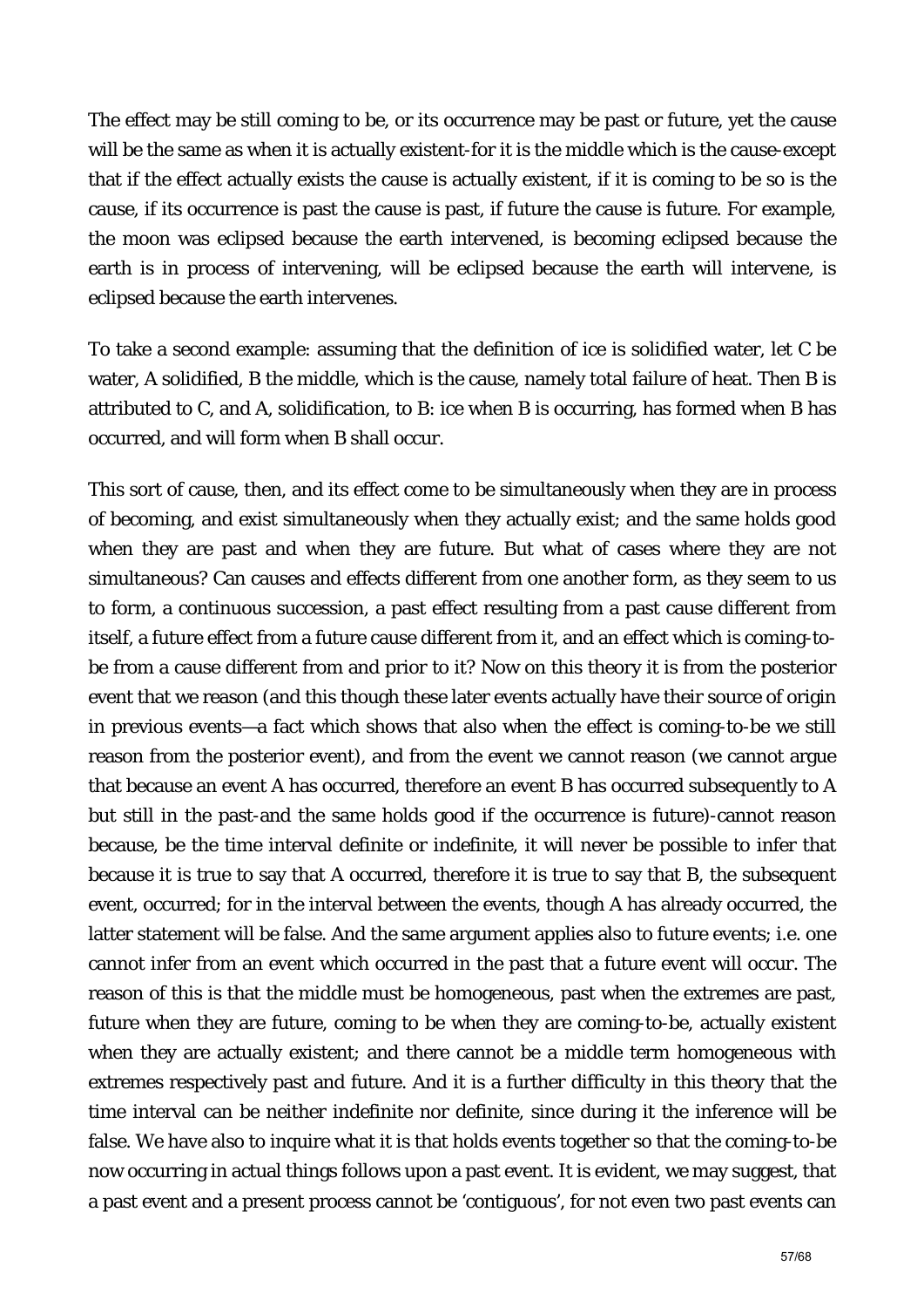be 'contiguous'. For past events are limits and atomic; so just as points are not 'contiguous' neither are past events, since both are indivisible. For the same reason a past event and a present process cannot be 'contiguous', for the process is divisible, the event indivisible. Thus the relation of present process to past event is analogous to that of line to point, since a process contains an infinity of past events. These questions, however, must receive a more explicit treatment in our general theory of change.

The following must suffice as an account of the manner in which the middle would be identical with the cause on the supposition that coming-to-be is a series of consecutive events: for in the terms of such a series too the middle and major terms must form an immediate premiss; e.g. we argue that, since C has occurred, therefore A occurred: and C's occurrence was posterior, A's prior; but C is the source of the inference because it is nearer to the present moment, and the starting-point of time is the present. We next argue that, since D has occurred, therefore C occurred. Then we conclude that, since D has occurred, therefore A must have occurred; and the cause is C, for since D has occurred C must have occurred, and since C has occurred A must previously have occurred.

If we get our middle term in this way, will the series terminate in an immediate premiss, or since, as we said, no two events are 'contiguous', will a fresh middle term always intervene because there is an infinity of middles? No: though no two events are 'contiguous', yet we must start from a premiss consisting of a middle and the present event as major. The like is true of future events too, since if it is true to say that D will exist, it must be a prior truth to say that A will exist, and the cause of this conclusion is C; for if D will exist, C will exist prior to D, and if C will exist, A will exist prior to it. And here too the same infinite divisibility might be urged, since future events are not 'contiguous'. But here too an immediate basic premiss must be assumed. And in the world of fact this is so: if a house has been built, then blocks must have been quarried and shaped. The reason is that a house having been built necessitates a foundation having been laid, and if a foundation has been laid blocks must have been shaped beforehand. Again, if a house will be built, blocks will similarly be shaped beforehand; and proof is through the middle in the same way, for the foundation will exist before the house.

Now we observe in Nature a certain kind of circular process of coming-to-be; and this is possible only if the middle and extreme terms are reciprocal, since conversion is conditioned by reciprocity in the terms of the proof. This-the convertibility of conclusions and premisses-has been proved in our early chapters, and the circular process is an instance of this. In actual fact it is exemplified thus: when the earth had been moistened an exhalation was bound to rise, and when an exhalation had risen cloud was bound to form,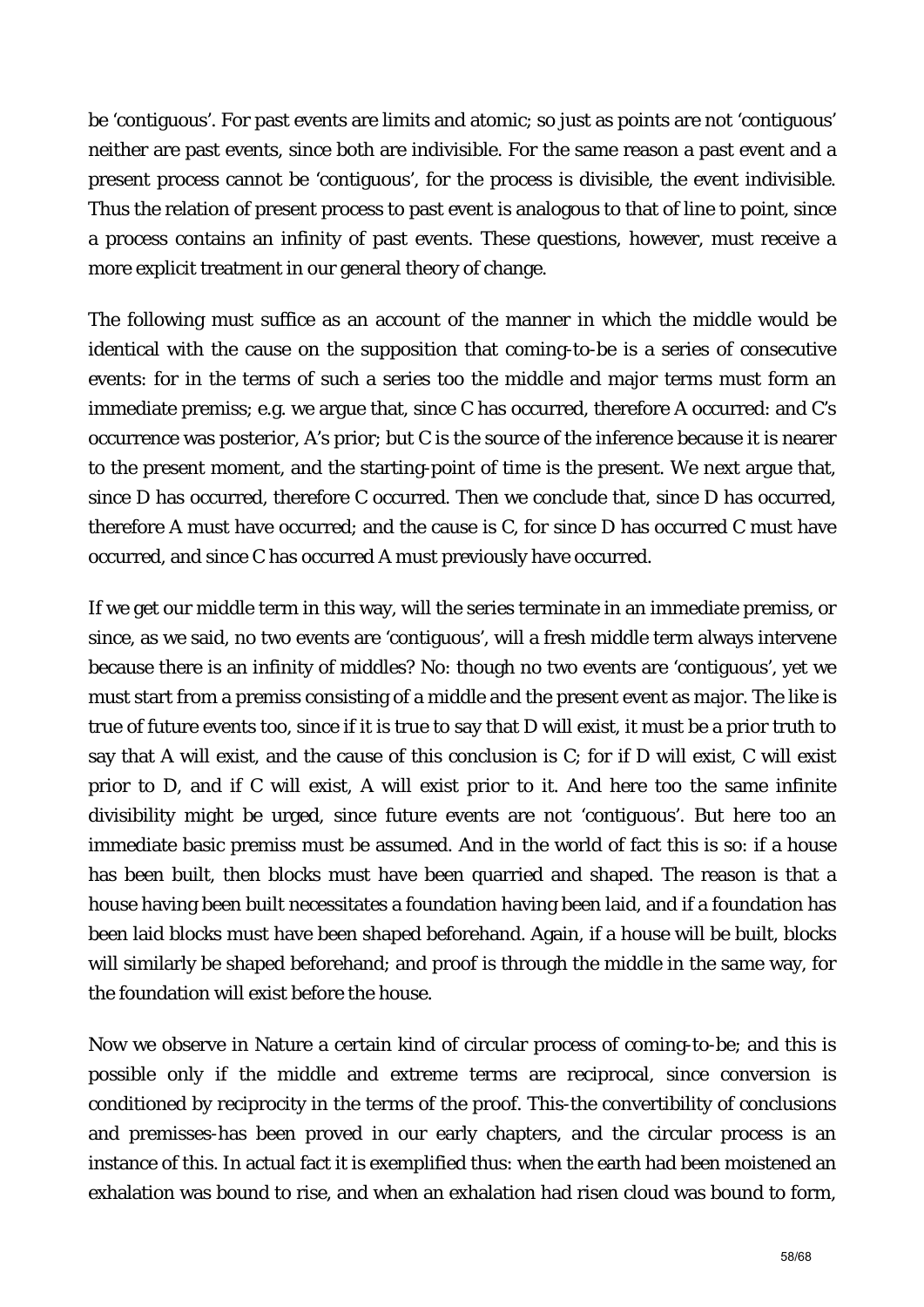and from the formation of cloud rain necessarily resulted and by the fall of rain the earth was necessarily moistened: but this was the starting-point, so that a circle is completed; for posit any one of the terms and another follows from it, and from that another, and from that again the first.

Some occurrences are universal (for they are, or come-to-be what they are, always and in ever case); others again are not always what they are but only as a general rule: for instance, not every man can grow a beard, but it is the general rule. In the case of such connexions the middle term too must be a general rule. For if A is predicated universally of B and B of C, A too must be predicated always and in every instance of C, since to hold in every instance and always is of the nature of the universal. But we have assumed a connexion which is a general rule; consequently the middle term B must also be a general rule. So connexions which embody a general rule-i.e. which exist or come to be as a general rule-will also derive from immediate basic premisses.

### **50 13**

We have already explained how essential nature is set out in the terms of a demonstration, and the sense in which it is or is not demonstrable or definable; so let us now discuss the method to be adopted in tracing the elements predicated as constituting the definable form.

Now of the attributes which inhere always in each several thing there are some which are wider in extent than it but not wider than its genus (by attributes of wider extent mean all such as are universal attributes of each several subject, but in their application are not confined to that subject). while an attribute may inhere in every triad, yet also in a subject not a triad-as being inheres in triad but also in subjects not numbers at all-odd on the other hand is an attribute inhering in every triad and of wider application (inhering as it does also in pentad), but which does not extend beyond the genus of triad; for pentad is a number, but nothing outside number is odd. It is such attributes which we have to select, up to the exact point at which they are severally of wider extent than the subject but collectively coextensive with it; for this synthesis must be the substance of the thing. For example every triad possesses the attributes number, odd, and prime in both senses, i.e. not only as possessing no divisors, but also as not being a sum of numbers. This, then, is precisely what triad is, viz. a number, odd, and prime in the former and also the latter sense of the term: for these attributes taken severally apply, the first two to all odd numbers, the last to the dyad also as well as to the triad, but, taken collectively, to no other subject. Now since we have shown above' that attributes predicated as belonging to the essential nature are necessary and that universals are necessary, and since the attributes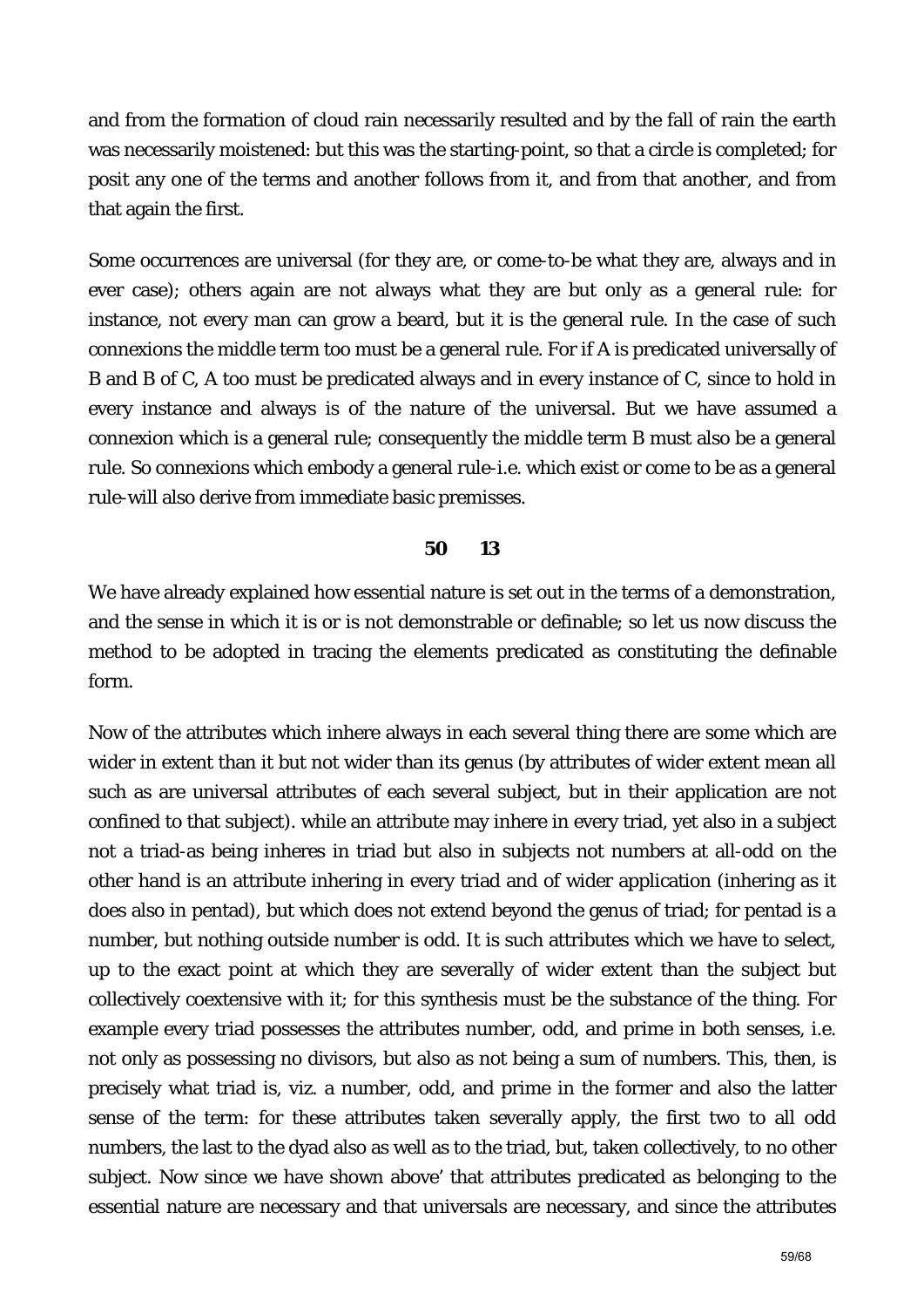which we select as inhering in triad, or in any other subject whose attributes we select in this way, are predicated as belonging to its essential nature, triad will thus possess these attributes necessarily. Further, that the synthesis of them constitutes the substance of triad is shown by the following argument. If it is not identical with the being of triad, it must be related to triad as a genus named or nameless. It will then be of wider extent than triadassuming that wider potential extent is the character of a genus. If on the other hand this synthesis is applicable to no subject other than the individual triads, it will be identical with the being of triad, because we make the further assumption that the substance of each subject is the predication of elements in its essential nature down to the last differentia characterizing the individuals. It follows that any other synthesis thus exhibited will likewise be identical with the being of the subject.

The author of a hand-book on a subject that is a generic whole should divide the genus into its first infimae species-number e.g. into triad and dyad-and then endeavour to seize their definitions by the method we have described-the definition, for example, of straight line or circle or right angle. After that, having established what the category is to which the subaltern genus belongs-quantity or quality, for instance-he should examine the properties 'peculiar' to the species, working through the proximate common differentiae. He should proceed thus because the attributes of the genera compounded of the infimae species will be clearly given by the definitions of the species; since the basic element of them all is the definition, i.e. the simple infirma species, and the attributes inhere essentially in the simple infimae species, in the genera only in virtue of these.

Divisions according to differentiae are a useful accessory to this method. What force they have as proofs we did, indeed, explain above, but that merely towards collecting the essential nature they may be of use we will proceed to show. They might, indeed, seem to be of no use at all, but rather to assume everything at the start and to be no better than an initial assumption made without division. But, in fact, the order in which the attributes are predicated does make a difference—it matters whether we say animal-tame-biped, or biped-animal-tame. For if every definable thing consists of two elements and 'animal-tame' forms a unity, and again out of this and the further differentia man (or whatever else is the unity under construction) is constituted, then the elements we assume have necessarily been reached by division. Again, division is the only possible method of avoiding the omission of any element of the essential nature. Thus, if the primary genus is assumed and we then take one of the lower divisions, the dividendum will not fall whole into this division: e.g. it is not all animal which is either whole-winged or split-winged but all winged animal, for it is winged animal to which this differentiation belongs. The primary differentiation of animal is that within which all animal falls. The like is true of every other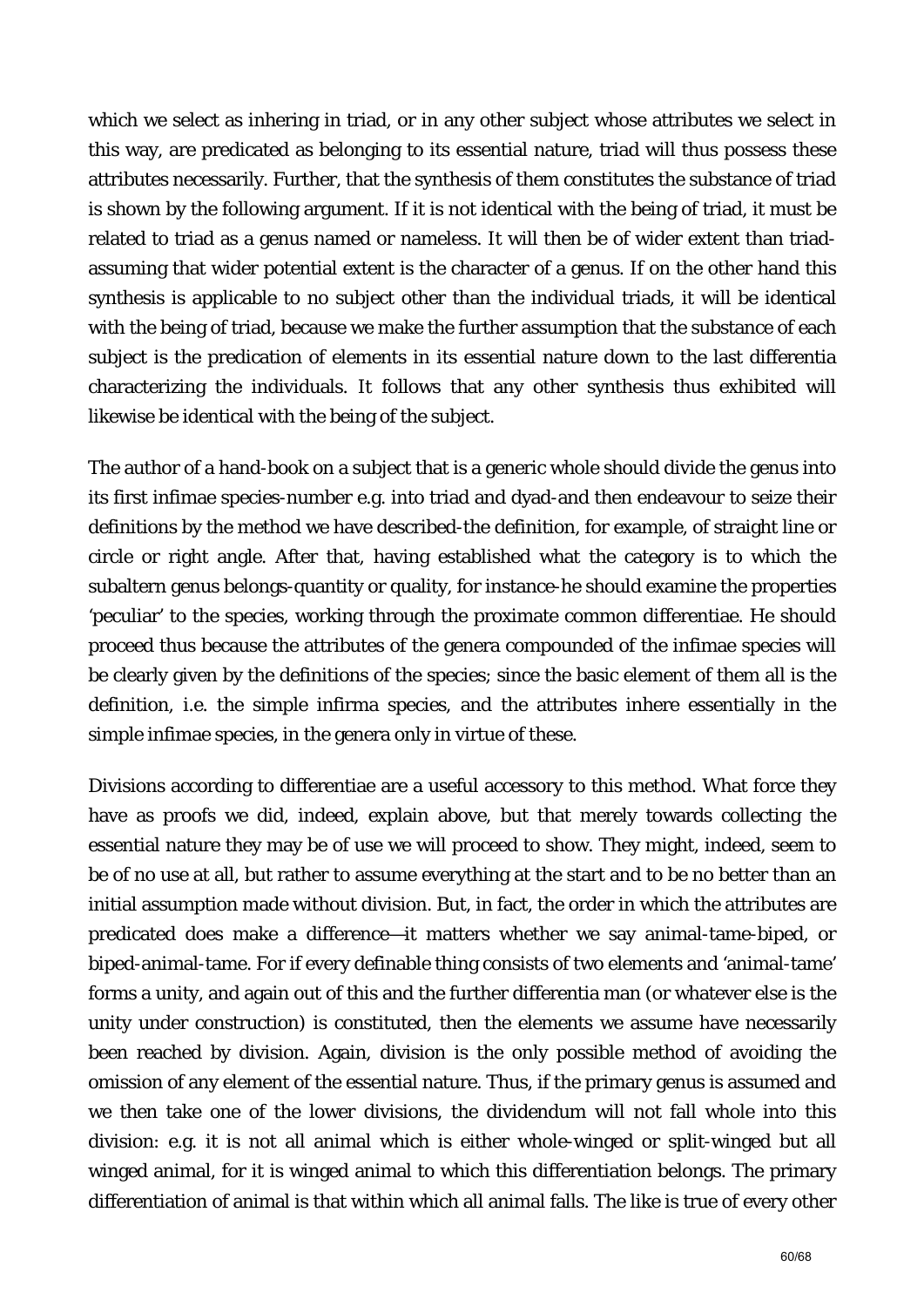genus, whether outside animal or a subaltern genus of animal; e.g. the primary differentiation of bird is that within which falls every bird, of fish that within which falls every fish. So, if we proceed in this way, we can be sure that nothing has been omitted: by any other method one is bound to omit something without knowing it.

To define and divide one need not know the whole of existence. Yet some hold it impossible to know the differentiae distinguishing each thing from every single other thing without knowing every single other thing; and one cannot, they say, know each thing without knowing its differentiae, since everything is identical with that from which it does not differ, and other than that from which it differs. Now first of all this is a fallacy: not every differentia precludes identity, since many differentiae inhere in things specifically identical, though not in the substance of these nor essentially. Secondly, when one has taken one's differing pair of opposites and assumed that the two sides exhaust the genus, and that the subject one seeks to define is present in one or other of them, and one has further verified its presence in one of them; then it does not matter whether or not one knows all the other subjects of which the differentiae are also predicated. For it is obvious that when by this process one reaches subjects incapable of further differentiation one will possess the formula defining the substance. Moreover, to postulate that the division exhausts the genus is not illegitimate if the opposites exclude a middle; since if it is the differentia of that genus, anything contained in the genus must lie on one of the two sides.

In establishing a definition by division one should keep three objects in view: (1) the admission only of elements in the definable form, (2) the arrangement of these in the right order, (3) the omission of no such elements. The first is feasible because one can establish genus and differentia through the topic of the genus, just as one can conclude the inherence of an accident through the topic of the accident. The right order will be achieved if the right term is assumed as primary, and this will be ensured if the term selected is predicable of all the others but not all they of it; since there must be one such term. Having assumed this we at once proceed in the same way with the lower terms; for our second term will be the first of the remainder, our third the first of those which follow the second in a 'contiguous' series, since when the higher term is excluded, that term of the remainder which is 'contiguous' to it will be primary, and so on. Our procedure makes it clear that no elements in the definable form have been omitted: we have taken the differentia that comes first in the order of division, pointing out that animal, e.g. is divisible exhaustively into A and B, and that the subject accepts one of the two as its predicate. Next we have taken the differentia of the whole thus reached, and shown that the whole we finally reach is not further divisible-i.e. that as soon as we have taken the last differentia to form the concrete totality, this totality admits of no division into species. For it is clear that there is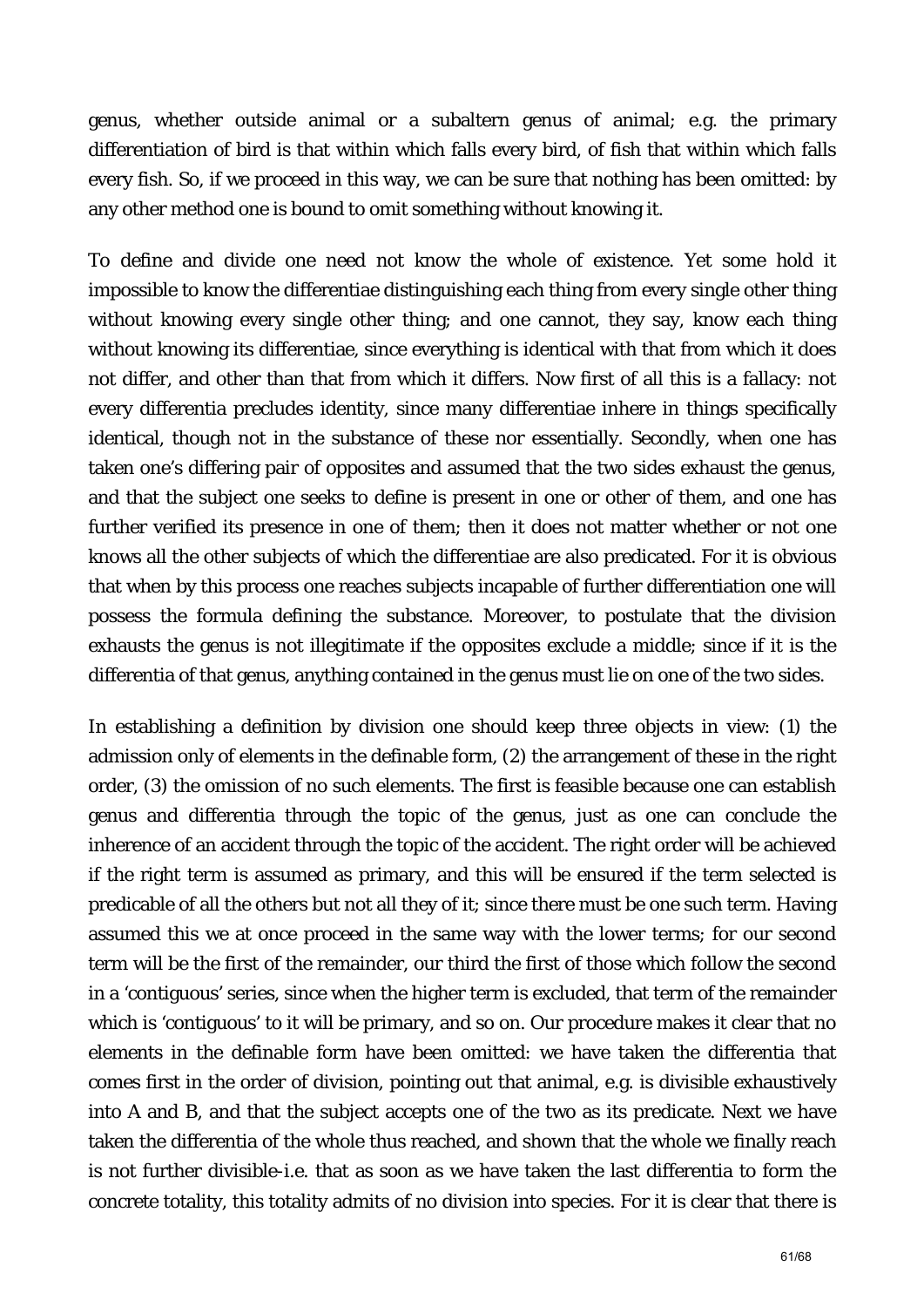no superfluous addition, since all these terms we have selected are elements in the definable form; and nothing lacking, since any omission would have to be a genus or a differentia. Now the primary term is a genus, and this term taken in conjunction with its differentiae is a genus: moreover the differentiae are all included, because there is now no further differentia; if there were, the final concrete would admit of division into species, which, we said, is not the case.

To resume our account of the right method of investigation: We must start by observing a set of similar-i.e. specifically identical-individuals, and consider what element they have in common. We must then apply the same process to another set of individuals which belong to one species and are generically but not specifically identical with the former set. When we have established what the common element is in all members of this second species, and likewise in members of further species, we should again consider whether the results established possess any identity, and persevere until we reach a single formula, since this will be the definition of the thing. But if we reach not one formula but two or more, evidently the definiendum cannot be one thing but must be more than one. I may illustrate my meaning as follows. If we were inquiring what the essential nature of pride is, we should examine instances of proud men we know of to see what, as such, they have in common; e.g. if Alcibiades was proud, or Achilles and Ajax were proud, we should find on inquiring what they all had in common, that it was intolerance of insult; it was this which drove Alcibiades to war, Achilles wrath, and Ajax to suicide. We should next examine other cases, Lysander, for example, or Socrates, and then if these have in common indifference alike to good and ill fortune, I take these two results and inquire what common element have equanimity amid the vicissitudes of life and impatience of dishonour. If they have none, there will be two genera of pride. Besides, every definition is always universal and commensurate: the physician does not prescribe what is healthy for a single eye, but for all eyes or for a determinate species of eye. It is also easier by this method to define the single species than the universal, and that is why our procedure should be from the several species to the universal genera-this for the further reason too that equivocation is less readily detected in genera than in infimae species. Indeed, perspicuity is essential in definitions, just as inferential movement is the minimum required in demonstrations; and we shall attain perspicuity if we can collect separately the definition of each species through the group of singulars which we have established e.g. the definition of similarity not unqualified but restricted to colours and to figures; the definition of acuteness, but only of sound-and so proceed to the common universal with a careful avoidance of equivocation. We may add that if dialectical disputation must not employ metaphors,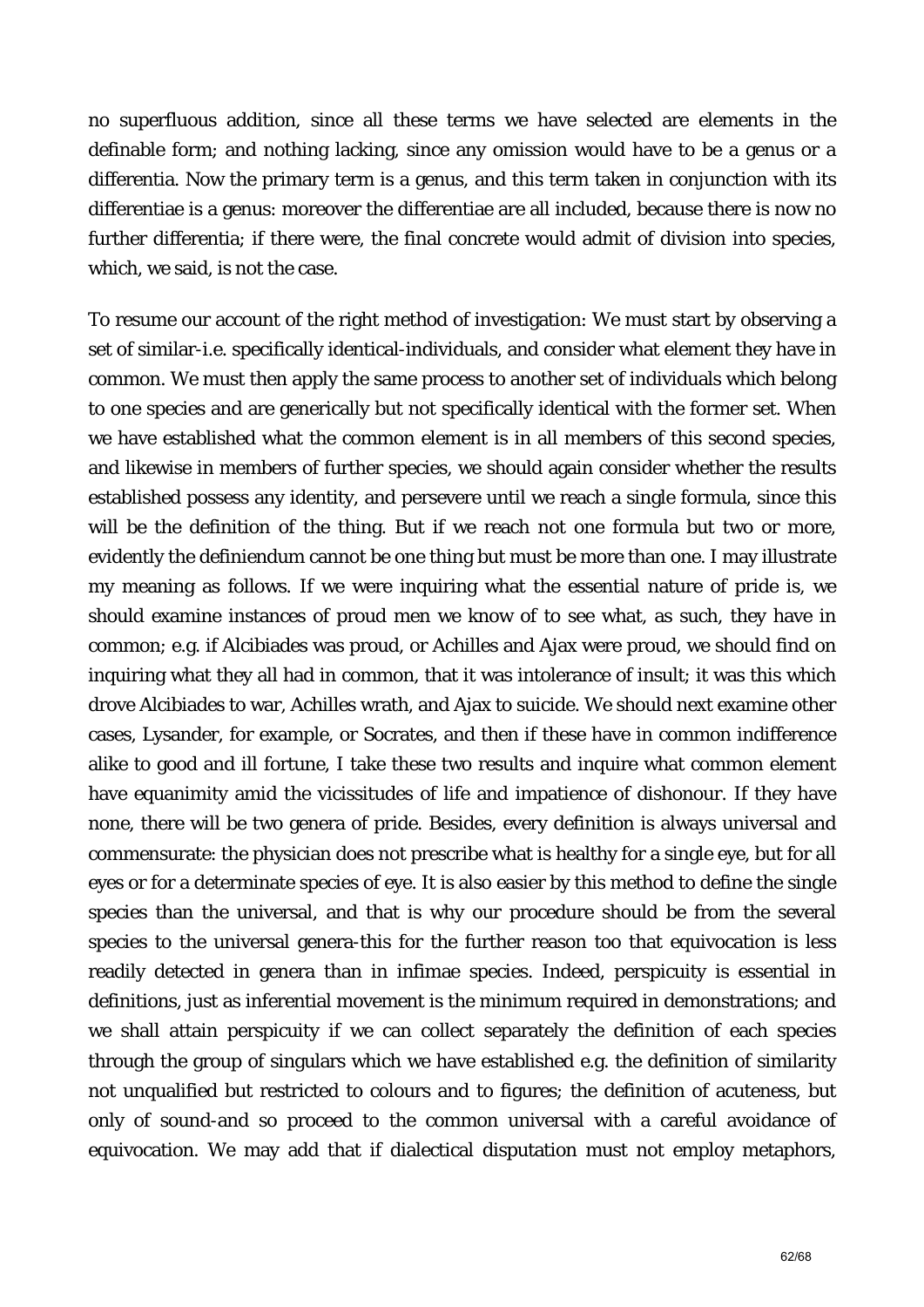clearly metaphors and metaphorical expressions are precluded in definition: otherwise dialectic would involve metaphors.

### **51 14**

In order to formulate the connexions we wish to prove we have to select our analyses and divisions. The method of selection consists in laying down the common genus of all our subjects of investigation-if e.g. they are animals, we lay down what the properties are which inhere in every animal. These established, we next lay down the properties essentially connected with the first of the remaining classes-e.g. if this first subgenus is bird, the essential properties of every bird-and so on, always characterizing the proximate subgenus. This will clearly at once enable us to say in virtue of what character the subgenera-man, e.g. or horse-possess their properties. Let A be animal, B the properties of every animal, C D E various species of animal. Then it is clear in virtue of what character B inheres in D-namely A-and that it inheres in C and E for the same reason: and throughout the remaining subgenera always the same rule applies.

We are now taking our examples from the traditional class-names, but we must not confine ourselves to considering these. We must collect any other common character which we observe, and then consider with what species it is connected and what.properties belong to it. For example, as the common properties of horned animals we collect the possession of a third stomach and only one row of teeth. Then since it is clear in virtue of what character they possess these attributes-namely their horned character-the next question is, to what species does the possession of horns attach?

Yet a further method of selection is by analogy: for we cannot find a single identical name to give to a squid's pounce, a fish's spine, and an animal's bone, although these too possess common properties as if there were a single osseous nature.

### **52 15**

Some connexions that require proof are identical in that they possess an identical 'middle' e.g. a whole group might be proved through 'reciprocal replacement'-and of these one class are identical in genus, namely all those whose difference consists in their concerning different subjects or in their mode of manifestation. This latter class may be exemplified by the questions as to the causes respectively of echo, of reflection, and of the rainbow: the connexions to be proved which these questions embody are identical generically, because all three are forms of repercussion; but specifically they are different.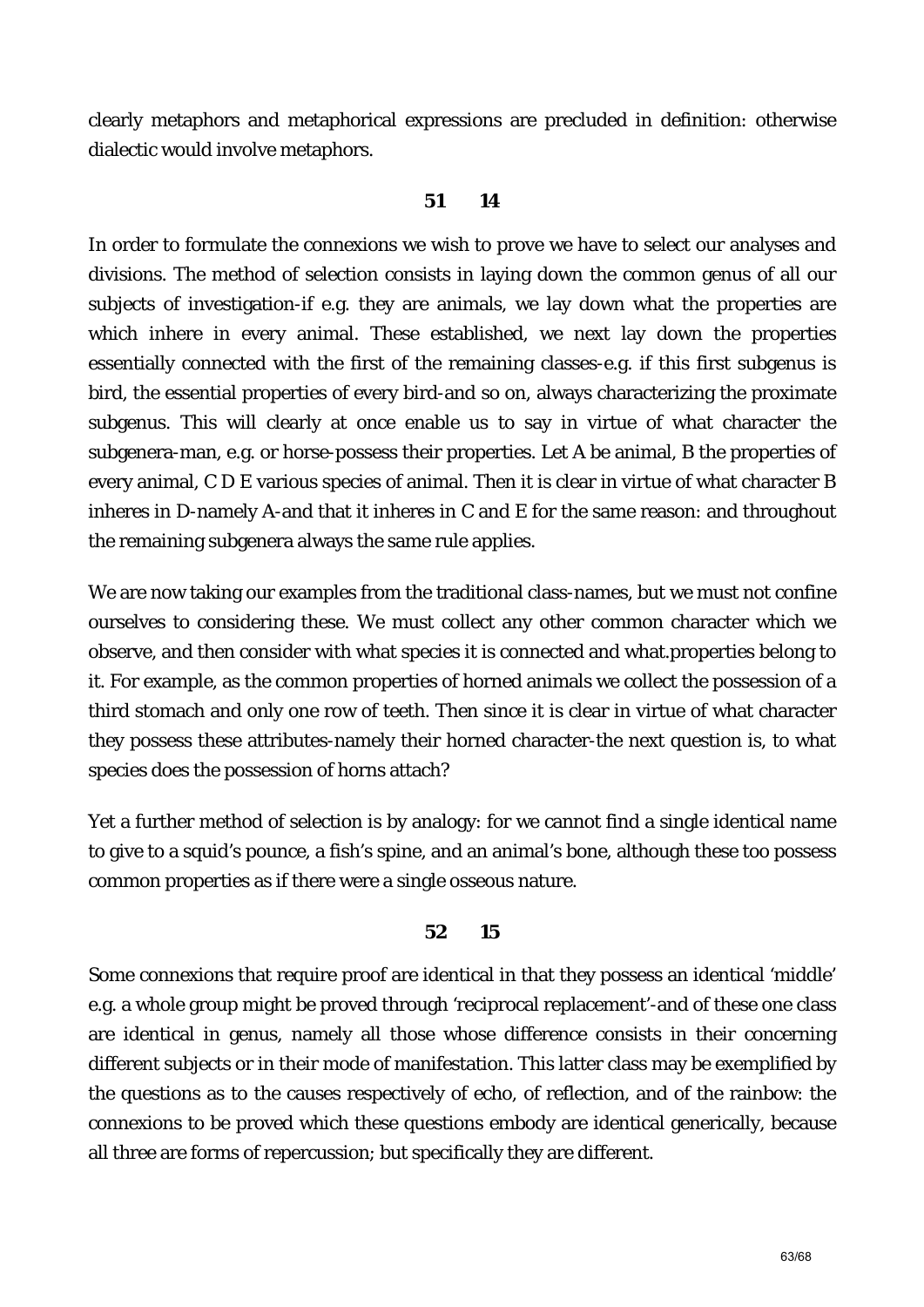Other connexions that require proof only differ in that the 'middle' of the one is subordinate to the 'middle' of the other. For example: Why does the Nile rise towards the end of the month? Because towards its close the month is more stormy. Why is the month more stormy towards its close? Because the moon is waning. Here the one cause is subordinate to the other.

### **53 16**

The question might be raised with regard to cause and effect whether when the effect is present the cause also is present; whether, for instance, if a plant sheds its leaves or the moon is eclipsed, there is present also the cause of the eclipse or of the fall of the leaves-the possession of broad leaves, let us say, in the latter case, in the former the earth's interposition. For, one might argue, if this cause is not present, these phenomena will have some other cause: if it is present, its effect will be at once implied by it-the eclipse by the earth's interposition, the fall of the leaves by the possession of broad leaves; but if so, they will be logically coincident and each capable of proof through the other. Let me illustrate: Let A be deciduous character, B the possession of broad leaves, C vine. Now if A inheres in B (for every broad-leaved plant is deciduous), and B in C (every vine possessing broad leaves); then A inheres in C (every vine is deciduous), and the middle term B is the cause. But we can also demonstrate that the vine has broad leaves because it is deciduous. Thus, let D be broad-leaved, E deciduous, F vine. Then E inheres in F (since every vine is deciduous), and D in E (for every deciduous plant has broad leaves): therefore every vine has broad leaves, and the cause is its deciduous character. If, however, they cannot each be the cause of the other (for cause is prior to effect, and the earth's interposition is the cause of the moon's eclipse and not the eclipse of the interposition)-if, then, demonstration through the cause is of the reasoned fact and demonstration not through the cause is of the bare fact, one who knows it through the eclipse knows the fact of the earth's interposition but not the reasoned fact. Moreover, that the eclipse is not the cause of the interposition, but the interposition of the eclipse, is obvious because the interposition is an element in the definition of eclipse, which shows that the eclipse is known through the interposition and not vice versa.

On the other hand, can a single effect have more than one cause? One might argue as follows: if the same attribute is predicable of more than one thing as its primary subject, let B be a primary subject in which A inheres, and C another primary subject of A, and D and E primary subjects of B and C respectively. A will then inhere in D and E, and B will be the cause of A's inherence in D, C of A's inherence in E. The presence of the cause thus necessitates that of the effect, but the presence of the effect necessitates the presence not of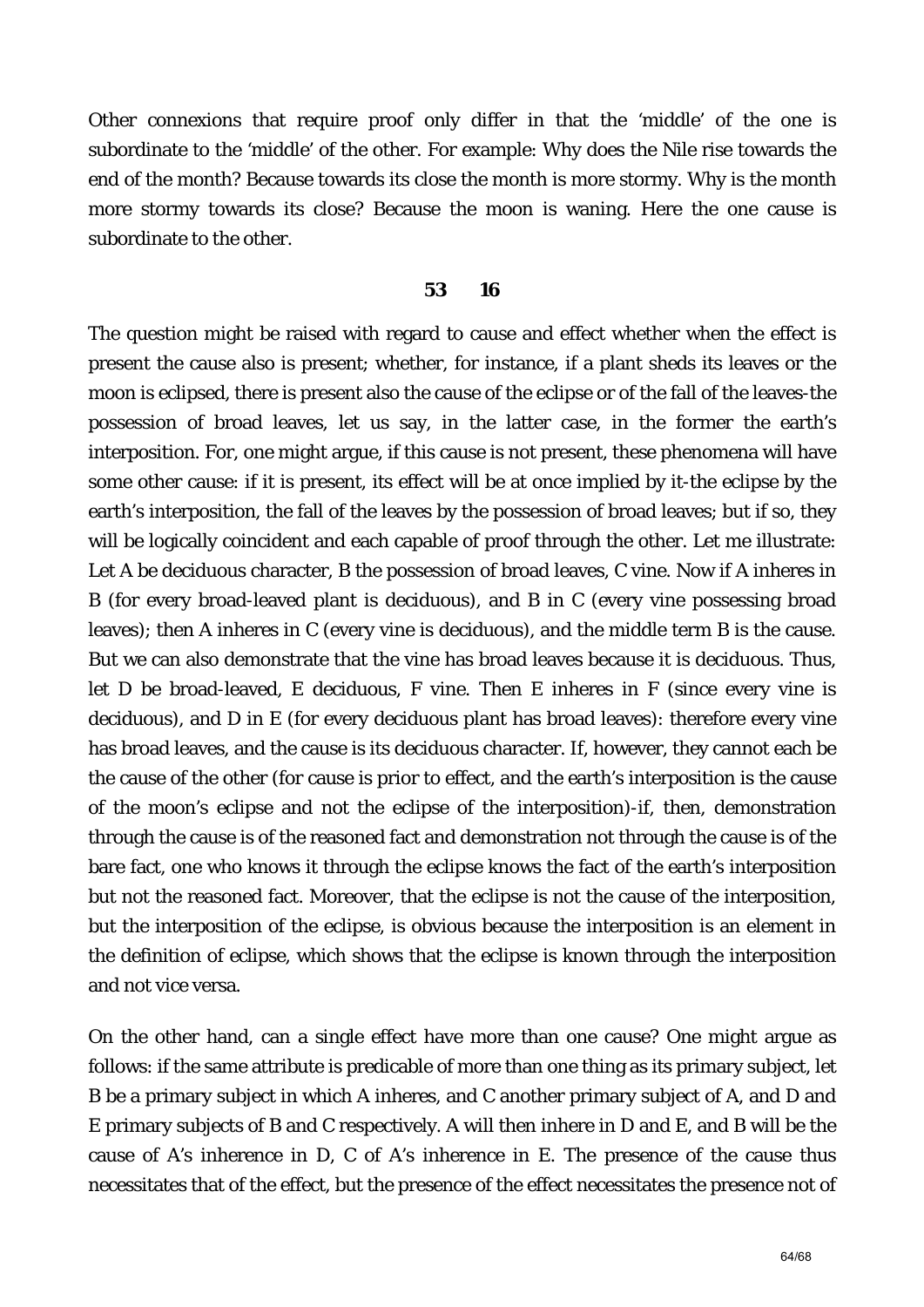all that may cause it but only of a cause which yet need not be the whole cause. We may, however, suggest that if the connexion to be proved is always universal and commensurate, not only will the cause be a whole but also the effect will be universal and commensurate. For instance, deciduous character will belong exclusively to a subject which is a whole, and, if this whole has species, universally and commensurately to those species-i.e. either to all species of plant or to a single species. So in these universal and commensurate connexions the 'middle' and its effect must reciprocate, i.e. be convertible. Supposing, for example, that the reason why trees are deciduous is the coagulation of sap, then if a tree is deciduous, coagulation must be present, and if coagulation is present-not in any subject but in a tree-then that tree must be deciduous.

### **54 17**

Can the cause of an identical effect be not identical in every instance of the effect but different? Or is that impossible? Perhaps it is impossible if the effect is demonstrated as essential and not as inhering in virtue of a symptom or an accident-because the middle is then the definition of the major term-though possible if the demonstration is not essential. Now it is possible to consider the effect and its subject as an accidental conjunction, though such conjunctions would not be regarded as connexions demanding scientific proof. But if they are accepted as such, the middle will correspond to the extremes, and be equivocal if they are equivocal, generically one if they are generically one. Take the question why proportionals alternate. The cause when they are lines, and when they are numbers, is both different and identical; different in so far as lines are lines and not numbers, identical as involving a given determinate increment. In all proportionals this is so. Again, the cause of likeness between colour and colour is other than that between figure and figure; for likeness here is equivocal, meaning perhaps in the latter case equality of the ratios of the sides and equality of the angles, in the case of colours identity of the act of perceiving them, or something else of the sort. Again, connexions requiring proof which are identical by analogy middles also analogous.

The truth is that cause, effect, and subject are reciprocally predicable in the following way. If the species are taken severally, the effect is wider than the subject (e.g. the possession of external angles equal to four right angles is an attribute wider than triangle or are), but it is coextensive with the species taken collectively (in this instance with all figures whose external angles are equal to four right angles). And the middle likewise reciprocates, for the middle is a definition of the major; which is incidentally the reason why all the sciences are built up through definition.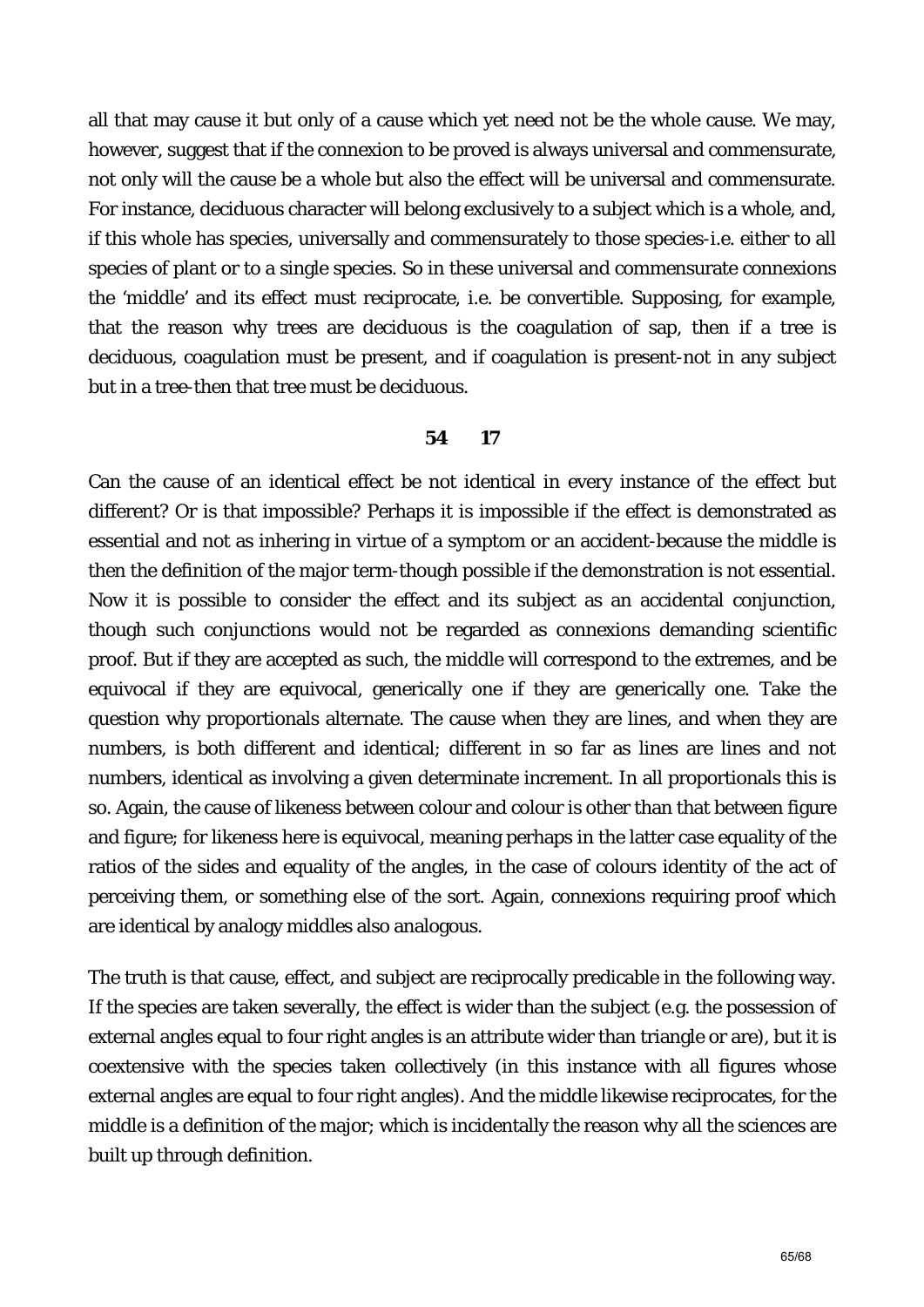We may illustrate as follows. Deciduous is a universal attribute of vine, and is at the same time of wider extent than vine; and of fig, and is of wider extent than fig: but it is not wider than but coextensive with the totality of the species. Then if you take the middle which is proximate, it is a definition of deciduous. I say that, because you will first reach a middle next the subject, and a premiss asserting it of the whole subject, and after that a middle-the coagulation of sap or something of the sort-proving the connexion of the first middle with the major: but it is the coagulation of sap at the junction of leaf-stalk and stem which defines deciduous.

If an explanation in formal terms of the inter-relation of cause and effect is demanded, we shall offer the following. Let A be an attribute of all B, and B of every species of D, but so that both A and B are wider than their respective subjects. Then B will be a universal attribute of each species of D (since I call such an attribute universal even if it is not commensurate, and I call an attribute primary universal if it is commensurate, not with each species severally but with their totality), and it extends beyond each of them taken separately.

Thus, B is the cause of A's inherence in the species of D: consequently A must be of wider extent than B; otherwise why should B be the cause of A's inherence in D any more than A the cause of B's inherence in D? Now if A is an attribute of all the species of E, all the species of E will be united by possessing some common cause other than B: otherwise how shall we be able to say that A is predicable of all of which E is predicable, while E is not predicable of all of which A can be predicated? I mean how can there fail to be some special cause of A's inherence in E, as there was of A's inherence in all the species of D? Then are the species of E, too, united by possessing some common cause? This cause we must look for. Let us call it C.

We conclude, then, that the same effect may have more than one cause, but not in subjects specifically identical. For instance, the cause of longevity in quadrupeds is lack of bile, in birds a dry constitution-or certainly something different.

### **55 18**

If immediate premisses are not reached at once, and there is not merely one middle but several middles, i.e. several causes; is the cause of the property's inherence in the several species the middle which is proximate to the primary universal, or the middle which is proximate to the species? Clearly the cause is that nearest to each species severally in which it is manifested, for that is the cause of the subject's falling under the universal. To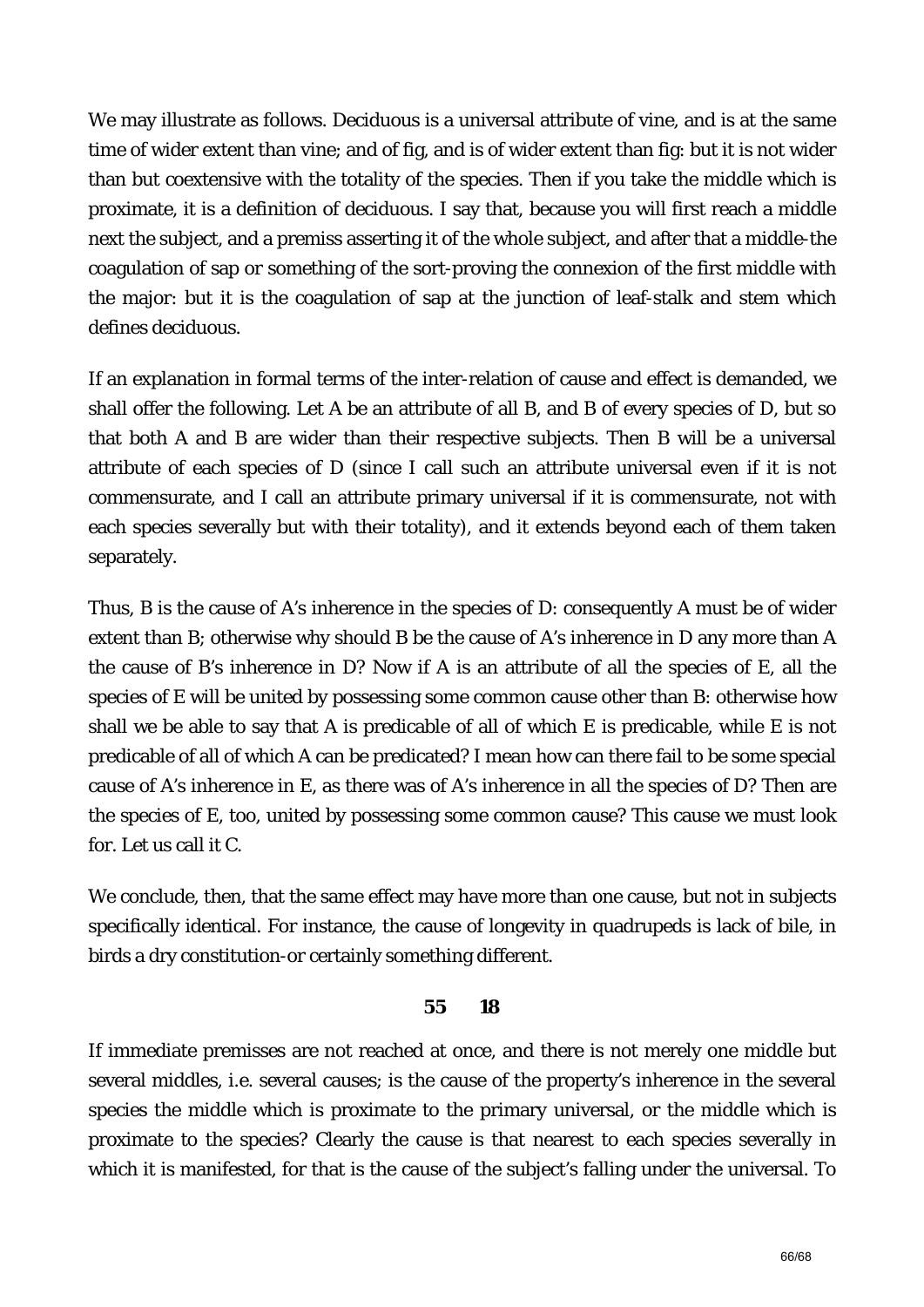illustrate formally: C is the cause of B's inherence in D; hence C is the cause of A's inherence in D, B of A's inherence in C, while the cause of A's inherence in B is B itself.

### **56 19**

As regards syllogism and demonstration, the definition of, and the conditions required to produce each of them, are now clear, and with that also the definition of, and the conditions required to produce, demonstrative knowledge, since it is the same as demonstration. As to the basic premisses, how they become known and what is the developed state of knowledge of them is made clear by raising some preliminary problems.

We have already said that scientific knowledge through demonstration is impossible unless a man knows the primary immediate premisses. But there are questions which might be raised in respect of the apprehension of these immediate premisses: one might not only ask whether it is of the same kind as the apprehension of the conclusions, but also whether there is or is not scientific knowledge of both; or scientific knowledge of the latter, and of the former a different kind of knowledge; and, further, whether the developed states of knowledge are not innate but come to be in us, or are innate but at first unnoticed. Now it is strange if we possess them from birth; for it means that we possess apprehensions more accurate than demonstration and fail to notice them. If on the other hand we acquire them and do not previously possess them, how could we apprehend and learn without a basis of pre-existent knowledge? For that is impossible, as we used to find in the case of demonstration. So it emerges that neither can we possess them from birth, nor can they come to be in us if we are without knowledge of them to the extent of having no such developed state at all. Therefore we must possess a capacity of some sort, but not such as to rank higher in accuracy than these developed states. And this at least is an obvious characteristic of all animals, for they possess a congenital discriminative capacity which is called sense-perception. But though sense-perception is innate in all animals, in some the sense-impression comes to persist, in others it does not. So animals in which this persistence does not come to be have either no knowledge at all outside the act of perceiving, or no knowledge of objects of which no impression persists; animals in which it does come into being have perception and can continue to retain the sense-impression in the soul: and when such persistence is frequently repeated a further distinction at once arises between those which out of the persistence of such sense-impressions develop a power of systematizing them and those which do not. So out of sense-perception comes to be what we call memory, and out of frequently repeated memories of the same thing develops experience; for a number of memories constitute a single experience. From experience again-i.e. from the universal now stabilized in its entirety within the soul, the